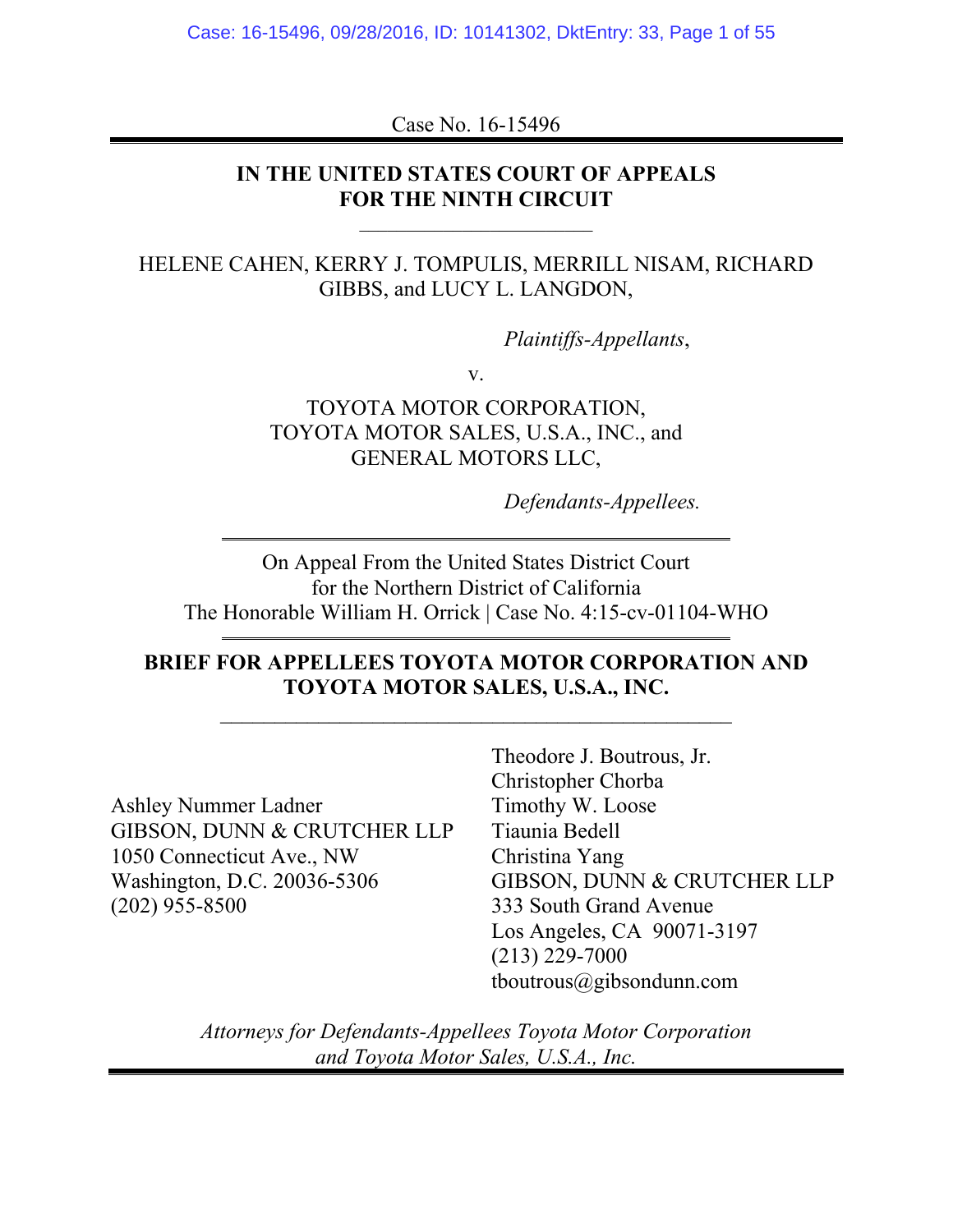## **CORPORATE DISCLOSURE STATEMENT**

Toyota Motor Corporation has no parent corporation, and no publicly held company owns 10% or more of its stock. Toyota Motor Sales, U.S.A., Inc. is a wholly-owned subsidiary of Toyota Motor North America, Inc., which is directly or indirectly a wholly-owned subsidiary of Toyota Motor Corporation.

Dated: September 28, 2016 Respectfully submitted,

 /s/ *Christopher Chorba* GIBSON, DUNN & CRUTCHER LLP

*Attorneys for Defendants-Appellees Toyota Motor Corporation and Toyota Motor Sales, U.S.A., Inc.*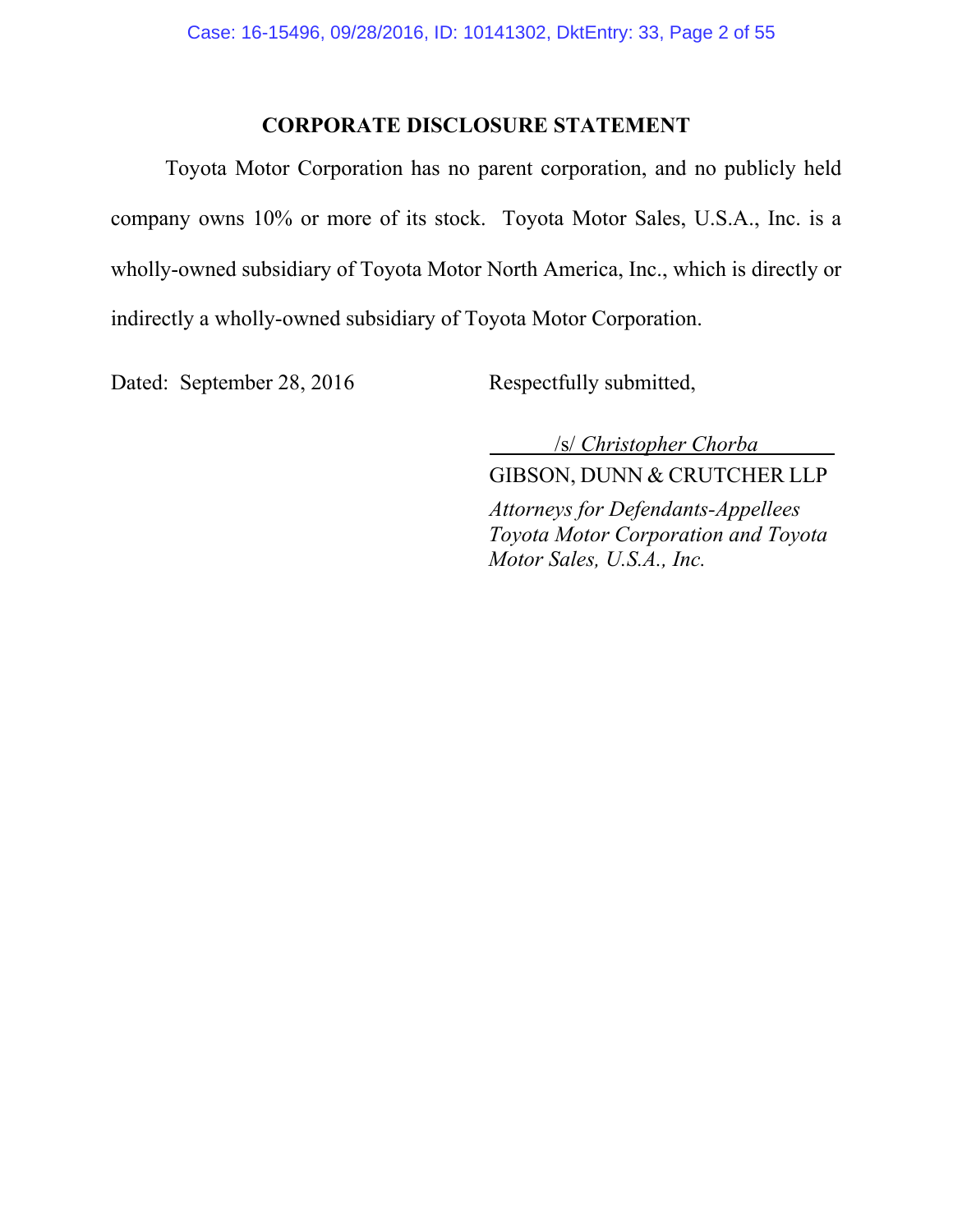# **TABLE OF CONTENTS**

# **Page**

| Ι.   |                                                                                                                                                                                              | The District Court Correctly Held That Plaintiff Failed To Allege                                                         |  |
|------|----------------------------------------------------------------------------------------------------------------------------------------------------------------------------------------------|---------------------------------------------------------------------------------------------------------------------------|--|
|      | A.                                                                                                                                                                                           | Ms. Cahen's Conclusory Allegations Of Economic Injury Do                                                                  |  |
|      | <b>B.</b>                                                                                                                                                                                    | Ms. Cahen Did Not Establish A Causal Link Between Toyota's                                                                |  |
|      | $C_{\cdot}$                                                                                                                                                                                  | Ms. Cahen Also Did Not Allege An Injury-In-Fact To Support                                                                |  |
|      | D.                                                                                                                                                                                           | The District Court Correctly Dismissed Ms. Cahen's Claims<br>For Lack Of Standing Even If It Did Not Cite Rule 12(b)(1)36 |  |
| II.  | The District Court Dismissed The Invasion-Of-Privacy Claim For<br>Failure To State A Claim Under Rule 12(b)(6), And Ms. Cahen<br>Waived Any Challenge To That Ruling By Not Contesting It On |                                                                                                                           |  |
| III. |                                                                                                                                                                                              | This Court May Also Affirm The Judgment On The Alternate Ground                                                           |  |
| IV.  |                                                                                                                                                                                              | Ms. Cahen's Claims Failed For Several Other Reasons, And She<br>Waived Her Right To Amend Her Complaint To Remedy Any Of  |  |
|      |                                                                                                                                                                                              |                                                                                                                           |  |
|      |                                                                                                                                                                                              |                                                                                                                           |  |
|      |                                                                                                                                                                                              |                                                                                                                           |  |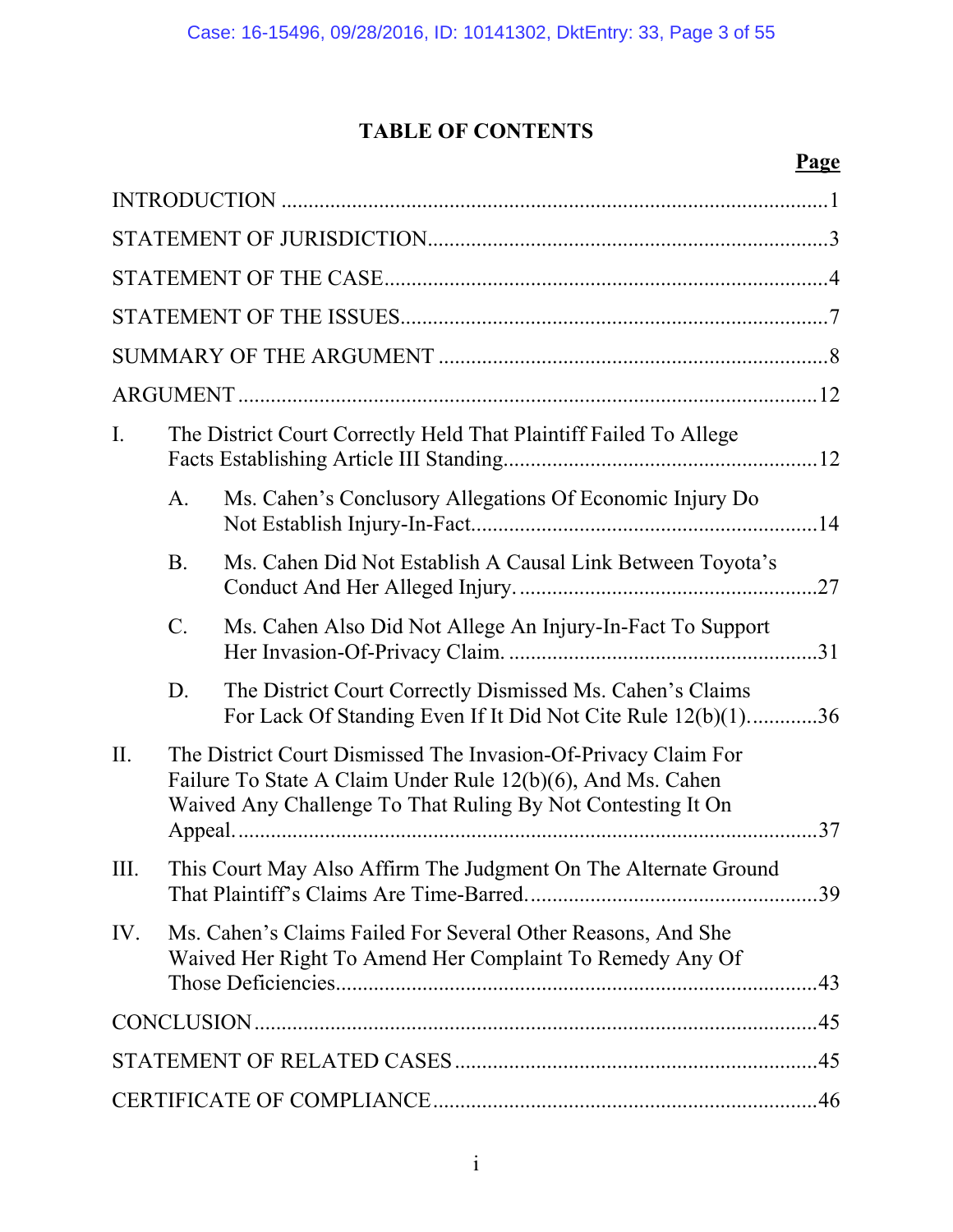# **Page(s)**

## **Constitutional Provision**

| Cases                                                                                                          |
|----------------------------------------------------------------------------------------------------------------|
| Atel Fin. Corp. v. Quaker Coal Co.,                                                                            |
| Atkinson v. Elk Corp. of Tex.,                                                                                 |
| Baker v. Beech Aircraft Corp.,                                                                                 |
| Balser v. Dep't of Justice, Office of U.S. Tr.,                                                                |
| Biden v. Common Cause,                                                                                         |
| Birdsong v. Apple, Inc.,<br>590 F.3d 955 (9th Cir. 2009)  2, 9, 10, 16, 17, 18, 20, 21, 22, 25, 30, 32         |
| Boysen v. Walgreen Co.,                                                                                        |
| Cahen v. Toyota Motor Corp.,<br>147 F. Supp. 3d 955 (N.D. Cal. 2015) 6, 16, 20, 22, 23, 28, 31, 32, 36, 38, 44 |
| Chapman v. Pier 1 Imports $(U.S.)$ Inc.,                                                                       |
| Church of Scientology of Cal. v. United States,                                                                |
| City of Los Angeles v. Lyons,                                                                                  |
| Clapper v. Amnesty Int'l USA,                                                                                  |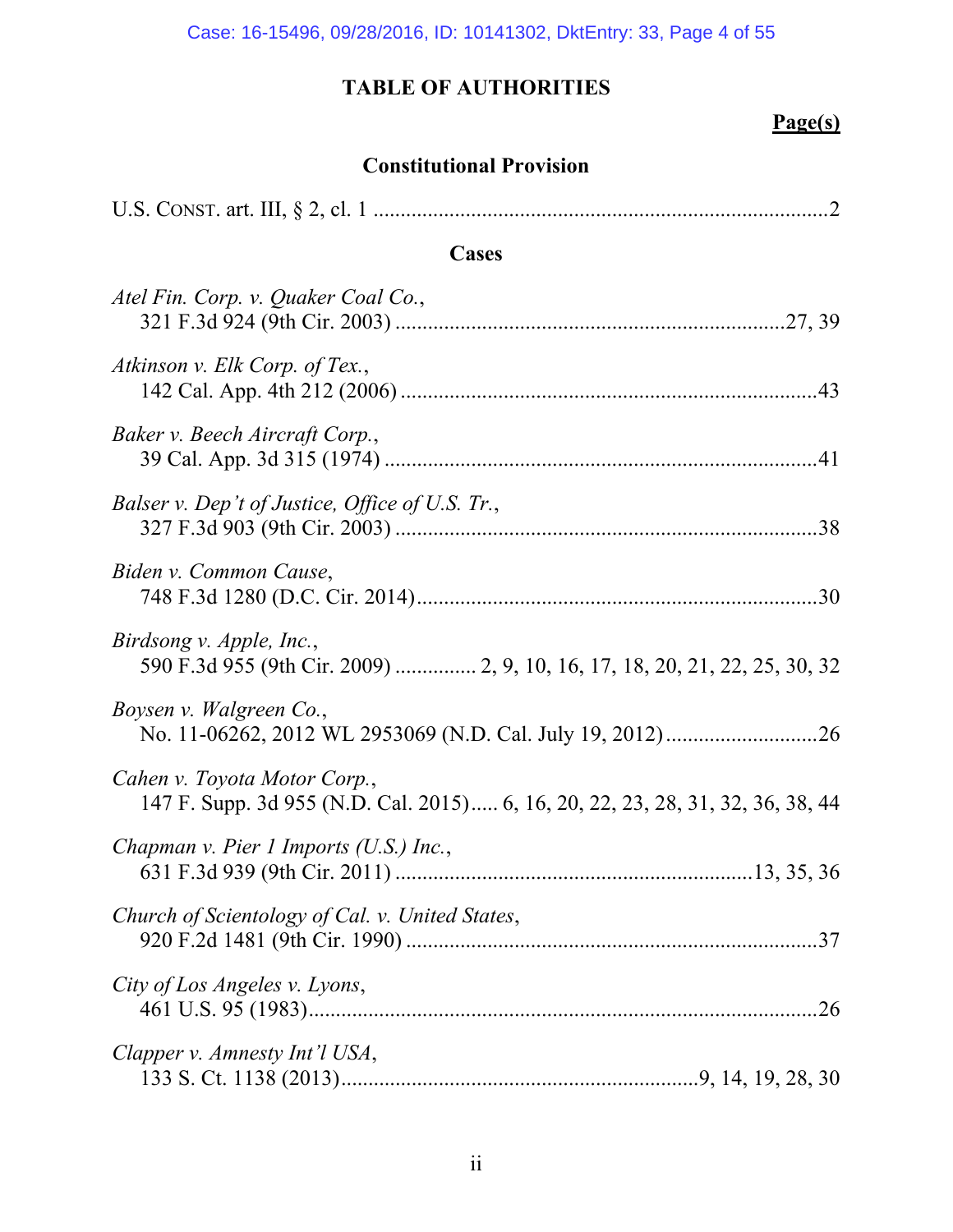# **Page(s)**

| Clemens v. DaimlerChrysler Corp.,                                                                    |
|------------------------------------------------------------------------------------------------------|
| Colgan v. Leatherman Tool Grp., Inc.,                                                                |
| Conerly v. Westinghouse Elec. Corp.,                                                                 |
| DaimlerChrysler Corp. v. Cuno,                                                                       |
| Flynn v. FCA US LLC,                                                                                 |
| Greenwood v. Fed. Aviation Admin.,                                                                   |
| Grisham v. Philip Morris U.S.A., Inc.,                                                               |
| Hancock v. Urban Outfitters, Inc.,<br>No. 14-7047, --- F.3d ---, 2016 WL 3996710 (D.C. Cir. July 26, |
| Hill v. Nat'l Collegiate Athletic Ass'n,                                                             |
| Hinojos v. Kohl's Corp.,                                                                             |
| Krottner v. Starbucks Corp.,                                                                         |
| Lee v. Toyota Motor Sales, U.S.A., Inc.,                                                             |
| Low v. LinkedIn Corp.,<br>No. 11-CV-01468-LHK, 2011 WL 5509848 (N.D. Cal. Nov. 11,<br>.35            |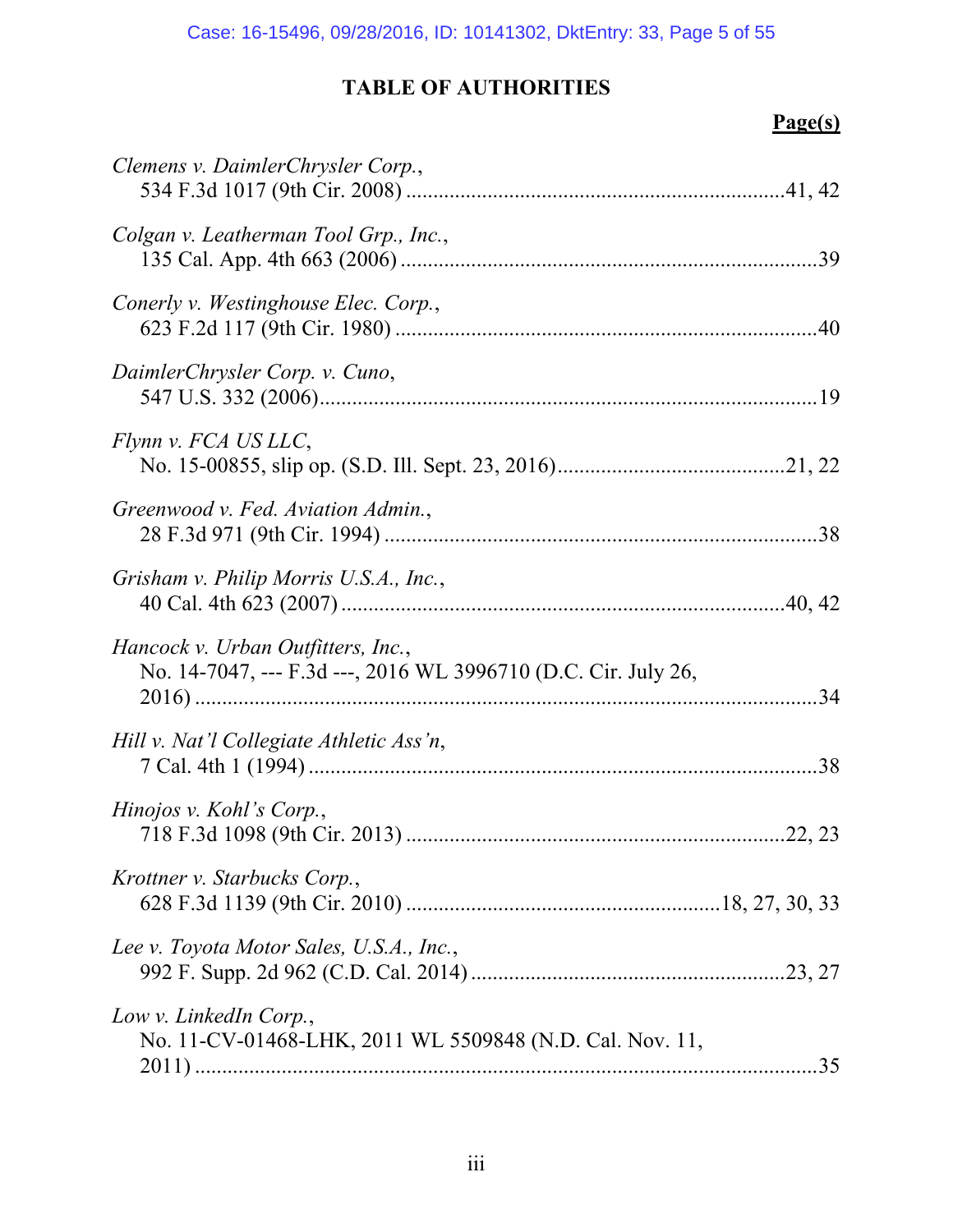# **Page(s)**

| Lujan v. Defenders of Wildlife,                                  |
|------------------------------------------------------------------|
| Maya v. Centex Corp.,                                            |
| Mazza v. Am. Honda Motor Co.,                                    |
| Mexia v. Rinker Boat Co.,                                        |
| Montana Envtl. Info. Ctr. v. Stone-Manning,                      |
| Navarro v. Block,                                                |
| People v. Beaumont Inv., Ltd.,                                   |
| Pub. Citizen, Inc. v. Nat'l Highway Traffic Safety Admin.,       |
| Quan v. Smithkline Beecham Corp.,                                |
| Raines v. Byrd,                                                  |
| Reilly v. Ceridian Corp.,                                        |
| Rick-Mik Enters., Inc. v. Equilon Enters., LLC,                  |
| Spokeo, Inc. v. Robins,                                          |
| Tahoe-Sierra Pres. Council, Inc. v. Tahoe Reg'l Planning Agency, |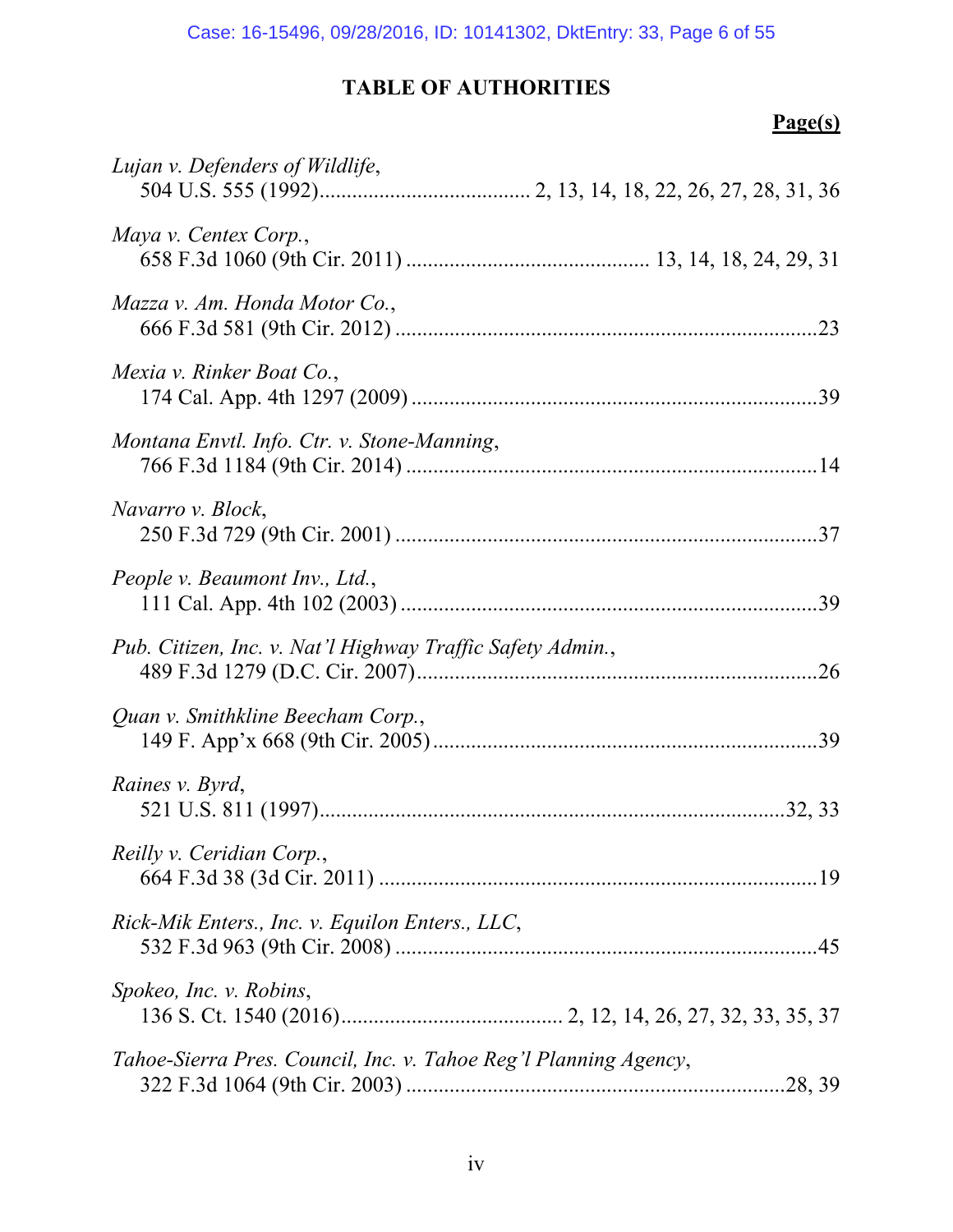# $Page(s)$

| In re Toyota Motor Corp.,                                                                                       |  |
|-----------------------------------------------------------------------------------------------------------------|--|
| U.S. Hotel & Resort Mgmt., Inc. v. Onity Inc.,<br>No. 13-1499, 2014 WL 3748639 (D. Minn. July 30, 2014), appeal |  |
| Warth v. Seldin,                                                                                                |  |
| Whitmore v. Arkansas,                                                                                           |  |
| Wilson v. Hewlett-Packard Co.,                                                                                  |  |

## **Statutes**

# **Treatise**

|--|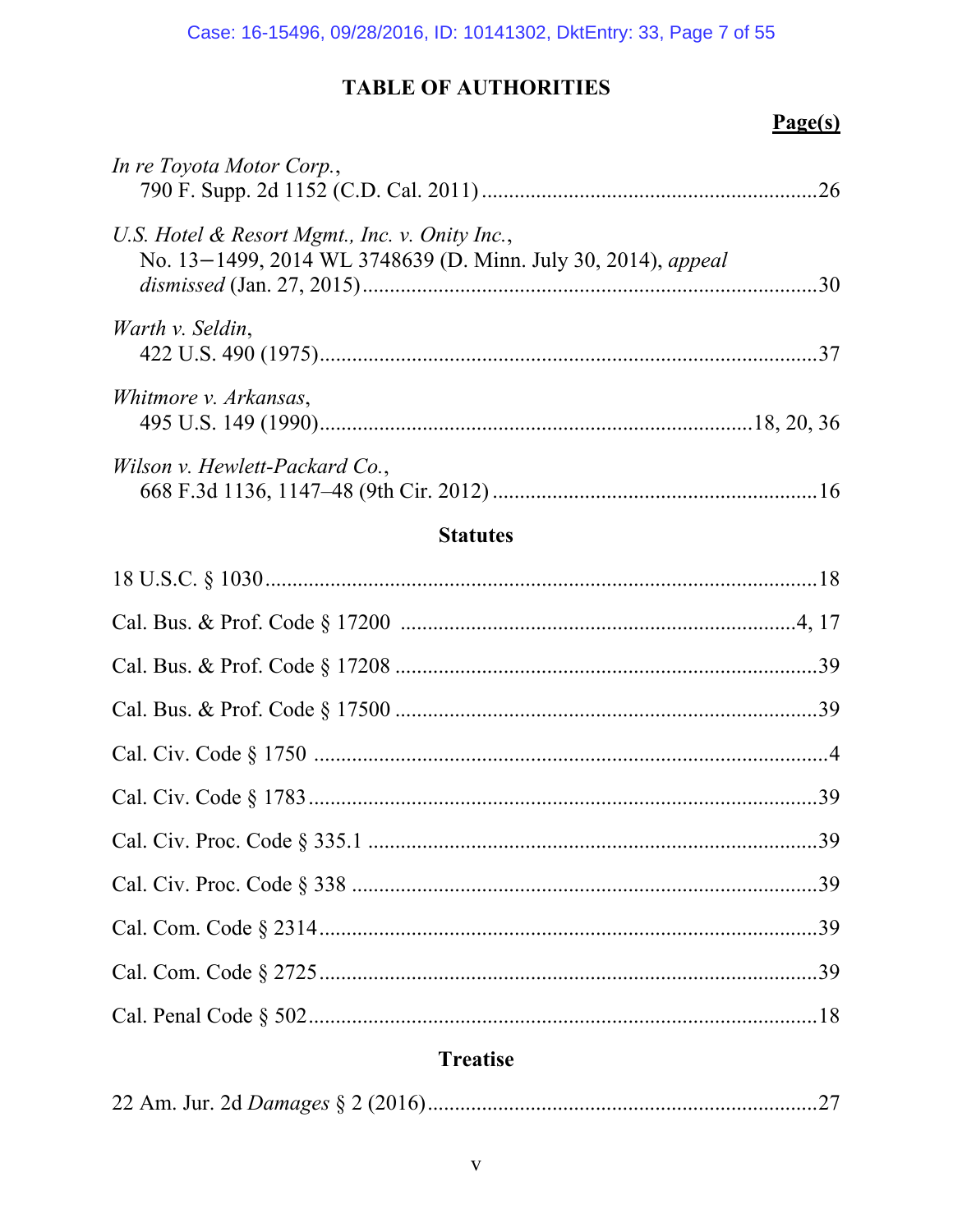Case: 16-15496, 09/28/2016, ID: 10141302, DktEntry: 33, Page 8 of 55

# **TABLE OF AUTHORITIES**

## **Page(s)**

# **Regulations**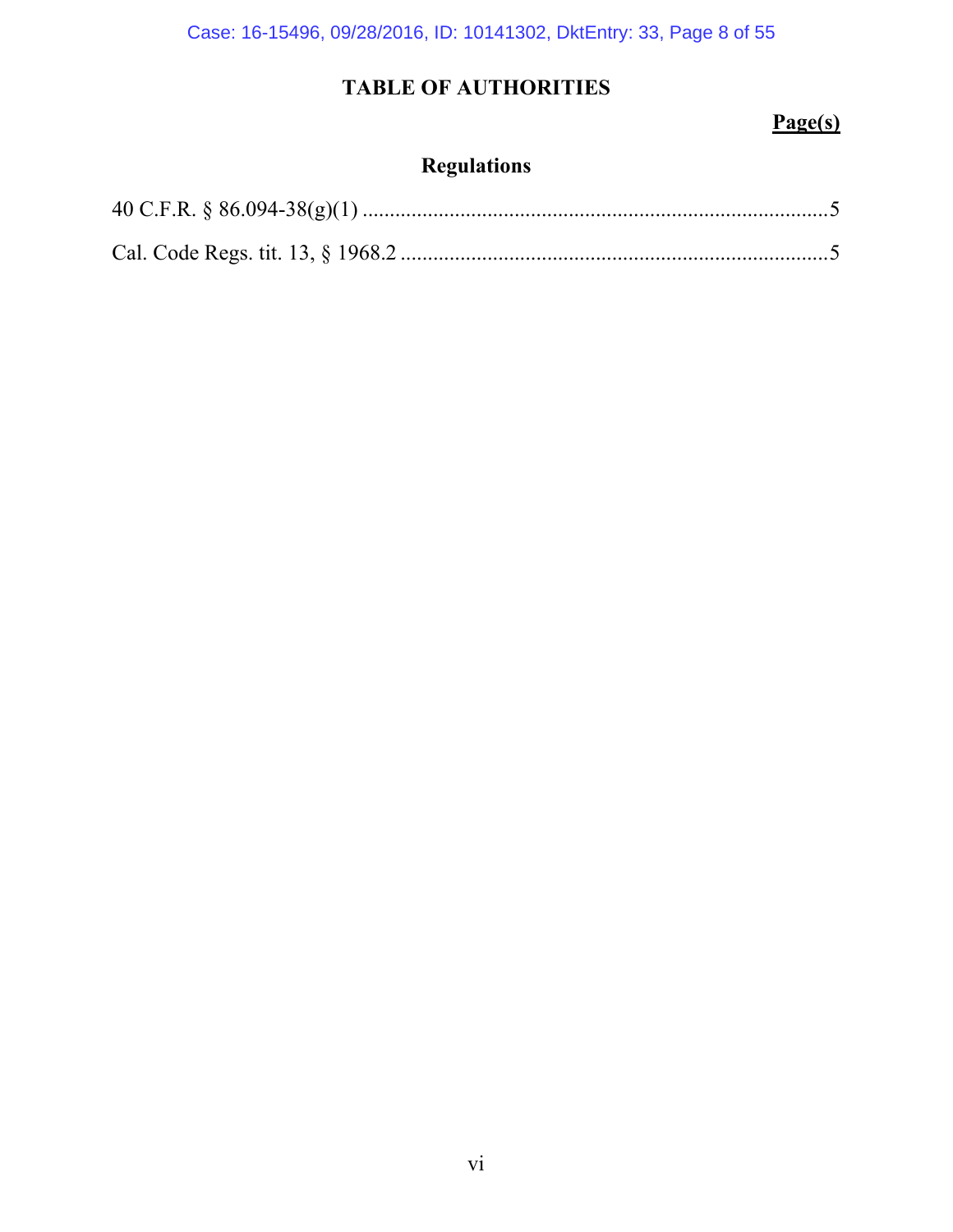### **INTRODUCTION**

The District Court properly rejected plaintiffs-appellants' purely speculative theory of injury and dismissed this class-action complaint for lack of Article III standing. In their complaint, plaintiffs contended that vehicles manufactured by Toyota, Ford, and GM—collectively, close to 50% of the domestic automobile market—are "defective" because they may not be impenetrable to sophisticated cyberattacks that have never happened. Specifically, plaintiffs claimed that the electronic control systems in these vehicles are vulnerable to an unspecified risk of "hacking," even though plaintiffs did not allege that *any* of these automakers' vehicles has *ever* experienced such a criminal attack.

Judge William H. Orrick dismissed these claims in a thorough, 24-page opinion that systematically considered—and rejected—each of plaintiffs' contentions. He ruled that plaintiffs' alleged injury-in-fact was purely hypothetical, "especially in light of the fact that plaintiffs do not allege that anybody outside of a controlled environment has ever been hacked." (Excerpts of Record ("ER") 20.) Although Judge Orrick granted plaintiffs leave to amend their complaint, plaintiffs declined that opportunity and filed this appeal instead.

This Court should affirm the district court's well-reasoned ruling. The United States Constitution permits federal courts to exercise their judicial power only over "Cases" or "Controversies." U.S. CONST. art. III, § 2, cl. 1. To ensure that the

1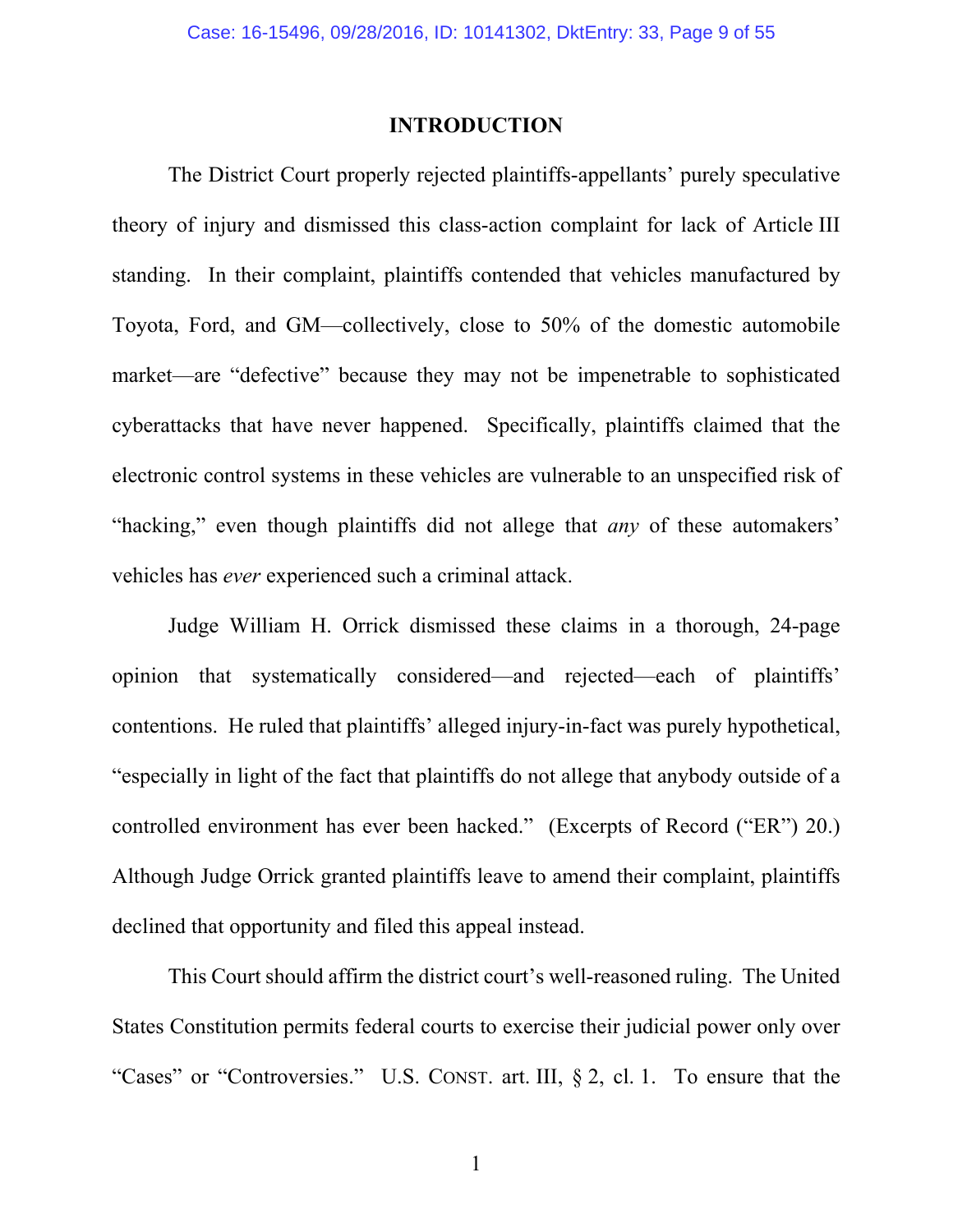#### Case: 16-15496, 09/28/2016, ID: 10141302, DktEntry: 33, Page 10 of 55

federal judiciary acts within this scope of authorized power, and "to identify those disputes which are appropriately resolved through the judicial process," a plaintiff invoking the jurisdiction of the federal courts must allege an actual injury-in-fact that was caused by the defendant and that the court can redress. *Lujan v. Defenders of Wildlife*, 504 U.S. 555, 560 (1992) (internal quotation marks omitted). If any of those elements is not present, a federal court cannot decide the matter because there is no "case" or "controversy" presented for resolution.

The Supreme Court's recent Article III ruling, *Spokeo, Inc. v. Robins*, 136 S. Ct. 1540, 1548 (2016), emphasized yet again the importance of the injury-in-fact requirement, holding that the plaintiff's complaint must establish that the alleged injury is actual or imminent, *and* particularized, *and* concrete. If the complaint does not establish *all* of those elements, the court must dismiss for lack of jurisdiction.

Plaintiffs now contend that simply paying money for their vehicles unlocks the Article III gate and enables their action to proceed to trial. But this Court has rejected this boundless theory of standing, which would eviscerate the injury-in-fact requirement. *See Birdsong v. Apple, Inc.*, 590 F.3d 955, 961 (9th Cir. 2009) (rejecting attempt to base standing on "the alleged loss in value" of a product because the alleged injury involved "a hypothetical risk"). Plaintiffs incorrectly assert that Judge Orrick "largely ignored" their allegations of economic injury (Br. [Dkt. 12]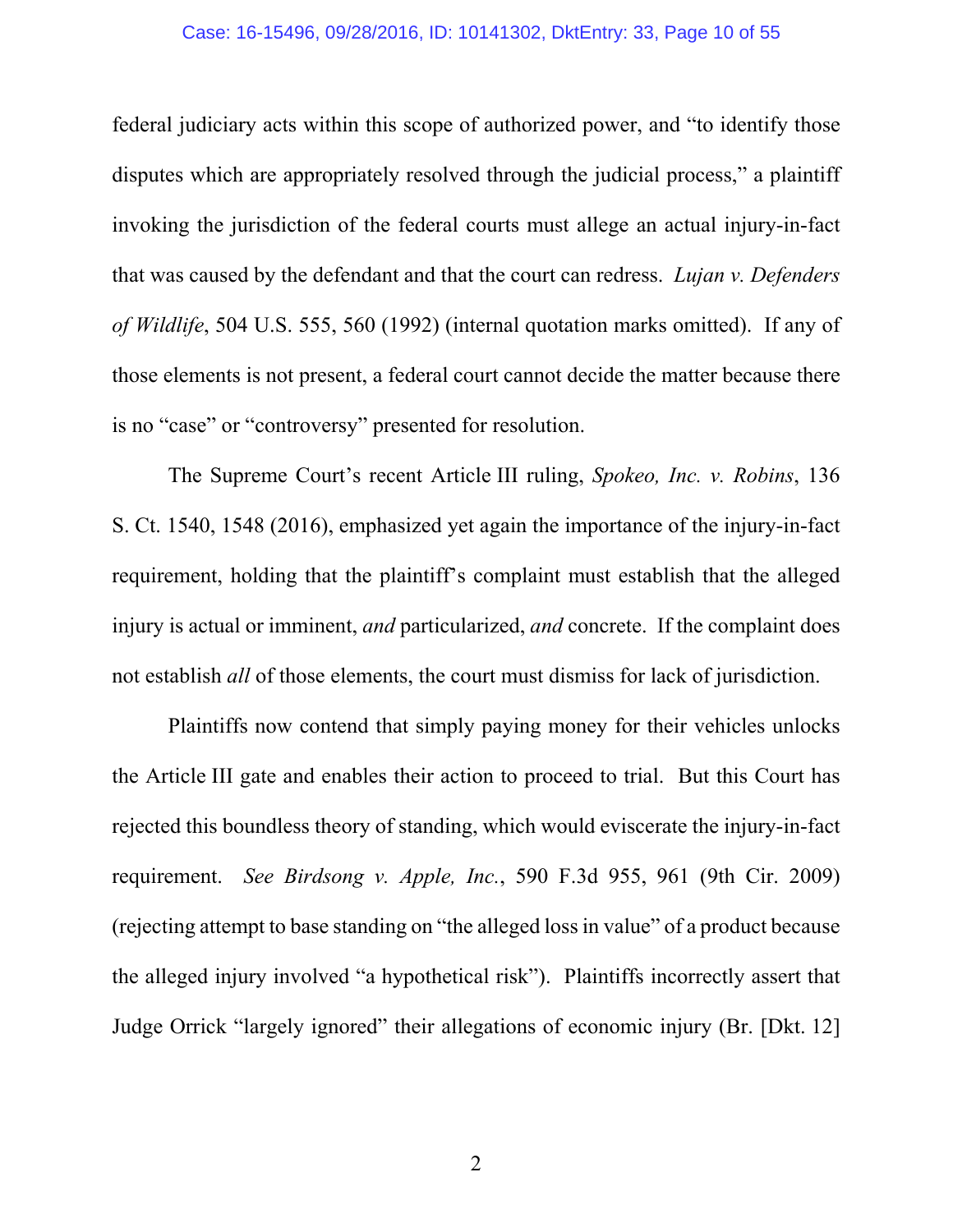at 10–11, 14–18), but his ruling devoted several pages (and an entire section) to rejecting this argument.

That decision comported with binding precedent and common sense. Indeed, if a plaintiff could sue based on the mere theoretical possibility of a future criminal "hack," she also could sue based on the theoretical possibility that a person could throw a rock at her vehicle's windshield and shatter it, or that a vandal could cut her vehicle's brake lines. But that a vehicle—or any other product—is not impervious to every hypothetical risk does not mean plaintiffs have suffered an actual or imminent, concrete, and particularized harm simply because the plaintiff paid money for the product. This lawsuit is precisely the type of manufactured dispute that the standing doctrine was meant to eliminate—one premised on an entirely speculative, abstract injury that has never occurred. This Court should therefore affirm the district court's dismissal of plaintiffs' complaint.

### **STATEMENT OF JURISDICTION**

Toyota agrees with Ms. Cahen's statement that this case is a proposed class action under 28 U.S.C. § 1332(d). Toyota also agrees with Ms. Cahen's statement that this is an appeal from a final judgment pursuant to 28 U.S.C. § 1291, and that Ms. Cahen filed a timely notice of appeal from that judgment. (ER 1–3.)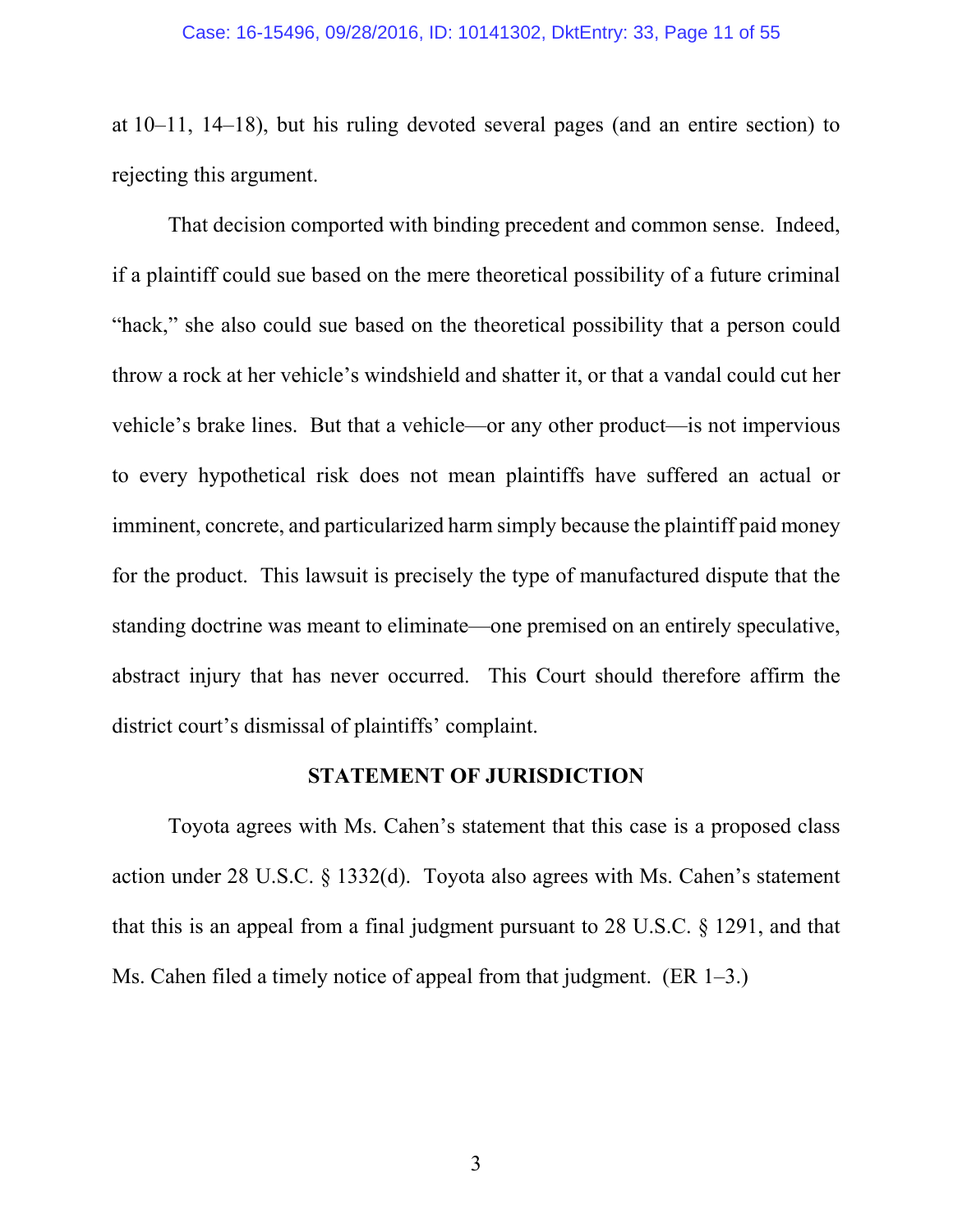### **STATEMENT OF THE CASE**

On March 10, 2015, plaintiffs filed a lengthy class-action complaint—which contained 343 pages, 2,181 numbered paragraphs, and 238 separate claims arising under federal law and the laws of all 50 states and the District of Columbia—against Toyota Motor Corporation, Toyota Motor Sales, U.S.A., Inc. (collectively, "Toyota"), Ford Motor Company, and General Motors LLC. (Appellees' Supplemental Excerpts of Record ("SER") 134.) Approximately four months later, plaintiffs' counsel filed an amended (and substantially shortened) complaint that asserted claims against the same defendants but only under the laws of the states of California, Oregon, and Washington. (ER 28.) The core allegations of the First Amended Complaint remained the same—that these automakers' vehicles are vulnerable to "hacking" and that industry-wide data-collection practices invade drivers' privacy. (ER 29–31  $[$ ¶ 1–8].)

Of the plaintiffs, only Helene Cahen alleged that she owned a vehicle manufactured by Toyota—an out-of-warranty Lexus RX 400h that she purchased in 2008, seven years before the complaint was filed. Ms. Cahen's complaint asserted several California law claims: (1) alleged violations of California's Unfair Competition Law (Cal. Bus. & Prof. Code § 17200 *et seq*.); Consumers Legal Remedies Act (Cal. Civ. Code § 1750 *et seq*.); and False Advertising Law (Cal. Bus.

4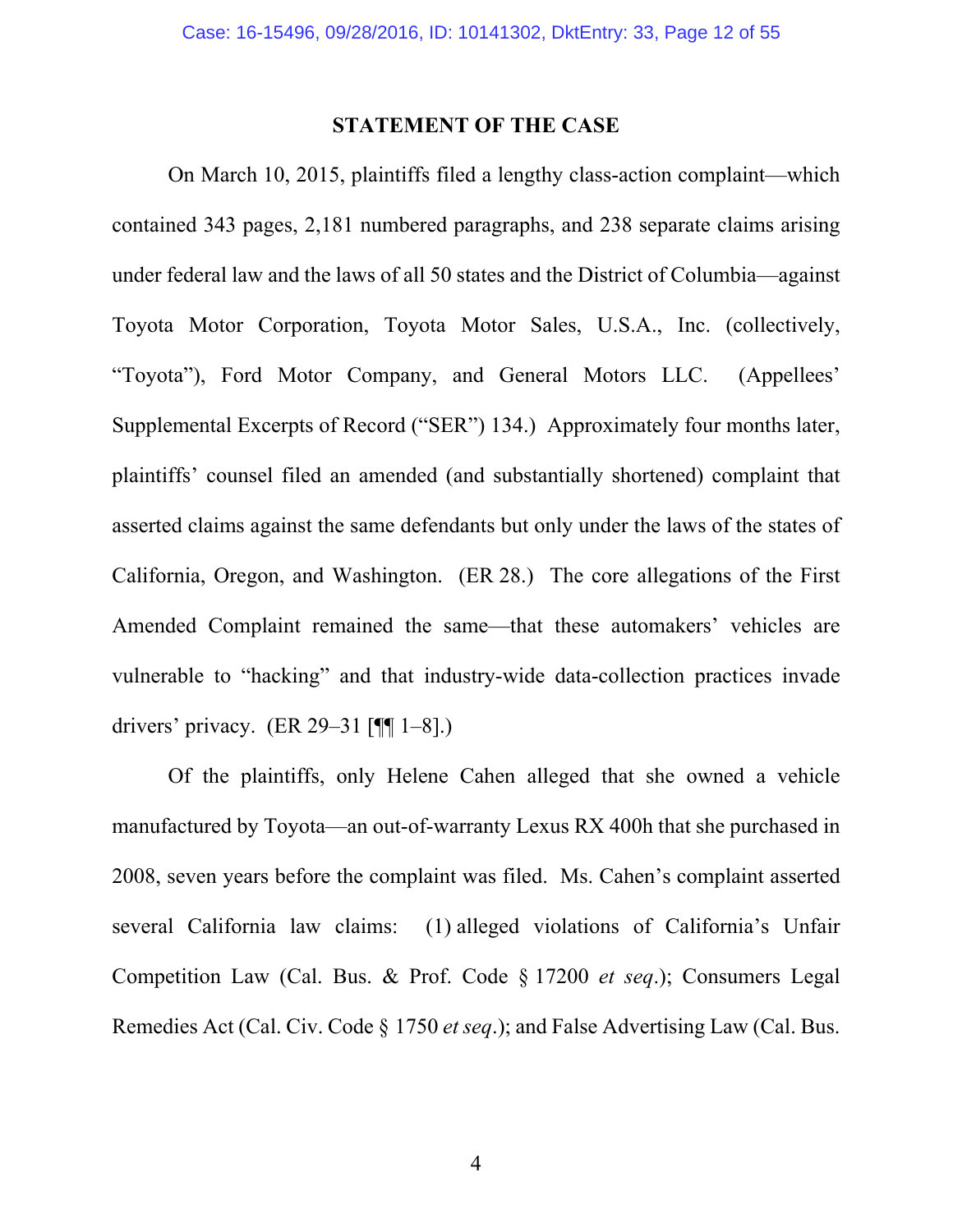& Prof. Code § 17500 *et seq*.); (2) breach of implied warranty; (3) common law fraud; and (4) invasion of privacy under the California Constitution. (ER 44–54.)<sup>1</sup>

In support of these claims, Ms. Cahen alleged that Toyota's vehicles are "susceptible" to hacking because of electronic control units in the vehicles that are connected through a "controller area network" ("CAN bus"). (ER 29.) This technology—which is not unique to Toyota, Ford, or GM vehicles, and is in fact mandated by state and federal law<sup>2</sup>—enables different parts of the vehicle to communicate with one another. (*See* ER 34–35 [¶¶ 28, 30].) Among other things, this CAN bus technology allows the vehicle to detect when there is a problem and to alert the driver. But Cahen contended that this technology is allegedly "insecure" and, as a result, "*if* an outside source, such as a hacker, *were* able to send CAN packets to ECUs . . . the hacker *could* confuse one or more ECUs and thereby . . . take control of basic functions of the vehicle away from the driver." (*Id*. (emphases added).) As Judge Orrick noted, Ms. Cahen alleged that some academics and researchers have demonstrated—in highly controlled, experimental settings—that such hacking is theoretically possible. (ER 5, 19–20, 34–37.) Critically, however,

 $\overline{a}$ 

 $1$  Ms. Cahen's complaint also asserted a breach-of-express-warranty claim, but she voluntarily dismissed this claim in response to Toyota's motion to dismiss. (ER 49– 50; SER 61.)

<sup>2</sup> *See, e.g.*, 40 C.F.R. § 86.094-38(g)(1); Cal. Code Regs. tit. 13, § 1968.2*; see also* (SER 131–33.) Plaintiffs have never explained why they singled out Toyota, GM, or Ford and not other auto manufacturers.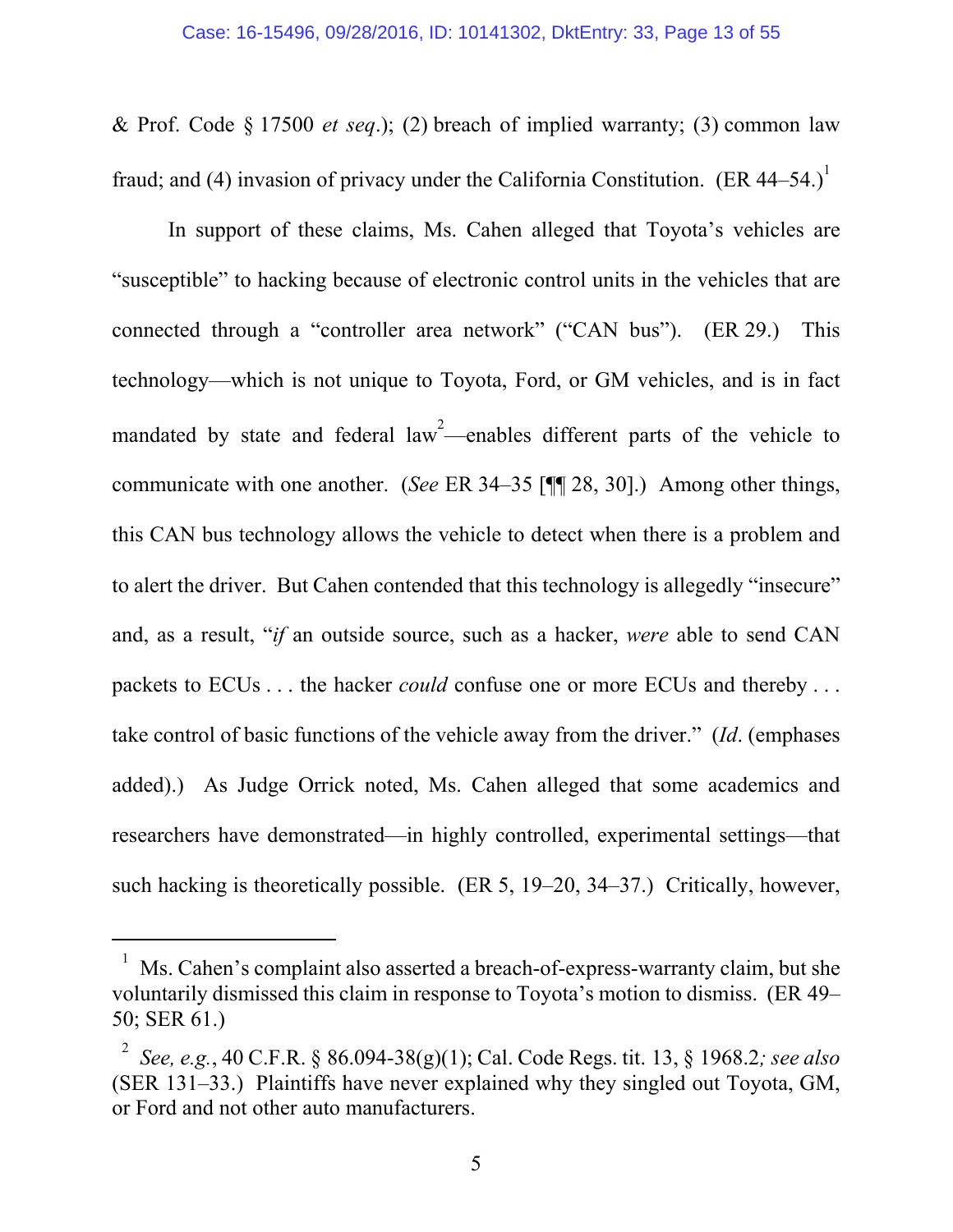#### Case: 16-15496, 09/28/2016, ID: 10141302, DktEntry: 33, Page 14 of 55

she did not allege that any person has ever hacked *her vehicle* or *any other vehicle*, including any *Toyota vehicle*, in the real world. In other words, her "hacking" claims were based entirely on the theoretical possibility that a vehicle using CAN bus technology might be hacked in a way that places its driver at risk, even though she did not allege that anyone had ever done so or will do so at any particular time in the future. (ER 19.)

Ms. Cahen also alleged that "Defendants" violated the California Constitution by collecting certain "personal data" of "*drivers*" and transmitting that data to unnamed third parties without securing it. (ER 30, 40 [¶ 7, 49–50] (emphasis added).) But she did not allege that any particular automaker had done anything to *her* or collected data from *her* vehicle, nor did she allege that any of the defendants misused the data or that she suffered a concrete detriment from this collection. (*See id.*)

On August 28, 2015, Toyota, Ford, and General Motors moved to dismiss the complaint, arguing—among other things—that plaintiffs lacked standing, that the claims failed on the merits, and that the court lacked personal jurisdiction over Ford. (*See*, *e.g.*, SER 85, 123–31.)

Following a hearing, Judge Orrick granted the motions and held that plaintiffs (1) failed to establish standing as to all of their claims; (2) did not adequately allege a necessary element for an invasion-of-privacy claim; and (3) were unable to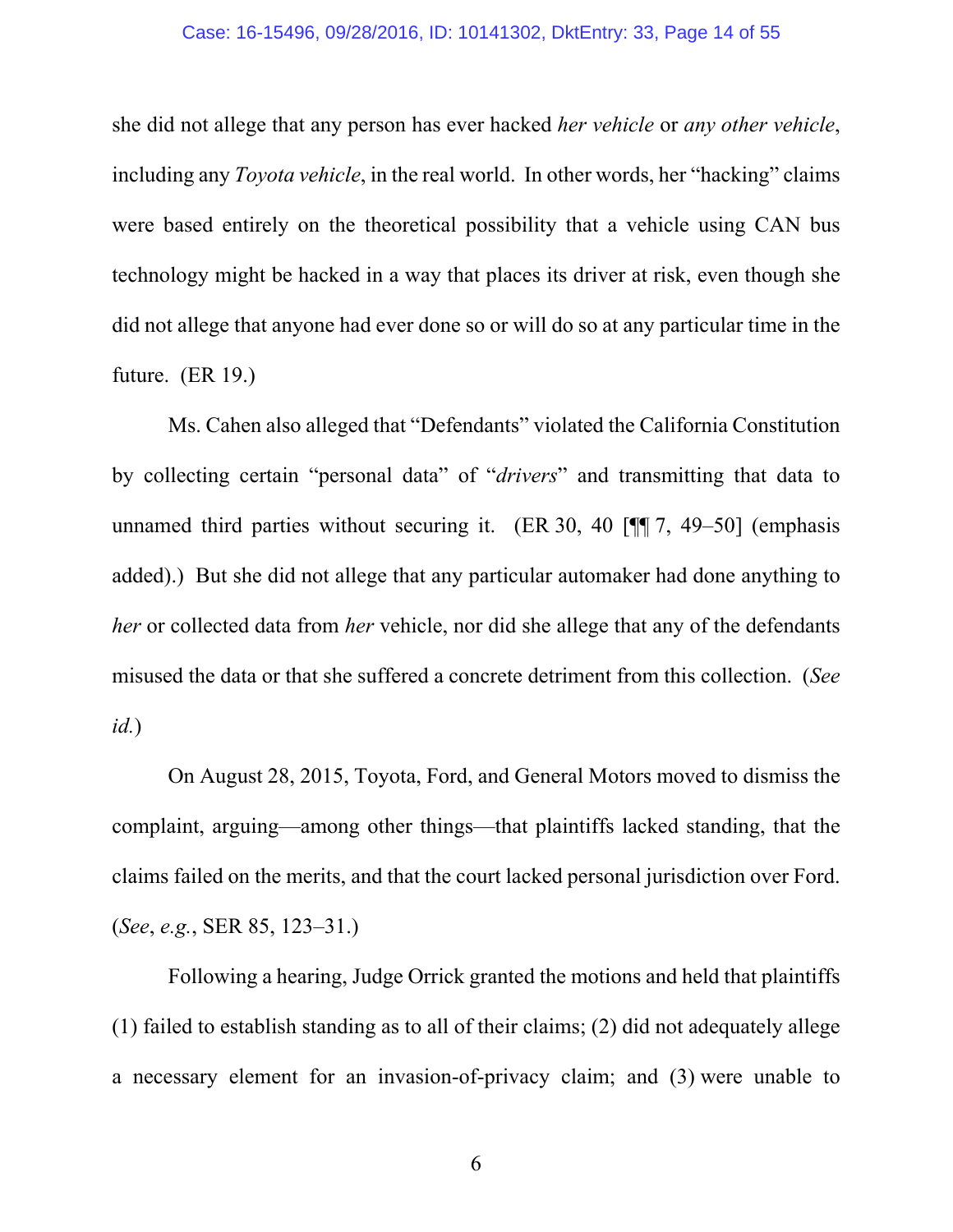establish personal jurisdiction as to Ford. *Cahen v. Toyota Motor Corp.*, 147 F. Supp. 3d 955 (N.D. Cal. 2015) (ER 4–27). Plaintiffs requested leave to amend the complaint if the district court determined that their allegations were insufficient (SER 63), and the district court gave plaintiffs leave to amend (ER  $27 \& n.6$ ), as well as an extension of time to file a second amended complaint (SER 4–5).

But on February 19, 2016, plaintiffs announced that they no longer intended to amend their complaint, and would instead appeal the dismissal order. (SER 1–2.) Plaintiffs noticed their appeal on March 22, 2016. (ER 1.) On July 29, 2016, plaintiffs notified this Court that they voluntarily dismissed their appeal of the dismissal of Ford. (Dkt. 11.) That same day, plaintiffs filed their opening brief, which challenges just one of the district court's three major holdings—that plaintiffs failed to establish standing to assert their claims. (Br. at 5.) The Electronic Privacy Information Center ("EPIC") filed an amicus brief in support of plaintiffs-appellants on August 5, 2016. (Dkt. 27.)

### **STATEMENT OF THE ISSUES**

1. Whether the district court correctly held that Ms. Cahen failed to establish Article III standing to assert claims premised on her vehicle's alleged susceptibility to "hacking," because her theory of injury rested on a purely hypothetical risk and speculation about the actions of third-party criminals.

7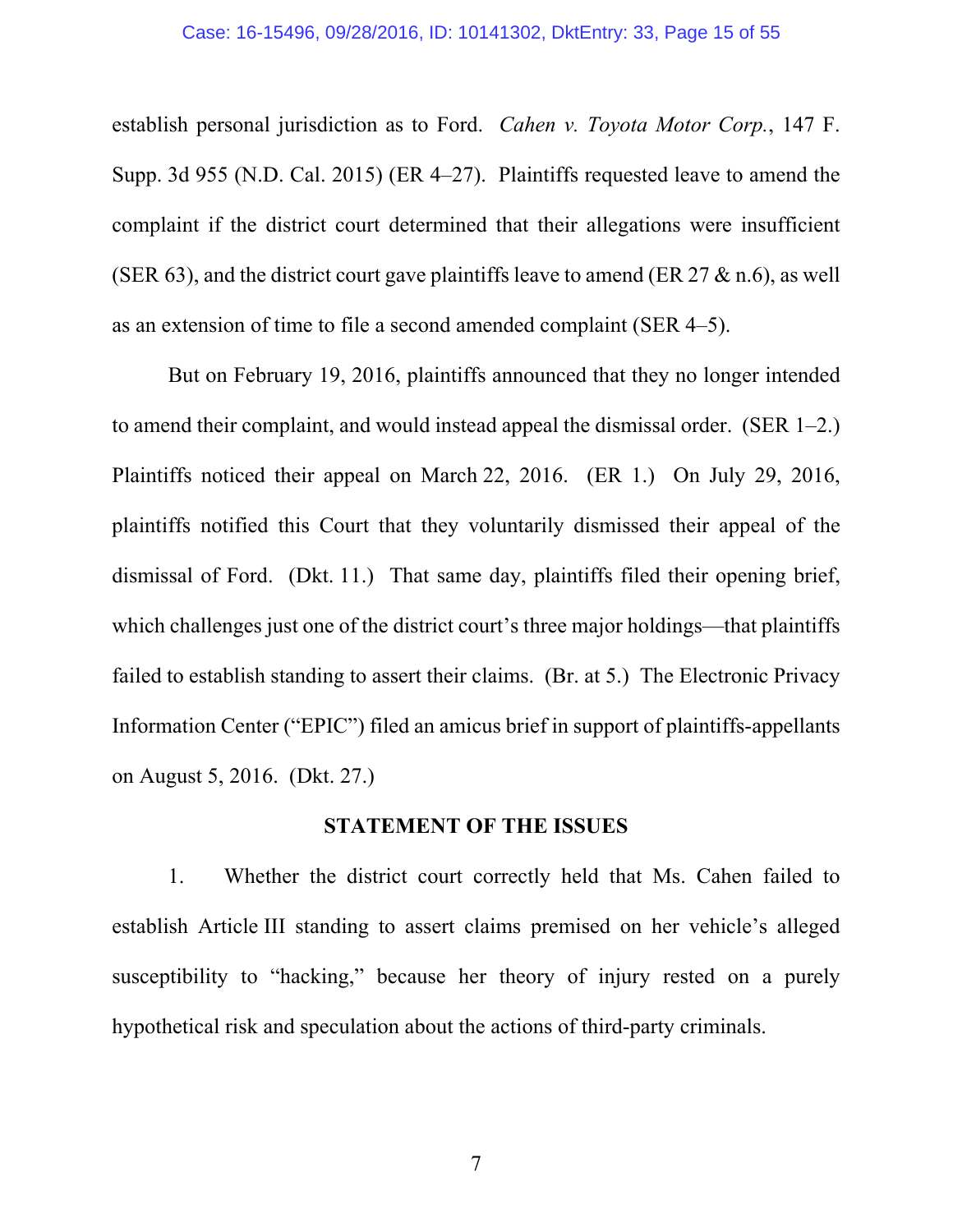#### Case: 16-15496, 09/28/2016, ID: 10141302, DktEntry: 33, Page 16 of 55

2. Whether the district court correctly held that Ms. Cahen also lacked standing to assert an invasion-of-privacy claim because she did not allege a concrete, particularized injury-in-fact resulting from automakers' alleged data-collection practices.

3. Whether Ms. Cahen waived her challenge to the district court's alternative holding that she inadequately alleged a necessary element of an invasionof-privacy claim by failing to address that portion of the court's ruling in her opening brief on appeal.

4. Whether the Court should uphold the dismissal of Ms. Cahen's claims against Toyota on the alternate ground that the claims are barred by the applicable statutes of limitation.

### **SUMMARY OF THE ARGUMENT**

The district court properly dismissed the complaint for at least four independent reasons.

*First*, Ms. Cahen lacks Article III standing to bring any claims based on the alleged vulnerability of her vehicle to theoretical criminal "hacking" attacks. Her allegations rested on an entirely hypothetical risk that her vehicle *could be* hacked she did not allege that *any* vehicle has ever been hacked outside of highly controlled, experimental settings. In addition, her theory of injury requires speculation about

8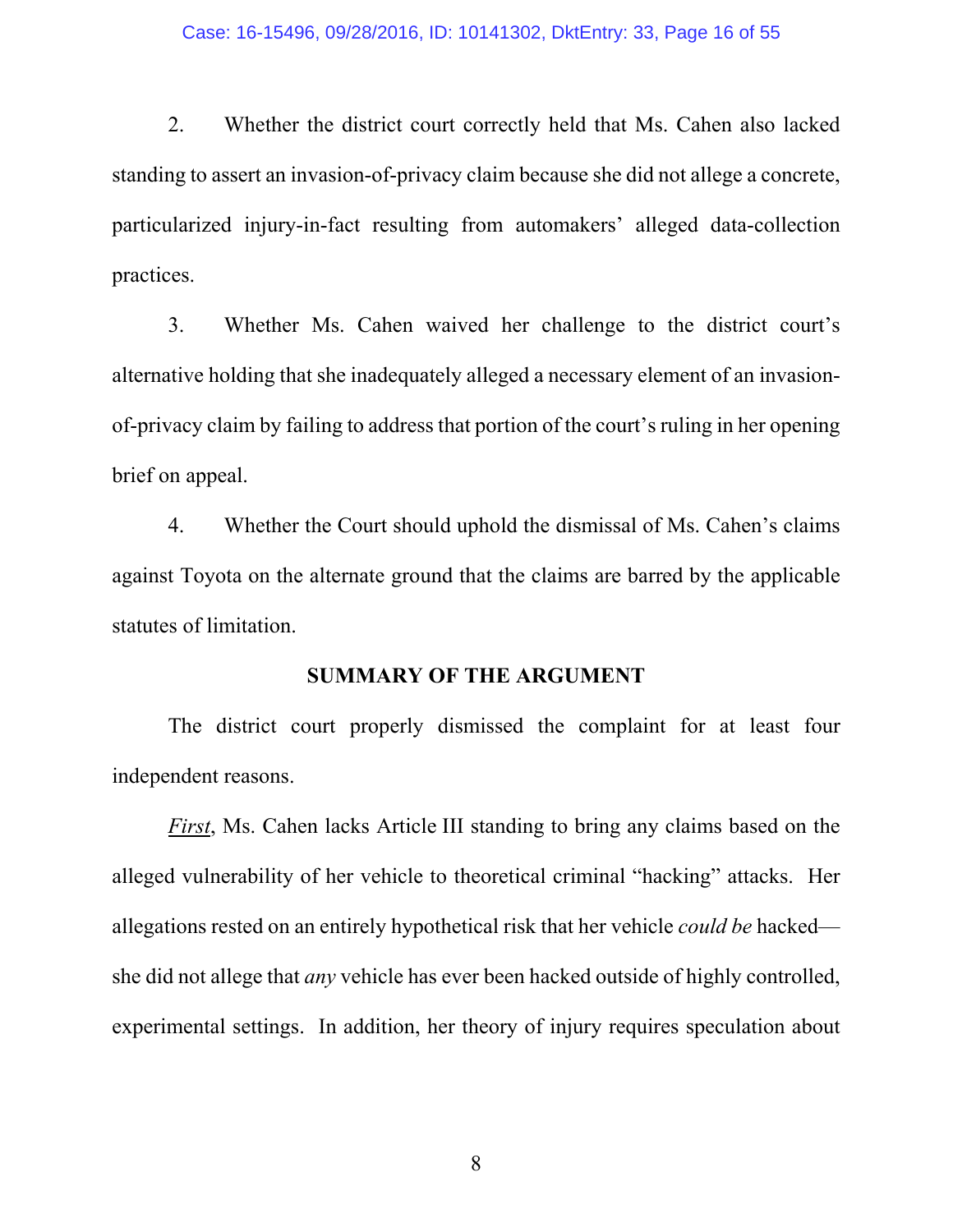#### Case: 16-15496, 09/28/2016, ID: 10141302, DktEntry: 33, Page 17 of 55

whether third-party criminal hackers may or may not decide to hack her vehicle, or any other vehicle, at some undetermined point in the future.

In an attempt to overcome these obvious deficiencies, Ms. Cahen suggests on appeal that she has suffered "economic" injury sufficient to establish standing because her vehicle's alleged susceptibility to hacking made it worth less than what she paid for it. (*See, e.g.*, Br. at 10–11, 14–18.) But both the Supreme Court and the Ninth Circuit have squarely held that a plaintiff cannot establish injury-in-fact, economic or otherwise, based on an entirely hypothetical risk that a possible injury *may* occur at some point in the future. *Clapper v. Amnesty Int'l USA*, 133 S. Ct. 1138, 1148 (2013) (a "theory of standing, which relies on a highly attenuated chain of possibilities, does not satisfy the requirement that threatened injury must be certainly impending"). And this Court has held that plaintiffs may not transform a hypothetical risk into a concrete injury with conclusory allegations that the risk has caused a "loss in value." *Birdsong v. Apple, Inc.*, 590 F.3d 955, 961 (9th Cir. 2009) (holding that "the alleged loss in value does not constitute a distinct and palpable injury that is actual or imminent because it rests on a hypothetical risk of hearing loss to other consumers who may or may not choose to use their iPods in a risky manner"). This is particularly true when—as here—the hypothetical risk depends entirely on speculation about what third-party criminals may or may not do at some undetermined future time.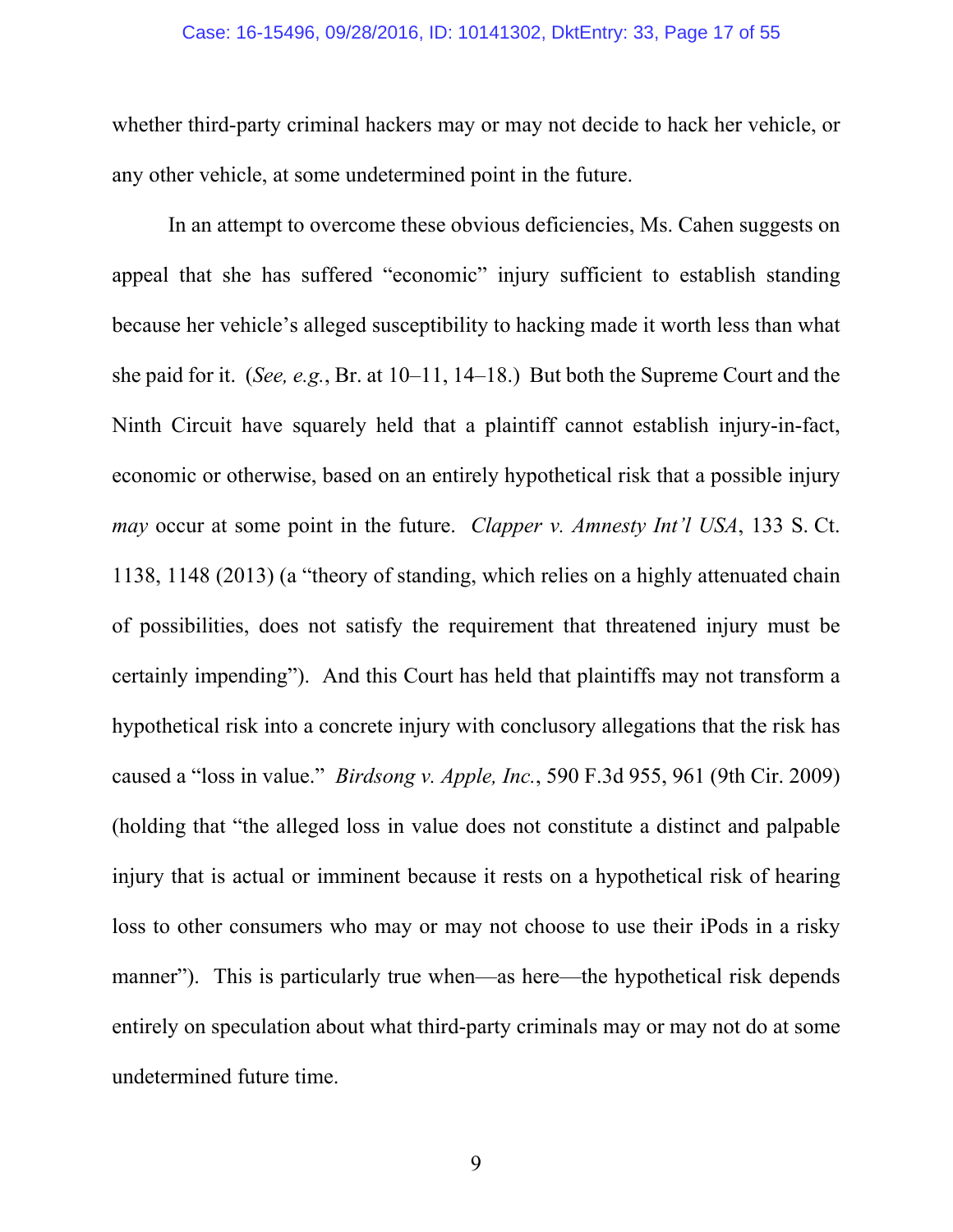Ms. Cahen also argues that she has suffered economic injury because she would not have bought her car if she knew it was "defective"—*i.e.*, that its CAN bus technology was susceptible to "hacking." But this Court has held that a plaintiff cannot establish economic injury-in-fact based on a product "defect" when the product has never malfunctioned and the defendant has never made representations about the alleged "defect" that deceived the plaintiff about the product's value or functionality. *See, e.g.*, *Birdsong*, 590 F.3d at 961–62. As Ms. Cahen alleged, Toyota has made representations in its advertising that safety is a top priority and that it aims to build safe vehicles (ER 38–39 [¶¶ 41–44]), and Toyota stands by those statements. But Toyota has not advertised its vehicles as "hack proof," just as it has not advertised its vehicles as "accident proof" or "theft proof." That a plaintiff has paid money for a product that is not impervious to every theoretical risk of harm does not establish standing to sue the product's manufacturer based on any risk that the plaintiff can imagine, especially when that risk has never materialized in a realworld setting. As Judge Orrick determined, something more must be present for a plaintiff to establish an *actual* or *imminent* injury-in-fact. (ER 23.) Ms. Cahen did not, and cannot, allege that "something more" in this case.

Ms. Cahen's claims also fail for the independent reason that she did not adequately allege that Toyota caused any injury. Again, all of her claims depended on a hypothetical risk that, in turn, depended on further speculation about the future,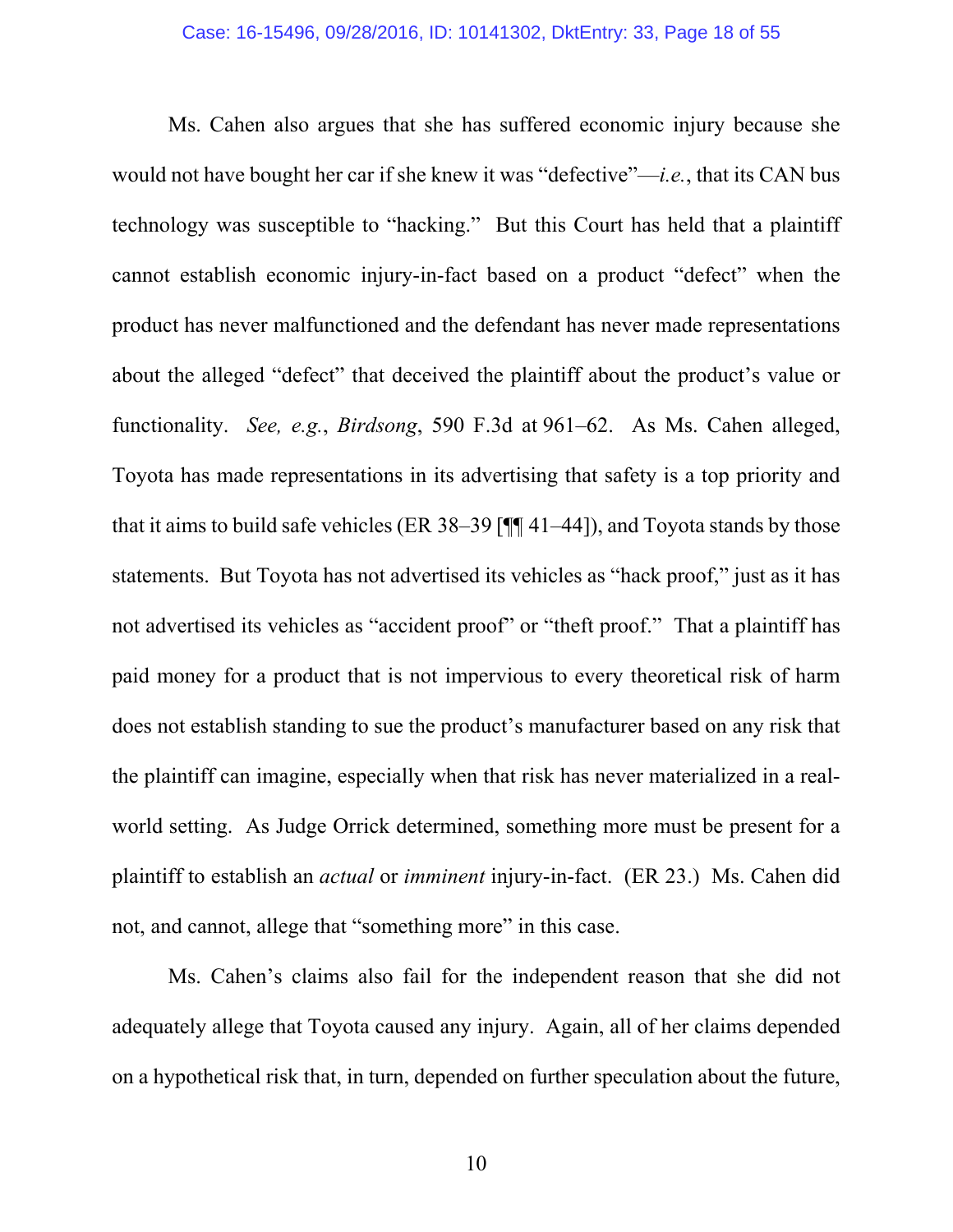#### Case: 16-15496, 09/28/2016, ID: 10141302, DktEntry: 33, Page 19 of 55

potential, independent, and criminal actions of third parties. The Supreme Court has held that when a plaintiff's theory of causation depends on the conduct of third parties, rather than the decisions or actions of the defendant, no causal connection exists for standing purposes between the plaintiff's injury and the defendant's conduct.

For these reasons, this Court should affirm the district court's dismissal of Ms. Cahen's hacking-based claims for lack of standing.

*Second*, Ms. Cahen also lacks Article III standing to pursue her California "invasion of privacy" claim. Her allegations amounted to the assertion that "defendants" collect certain "personal data" of "*drivers*" and transmit that data to unnamed third parties, without securing it.  $(ER\ 30, 40, 54 \ 1 \ 1)$  7, 49–50, 135–36] (emphasis added).) Ms. Cahen contended that these sparse allegations establish injury-in-fact, but she did not allege that *Toyota* has done anything to *her*, nor did she allege any concrete injury or risk of injury from these actions. *She even acknowledged that these data-collection practices were fully disclosed.* (ER 40 [¶ 50].) For those reasons, she failed to allege a particularized, concrete injury-infact that traces back to Toyota's practices.

*Third*, despite Ms. Cahen's assertion that the district court dismissed her claims on standing grounds only, the court alternatively ruled that the sparse allegations noted above were insufficient to state a claim of invasion of privacy. She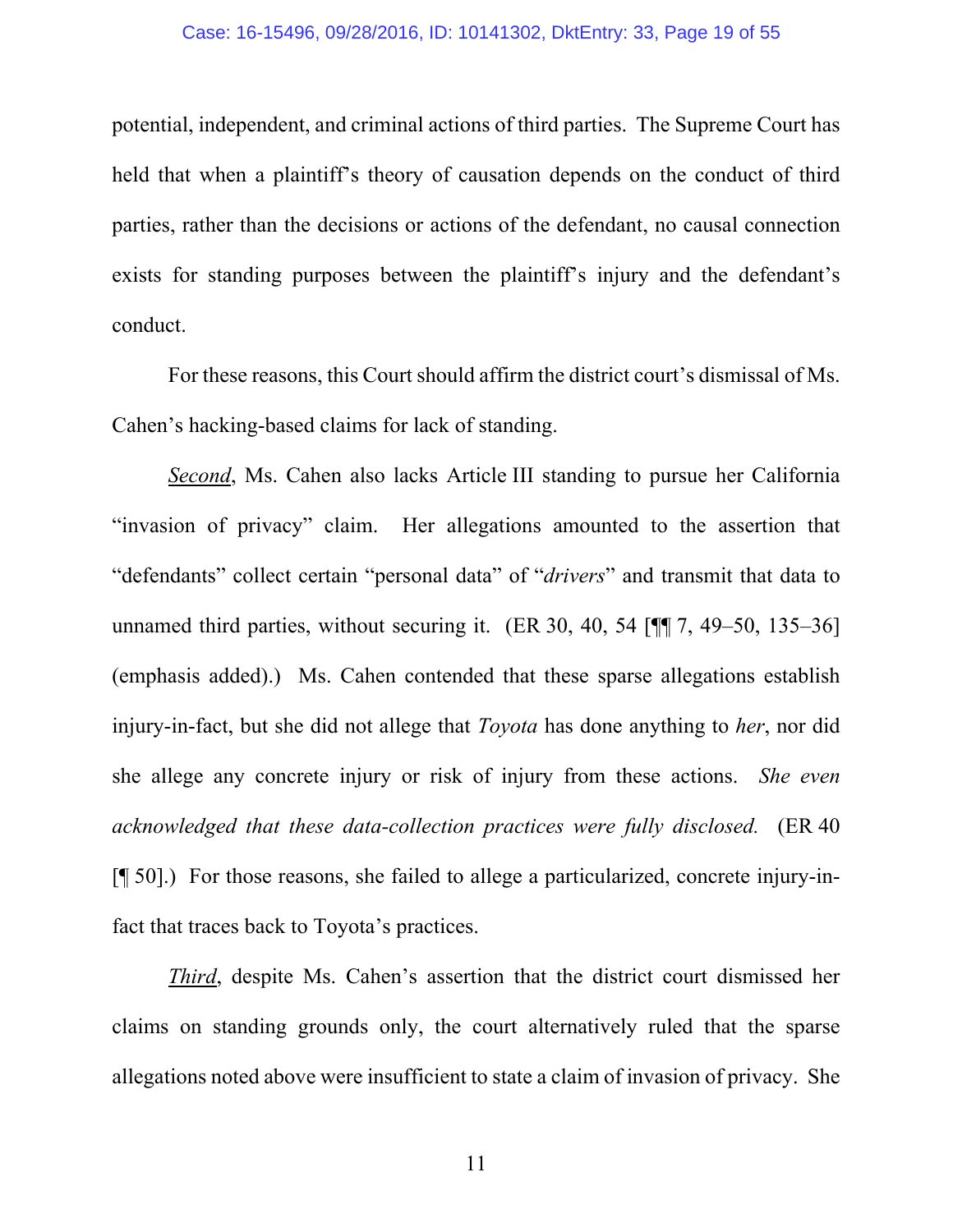#### Case: 16-15496, 09/28/2016, ID: 10141302, DktEntry: 33, Page 20 of 55

does not challenge this decision in her opening brief and has therefore waived her right to do so on appeal.

*Fourth*, although the district court did not reach the issue, all of Ms. Cahen's claims were time-barred. As she implicitly acknowledged in her briefing before the district court, the statute of limitations has run on all of her claims. Those claims accrued when she bought her vehicle in 2008, and they expired no later than 2012 three years *before* she filed this lawsuit. Plaintiff's conclusory allegations failed to establish even the most basic facts to toll the limitations period, including that she could not have discovered the facts underlying her claims earlier (despite her citation to numerous publicly available documents revealing those facts years before she filed her claims). Her implied-warranty claims are also untimely because she did not allege any breach within the one-year warranty period. Ms. Cahen did not (and could not) remedy these deficiencies.

For all these reasons, this Court should affirm the district court's dismissal of plaintiffs' complaint.

### **ARGUMENT**

## **I. The District Court Correctly Held That Plaintiff Failed To Allege Facts Establishing Article III Standing.**

As the Supreme Court recently reaffirmed, Article III limits the power of federal courts to decide only "cases or controversies." *Spokeo*, 136 S. Ct. at 1547. The doctrine of standing ensures that federal courts do not exercise judicial power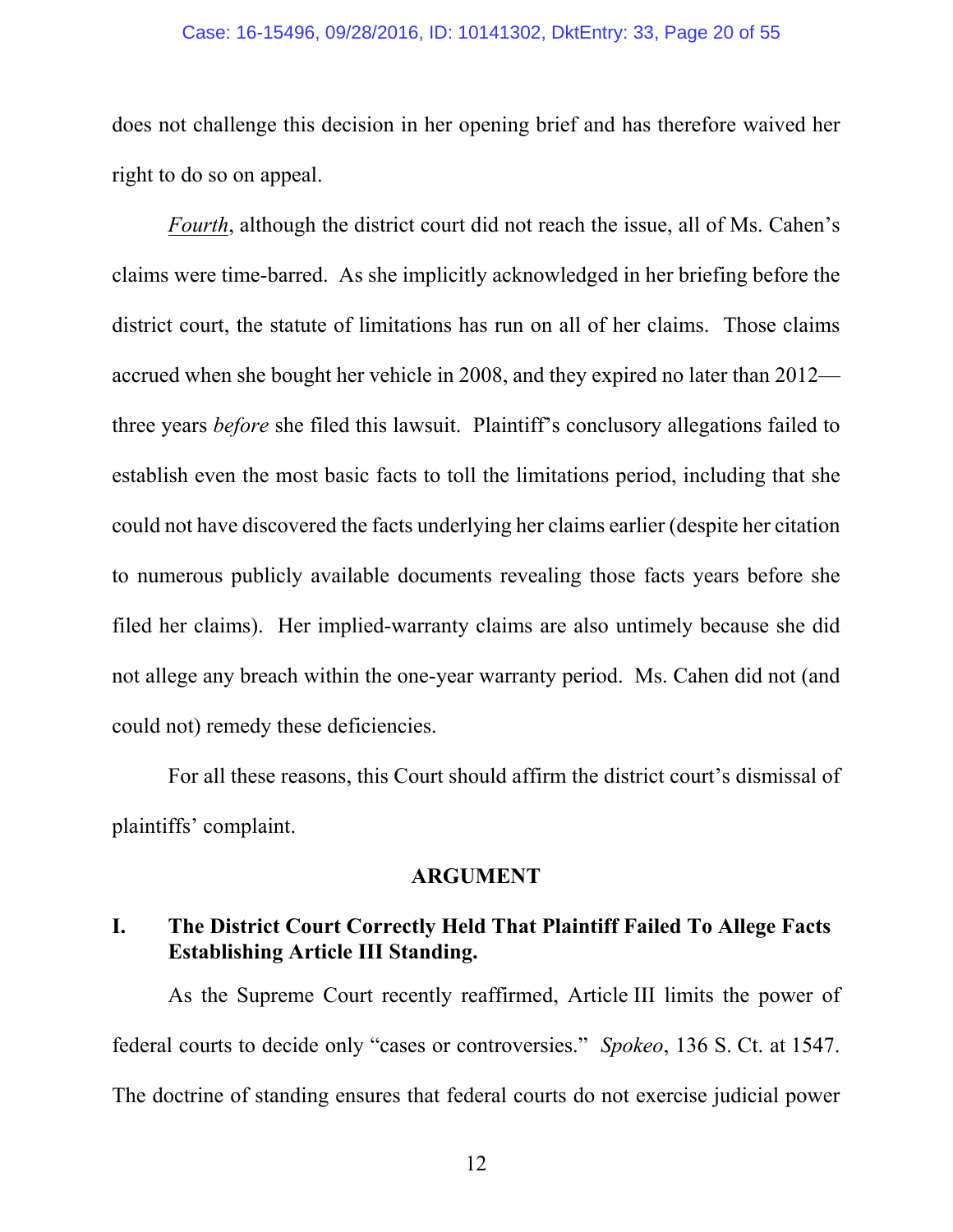#### Case: 16-15496, 09/28/2016, ID: 10141302, DktEntry: 33, Page 21 of 55

in a context other than that of a case or controversy. *Id*. As a result of these principles, a plaintiff cannot bring a claim in federal court unless she establishes that she has standing to assert it. *Lujan*, 504 U.S. at 561.

To satisfy the "irreducible constitutional minimum of standing," a plaintiff must establish three core elements: (1) a concrete, particularized, and actual or imminent injury-in-fact; (2) a causal connection between that injury-in-fact and the challenged conduct such that the injury is traceable to the defendant's actions, rather than those of an independent third party; and (3) the ability to redress the injury if the plaintiff prevails. *Id.* at 560. If any of these elements are missing, a court lacks jurisdiction to hear the claim and must dismiss the complaint. *See Chapman v. Pier 1 Imports (U.S.) Inc.*, 631 F.3d 939, 954 (9th Cir. 2011).

Although at the motion-to-dismiss stage the court must "accept as true" the plaintiff's factual allegations, *Maya v. Centex Corp.*, 658 F.3d 1060, 1068 (9th Cir. 2011), the plaintiff must offer more than labels or legal conclusions to adequately allege standing, *Chapman*, 631 F.3d at 955 n.9; *see also Maya*, 658 F.3d at 1068 (although the question of standing does not require "analysis of the merits" of the plaintiff's claims, the plaintiff may not "rely on a bare legal conclusion to assert injury-in-fact"). In particular, plaintiff's complaint must set forth factual allegations that—if true—establish she personally suffered a "concrete," "*de facto*" injury that "must actually exist." *Spokeo*, 136 S. Ct. at 1548. It cannot be based on conjecture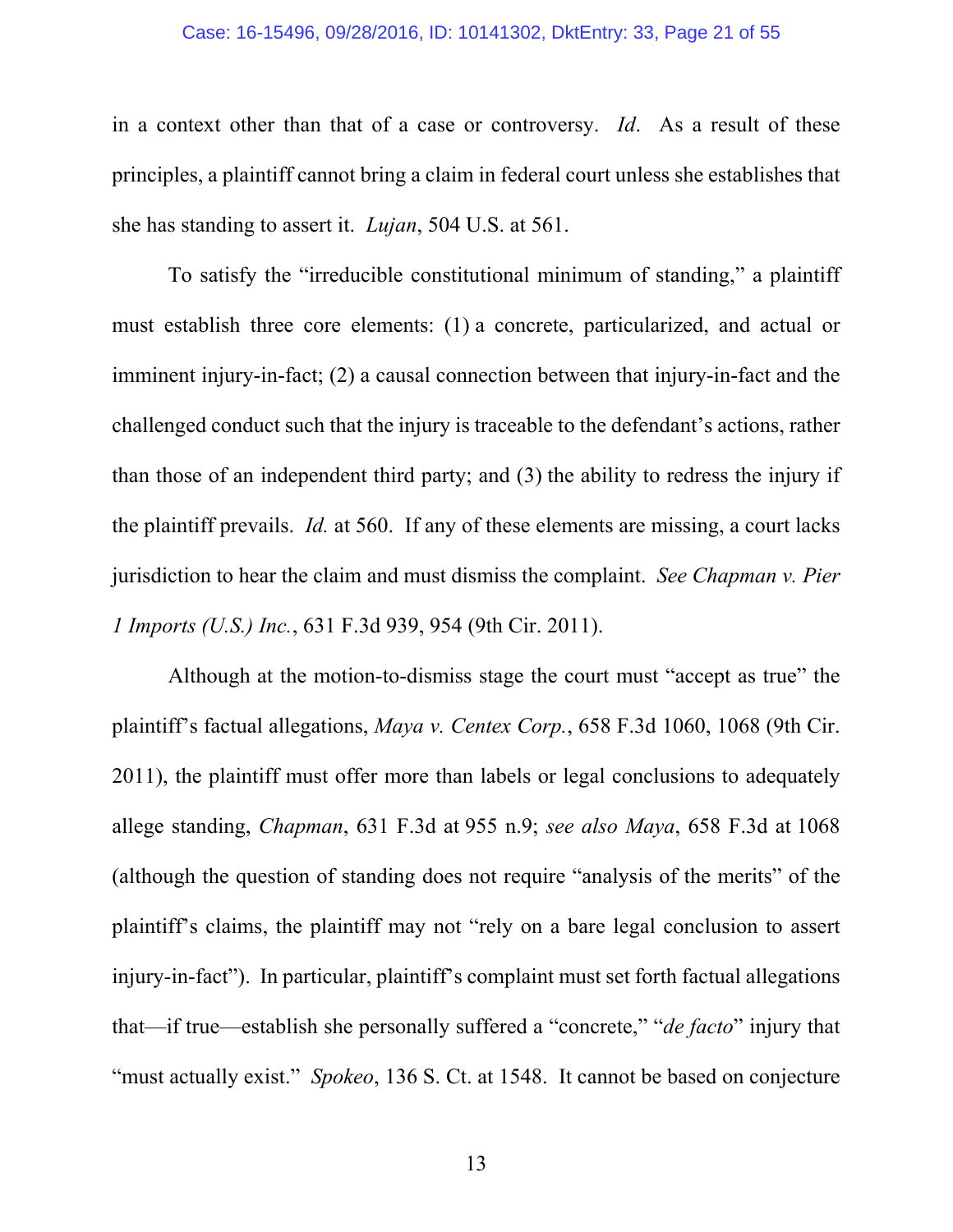#### Case: 16-15496, 09/28/2016, ID: 10141302, DktEntry: 33, Page 22 of 55

or speculation, but rather must be an actual or truly imminent harm. *See id*.; *Lujan*, 504 U.S. at 564. An injury is sufficiently imminent "if the threatened injury is certainly impending, or there is a substantial risk that the harm will occur." *Montana Envtl. Info. Ctr. v. Stone-Manning*, 766 F.3d 1184, 1189 (9th Cir. 2014) (internal quotation marks omitted).

In addition, to establish the requisite causal connection, a plaintiff cannot "engage in an ingenious academic exercise in the conceivable" to demonstrate that the defendant caused the plaintiff's injury. *See Maya*, 658 F.3d at 1068 (internal quotation marks omitted). Instead, plaintiff must plead "concrete facts showing that the defendant's actual action has caused" the plaintiff's alleged injury. *Clapper*, 133 S. Ct. at 1150 n.5. Allegations amounting to "speculation about 'the unfettered choices made by independent third actors not before the court'" do not qualify. *Id.* (quoting *Lujan*, 504 U.S. at 562).

Applying those established principles to this case, Ms. Cahen failed to establish any actual injury caused by any of Toyota's conduct.

## **A. Ms. Cahen's Conclusory Allegations Of Economic Injury Do Not Establish Injury-In-Fact.**

Before the district court, Ms. Cahen repeatedly stated that her vehicle's alleged susceptibility to hacking was an "injury-in-fact" for standing purposes

14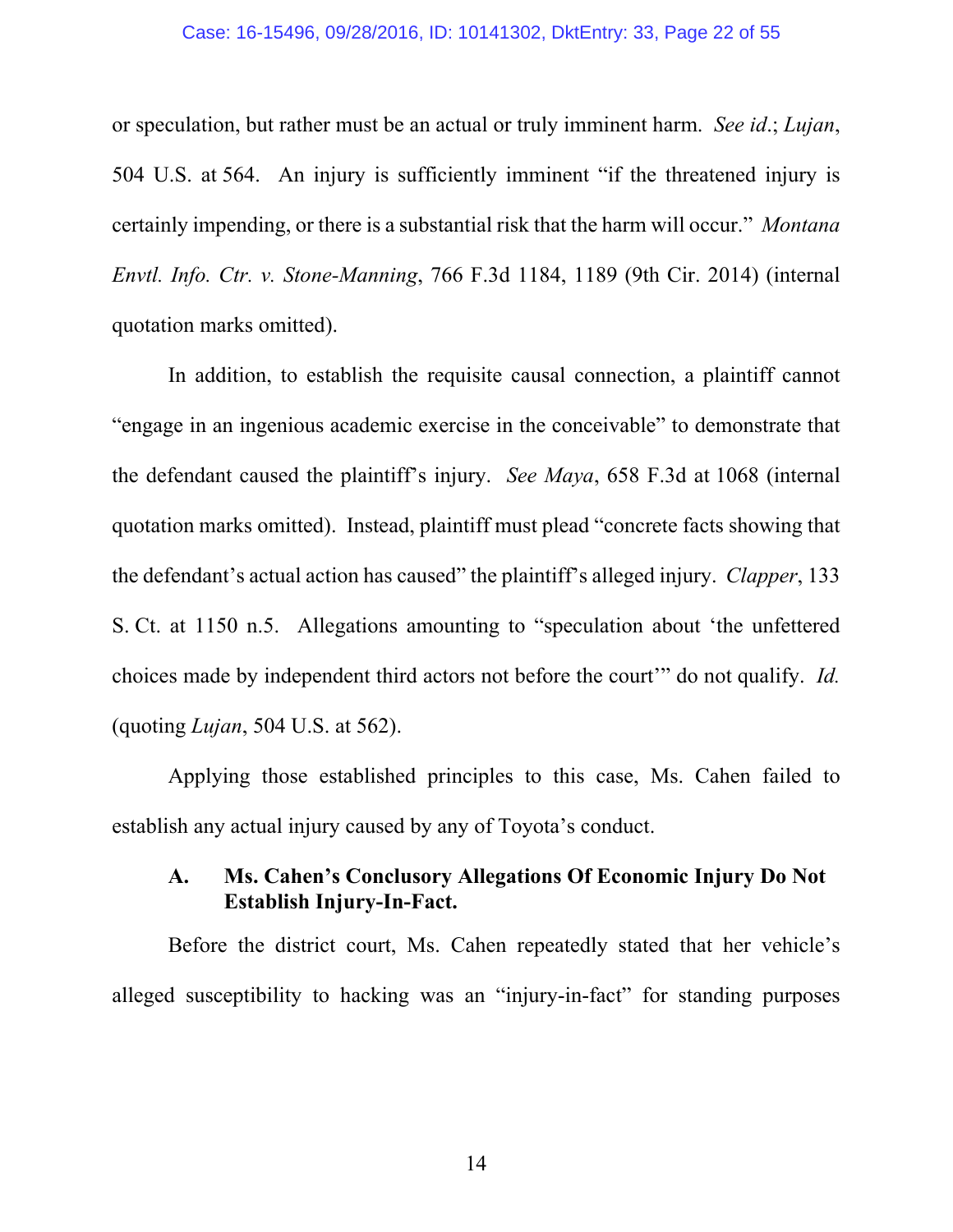because it placed her at risk of death or serious injury,<sup>3</sup> despite her acknowledgement that "*many if not most* of the cars driven by the class [she] seeks to represent *will not* be the target of a hack that takes over the vehicle and causes physical injury." (SER 74 (emphases added).)

Before this Court, however, Ms. Cahen has apparently conceded that she cannot establish injury-in-fact on that basis. In her opening brief, she challenges only one aspect of Judge Orrick's well-reasoned decision rejecting her hackingbased claims—his conclusion that she failed to establish an actual or imminent *economic* injury-in-fact. (Br. at 5, 10–11, 14–18.)

But the attempt to repackage speculation about future injury as lost economic value cannot salvage Ms. Cahen's claims. Despite her critiques that Judge Orrick "ignored" her allegations of economic injury and recast them to focus "purely on future harm" (*id*. at 2, 10–11, 17), the record establishes that Judge Orrick gave proper attention to Ms. Cahen's conclusory allegations that she would not have

-

<sup>3</sup> *See, e.g.*, SER 74 ("[Ms.] Cahen sues not only because Toyota's defect puts her car at risk of theft, but also because it unreasonably puts her at risk of severe bodily injury or death."); SER 17 ("It's now come to light, and one day it's going to be Judge Orrick's car . . . or a senator's car, and all of a sudden people are going to go crazy."); *see also* ER 30 [¶ 6] ("[O]wners and/or lessees of Defendants' vehicles are currently at risk of theft, damage, serious physical injury, or death as a result of hacking"). Despite these repeated assertions, Ms. Cahen attempts to disavow these allegations by contending on appeal that the district court erred by "transform[ing]" her "allegations into a request for relief based purely on future harm[.]" (Br. at 11.)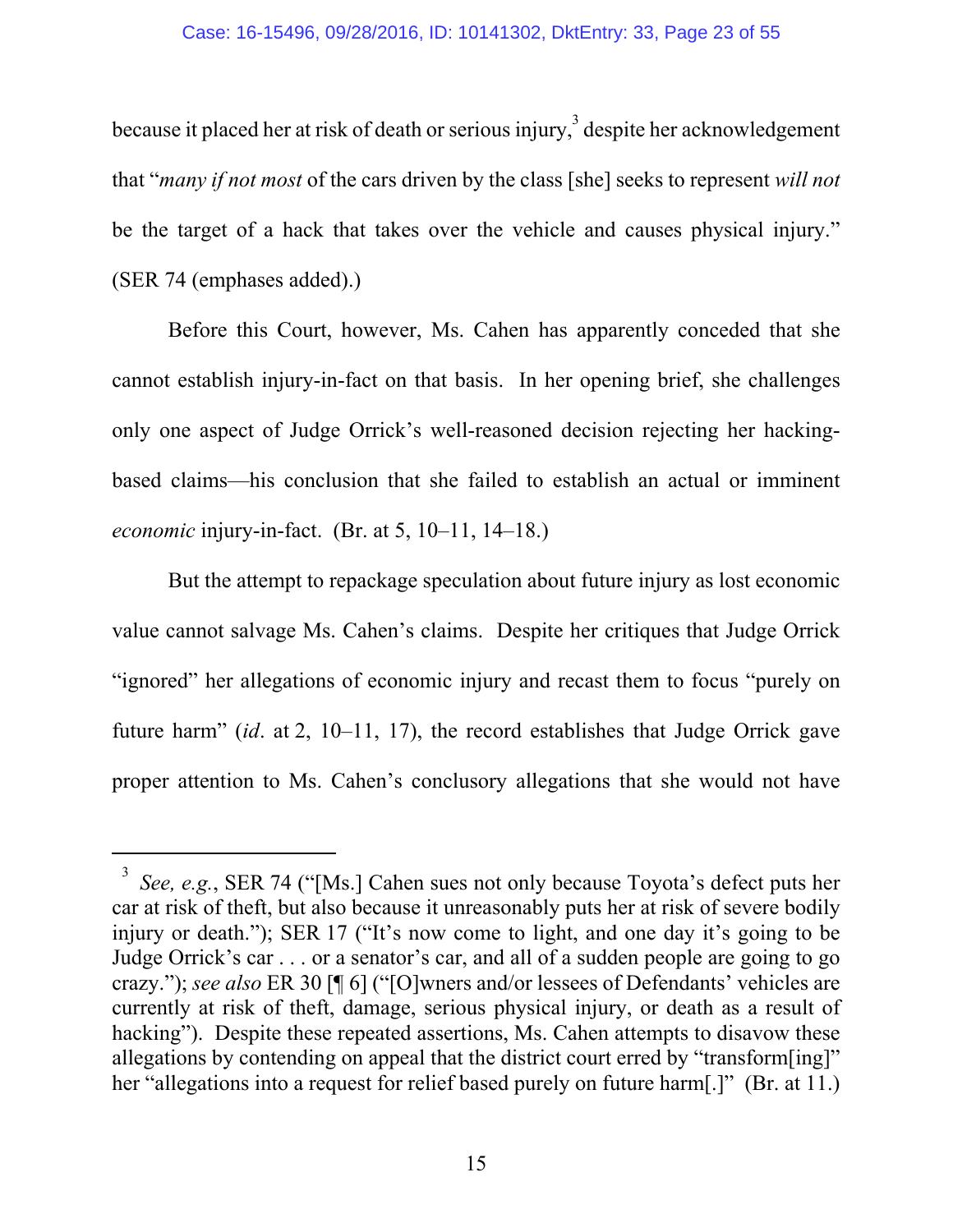bought or paid as much for her 2008 Lexus had she known about its purported "design defects." *Cahen*, 147 F. Supp. 3d at 966 (ER 15) (citing ER 44 [¶ 66]); *see also* ER 46, 53 [¶¶ 78, 127] (alleging that Ms. Cahen paid "an inflated price" and failed to receive "the benefit of [her] bargain" and that her vehicle had "depreciate[d]" in value).<sup>4</sup> Judge Orrick then correctly held that these allegations were insufficient to establish injury-in-fact.

The Court rejected similar allegations of injury in *Birdsong*. There, the plaintiffs sued Apple on the theory that their iPods were "defective" because users faced "an unreasonable risk of noise-induced hearing loss." *Birdsong*, 590 F.3d at 956. Like Ms. Cahen here, the plaintiffs in *Birdsong* alleged that this purported "defect" made their iPods "worth less than what they paid for them" and that they

l

<sup>4</sup> In her appellate brief, Ms. Cahen asserts that Toyota sold the vehicles "without any disclosure of these problems" (Br. at 6), but she did not allege any facts suggesting that Toyota knew about its vehicles' alleged susceptibility to hacking until 2013, *five years* after she purchased her Lexus. (ER 31, 37 [¶¶ 12, 38] ("Before the researchers went public with their 2013 findings, they shared the results with Toyota and Ford[.]").) Even assuming that Toyota had knowledge of publicly available documents revealing the allegedly defective nature of CAN bus technology (although Ms. Cahen did not allege that Toyota did have this knowledge), the earliest such document cited in the complaint was published in 2011, *three years after* Ms. Cahen purchased her Lexus. (ER 31, 36 [¶¶ 12, 36 & n.18].) *See Wilson v. Hewlett-Packard Co.*, 668 F.3d 1136, 1147–48 (9th Cir. 2012) (affirming dismissal of UCL and CLRA claims because post-sale complaints about a product "do not support an inference that [defendant] was aware of the defect at the time" the defendant sold it).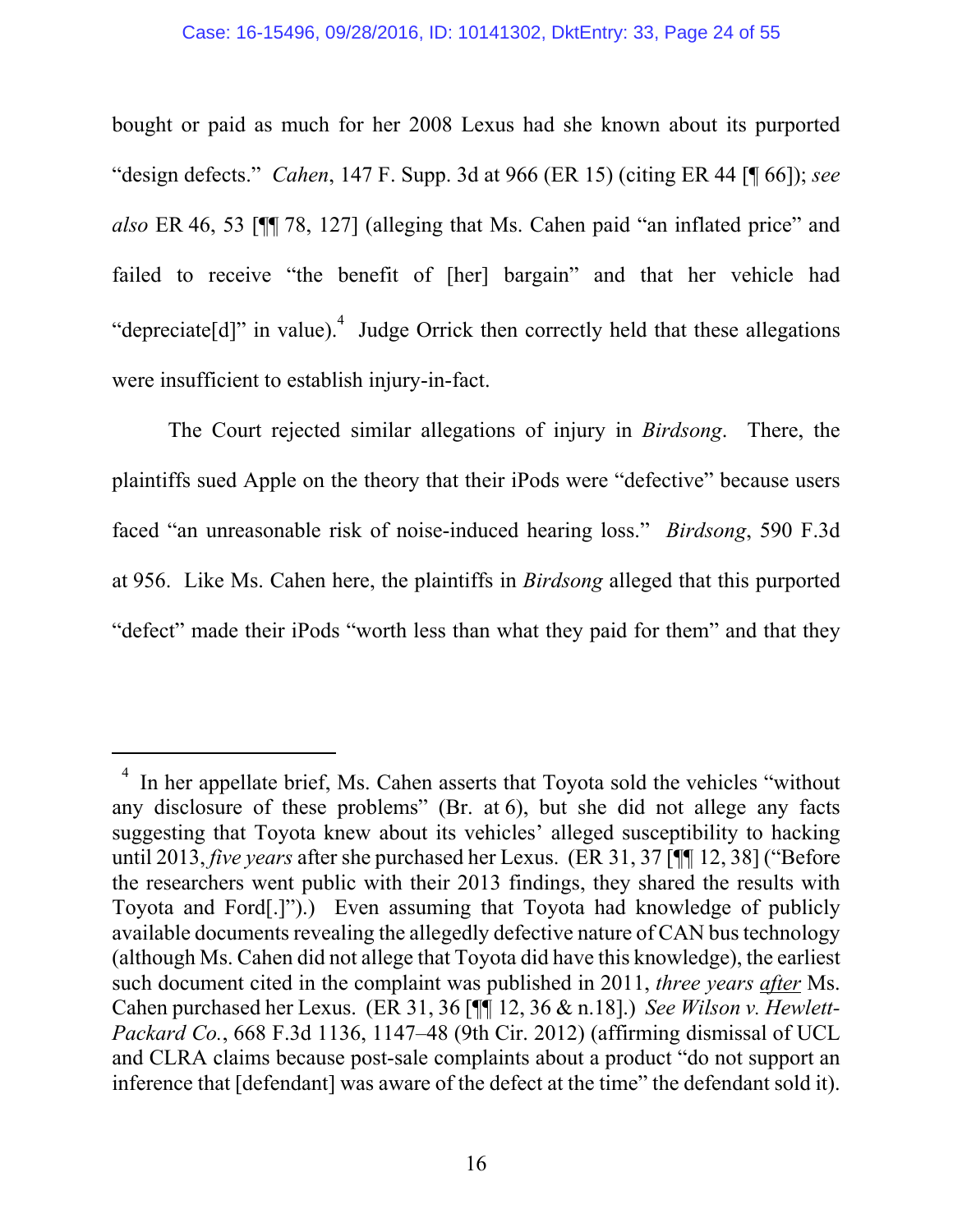failed to obtain "the full benefit of their bargain." *Id.* at 961.<sup>5</sup> The Court held that these allegations of economic harm failed to establish injury-in-fact for three reasons that are particularly relevant here.

First, the Court in *Birdsong* held that plaintiffs' allegations were insufficient because "the alleged loss in value" was not "actual or imminent"—it "rest[ed] on a *hypothetical risk* of hearing loss to other consumers who may or may not choose to use their iPods in a risky manner." *Birdsong*, 590 F.3d at 961 (emphasis added). Ms. Cahen's economic-injury allegations rest on a similar "hypothetical risk": She did not (and apparently could not) allege that *any* person has ever in the real world hacked *any* Toyota vehicle (let alone her vehicle), or attempted to hack a Toyota vehicle, or even wanted to hack a Toyota vehicle. Ms. Cahen alleged simply that her vehicle is not worth what she paid for it in 2008 because studies conducted years after her purchase purportedly show hacking is theoretically possible. (*See, e.g.*, ER 29 [¶ 4] ("*[I]f* an outside source, such as a hacker, *were able* to send CAN packets to ECUs on a vehicle's CAN bus, the hacker *could* confuse one or more ECUs and thereby . . . take control of basic functions of the vehicle[.]") (emphases

-

<sup>5</sup> Although *Birdsong* addressed the question of standing under the rules applicable to California Unfair Competition Law claims, the Court specifically noted that "insofar as the [Unfair Competition Law] incorporates Article III's injury in fact requirement, the plaintiffs would lack an Article III injury in fact for the same reasons[.]" 590 F.3d at 960 n.4 (citation omitted).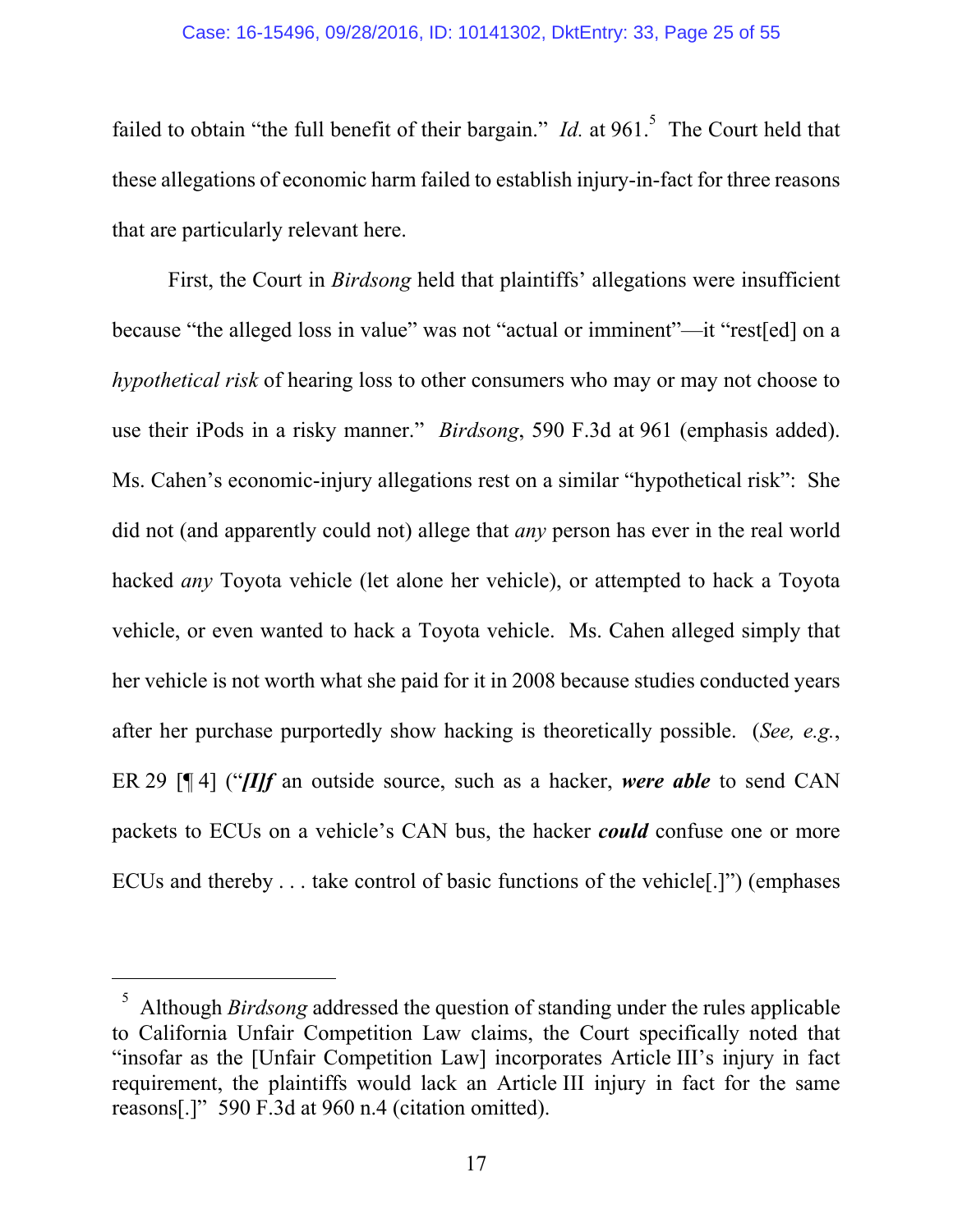added).) But that is the same theory of injury that this Court has repeatedly rejected. *See Birdsong*, 590 F.3d at 961; *Krottner v. Starbucks Corp.*, 628 F.3d 1139, 1143 (9th Cir. 2010) (if plaintiffs had sued their employer based on the risk that a company laptop containing their personal data *might* be stolen "at some point in the future," the court "would find the threat far less credible"); *Maya*, 658 F.3d at 1068 (plaintiff cannot merely "engage in an 'ingenious academic exercise in the conceivable' to explain how defendants' actions caused his injury"). *See also Whitmore v. Arkansas*, 495 U.S. 149, 157 (1990) (rejecting plaintiff's alleged injury as "too speculative to invoke" Article III jurisdiction); *Lujan*, 504 U.S. at 564 n.2 (the "imminence" requirement "ensure[s] that the alleged injury is not too speculative for Article III purposes").

Second, like the "hypothetical risk" in *Birdsong*, which depended on the actions of other iPod users who may or may not choose to use their iPods in an unsafe manner, the risk here likewise depends on the independent actions of third parties. But those actions are even further afield here than in *Birdsong*. The third-party conduct that plaintiff fears in this case would violate several criminal anti-hacking laws, <sup>6</sup> rendering the alleged injury even *more* speculative. The Supreme Court

 $\overline{a}$ 

<sup>6</sup> *See, e.g.*, 18 U.S.C. § 1030 (Computer Fraud and Abuse Act; outlaws third-party hacking, such as "intentionally access [ing] a computer without authorization [] and thereby obtain[ing] information from any protected computer"); Cal. Penal Code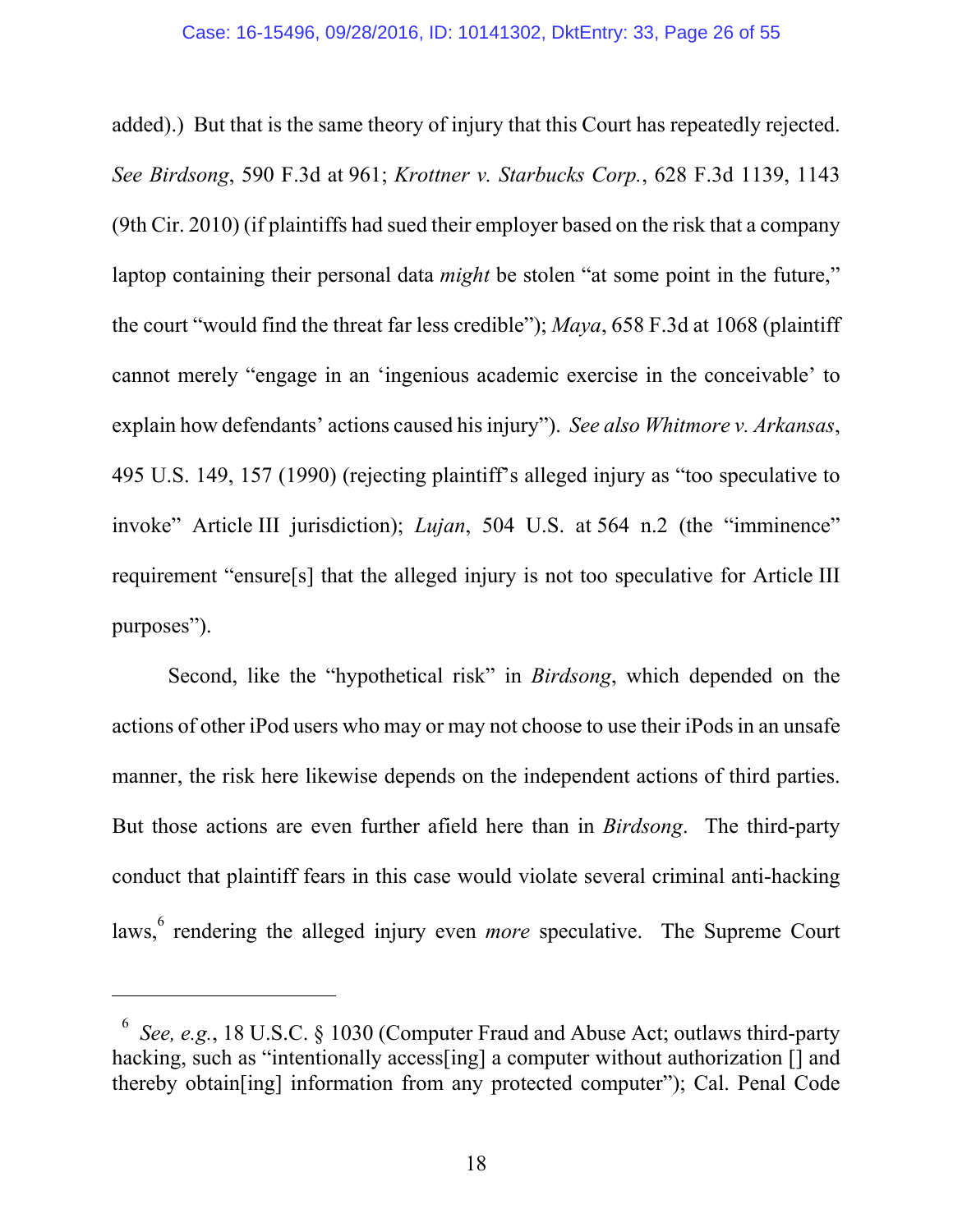#### Case: 16-15496, 09/28/2016, ID: 10141302, DktEntry: 33, Page 27 of 55

regularly rejects theories of standing that require speculation about the independent acts of third parties. *See, e.g.*, *DaimlerChrysler Corp. v. Cuno*, 547 U.S. 332, 344 (2006) (rejecting standing where "establishing injury requires speculating" about the actions of "elected officials"); *Clapper*, 133 S. Ct. at 1148 (rejecting a theory of injury-in-fact that relied on a "highly attenuated chain of possibilities," several of which involved the decisions of absent third parties).

As the Third Circuit has observed, the harm is hypothetical if the plaintiffs like Ms. Cahen here—cannot "describe" their injury "without beginning [their] explanation with the word 'if:' *if* the hacker read, copied, and understood the hacked information, and *if* the hacker attempts to use the information, and *if* he does so successfully, only then will Appellants have suffered an injury." *Reilly v. Ceridian Corp.*, 664 F.3d 38, 42 (3d Cir. 2011) (emphasis in original). Ms. Cahen's alleged injury is even more speculative than the injury in *Reilly*; in that case, the hack had actually occurred, yet the plaintiffs still failed to establish injury-in-fact. *Id.* at 40. Here, it is most likely that no hack ever will occur, as Ms. Cahen admitted "many if

 $\overline{a}$ 

<sup>§ 502 (</sup>Comprehensive Computer Data Access & Fraud Act; criminalizes third-party acts that "tamper[], interfere[], damage, and [provide] unauthorized access to lawfully created computer data and computer systems").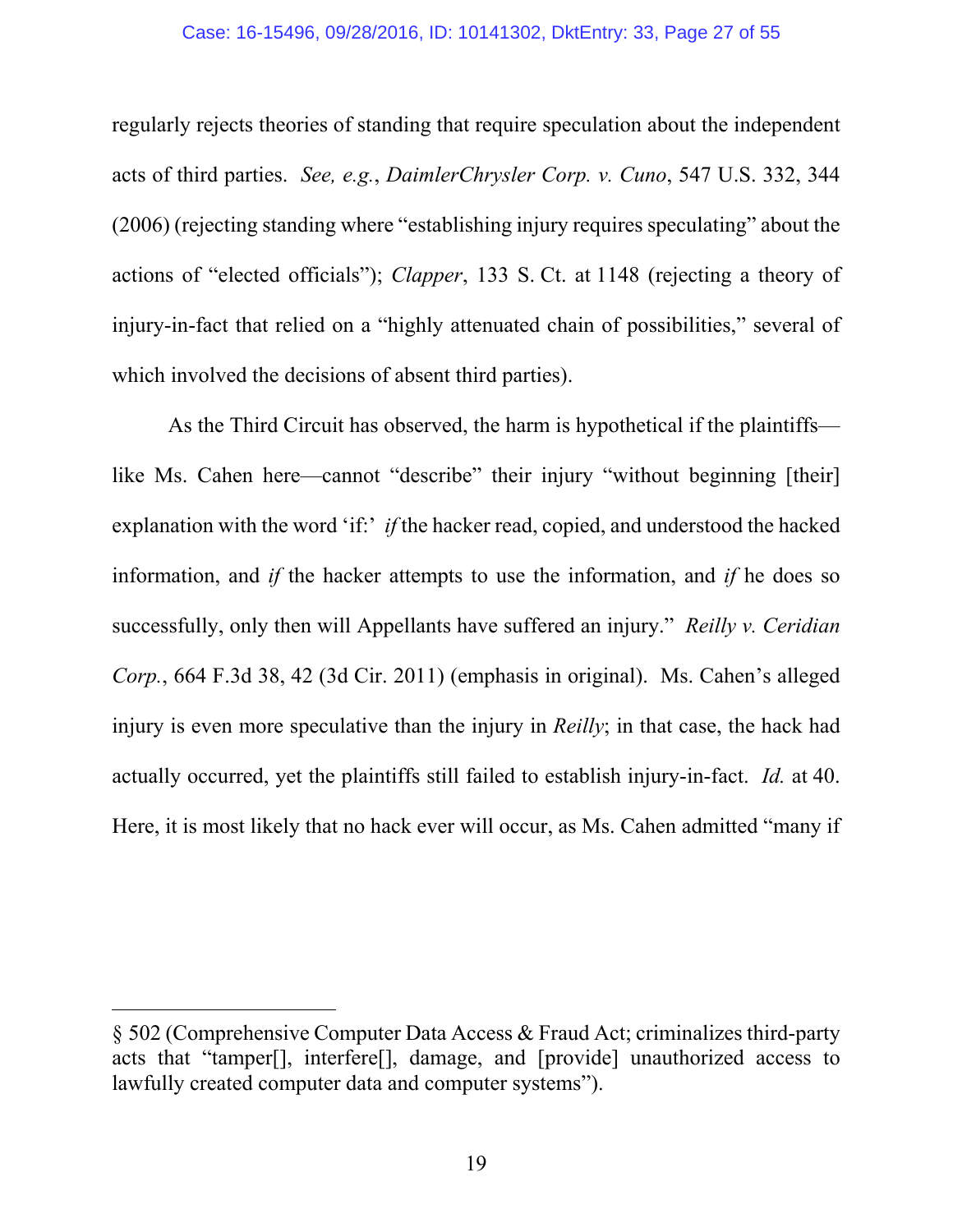not most of the cars driven by the class [she] seeks to represent will not be the target of a hack." (SER 74)*.* 7

Third, this Court held in *Birdsong* that the plaintiffs failed to allege economic injury-in-fact because they "failed to allege a cognizable defect" that "caused their iPods to be worth less than what they paid." 590 F.3d at 961. In particular, there were no allegations of a "history of malfunction," or that "the iPods failed to do anything they were designed to do," or that the plaintiffs, "or any others, have suffered or are substantially certain to suffer inevitable hearing loss or other injury from iPod use." *Id.* at 959, 961.

l

<sup>7</sup> In its amicus brief, EPIC asserts that Judge Orrick incorrectly held that plaintiffs did not "face a credible risk of hacking," because this conclusion "fundamentally misunderstands the security vulnerabilities created by connected cars." (EPIC Br. [Dkt. 27] at 10–11.) EPIC offers extended argument on that point, including multiple citations to third-party publications that go well beyond the four corners of Ms. Cahen's complaint. (*Id.* at 10–23). EPIC overlooks that Ms. Cahen had the opportunity, but chose not, to amend her complaint to incorporate any of the information EPIC discusses in its brief (or any other information). *Cahen*, 147 F. Supp. 3d at 974 (ER 27; SER 6 [Dkt. 78 at 2].) If a federal court cannot create "jurisdiction by embellishing otherwise deficient allegations of standing," *Whitmore*, 495 U.S. at 155–56, neither can EPIC as amicus curiae. Moreover, although EPIC asserts that "many customers have already suffered due to vulnerable car systems" (EPIC Br. at 16), EPIC does not once connect its discussion of purportedly vulnerable car systems to actions by *Toyota* or even a vehicle manufactured by Toyota. Like Ms. Cahen's complaint, all of the theoretical harm cited by EPIC depends on speculation about the possible future actions of independent criminal hackers, which cannot establish injury-in-fact (*supra* pp. 14– 20) or causation (*infra* pp. 27–31).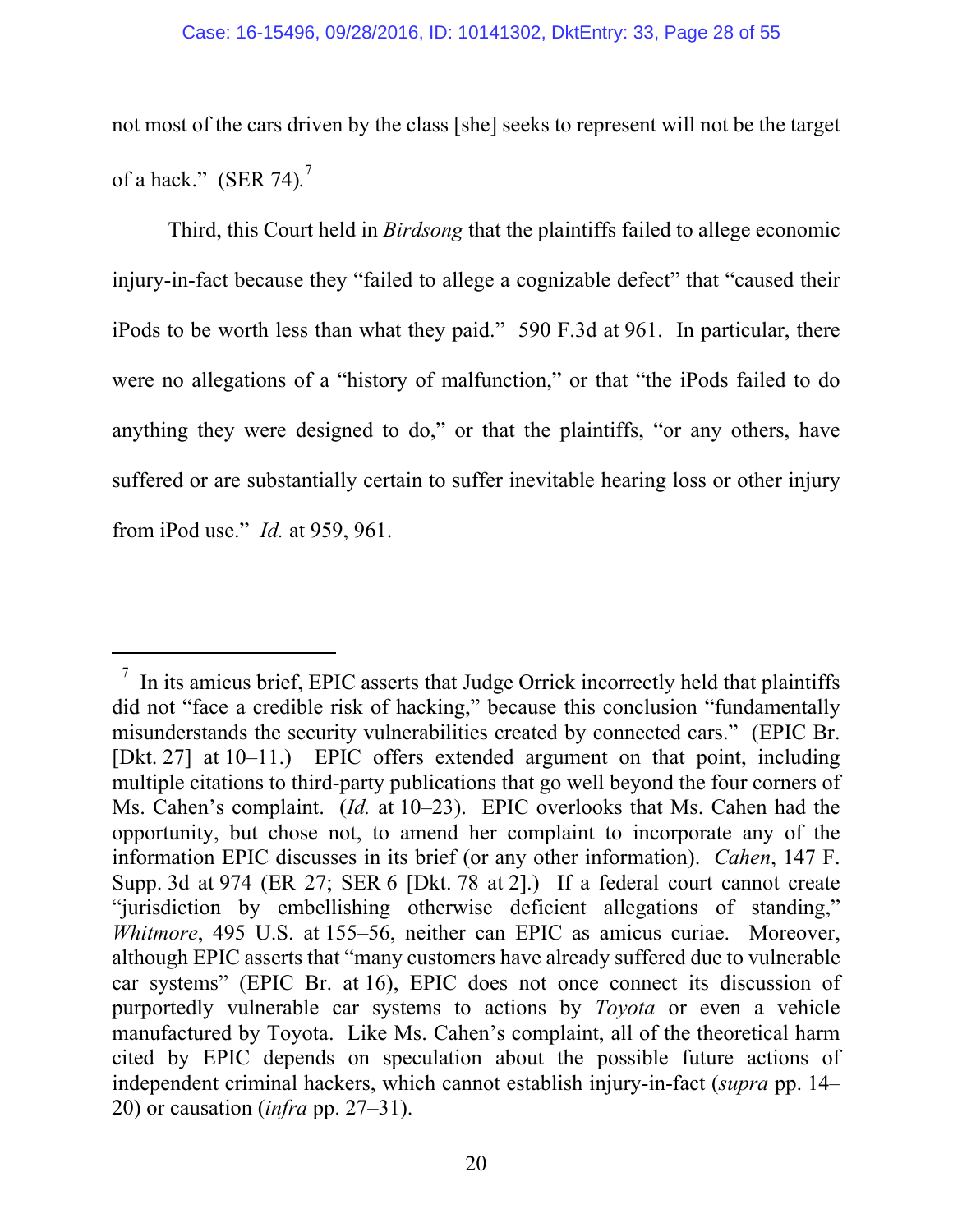For the same reasons, Ms. Cahen's allegations failed to establish that Toyota vehicles are "defective." Again, she did not allege that anyone in the real world actually has ever hacked a Toyota vehicle, nor did she allege that such hacking is imminent. Although she alleged that *academic researchers* have shown that hacking is conceivably possible by tampering with certain vehicles (none of which are a 2008 Lexus RX 400h) in highly controlled, experimental settings (ER 35–37 [¶¶ 34–37]), *Birdsong* rejected the notion that examples of "'extreme'" use establish that a product is defective. 590 F.3d at 958 (holding that the district court did not err in finding that the risk of hearing loss existed only when iPods were used "'in an extreme way'"). Ms. Cahen also did not allege that she is unable to use her vehicle for its ordinary purposes—namely, driving. To the contrary, she alleged that she still owns it. (ER 31 [¶ 12].) Thus, like the plaintiffs in *Birdsong*, Ms. Cahen did not allege any "defect" in her vehicle that decreased its value or resulted in economic harm to her. $^8$ 

 $\overline{a}$ 

 $8\degree$  Toyota anticipates that Ms. Cahen's reply brief will cite the recent district court opinion in *Flynn v. FCA US LLC*, No. 15-00855, slip op. (S.D. Ill. Sept. 23, 2016), which also involved claims based on the alleged threat of vehicle hacking. *Flynn*  does not support reversal. In that case, the district court—like Judge Orrick rejected plaintiffs' argument that the "risk of injury or death" from vehicle hacking established Article III standing because "there is no allegation that a real world hacker has ever hacked the uConnect system to cause injury[.]" *Id.* at 6. But *Flynn*  also held that plaintiffs alleged an economic injury because they made specific allegations resulting from the widely-publicized hack of a Jeep Cherokee that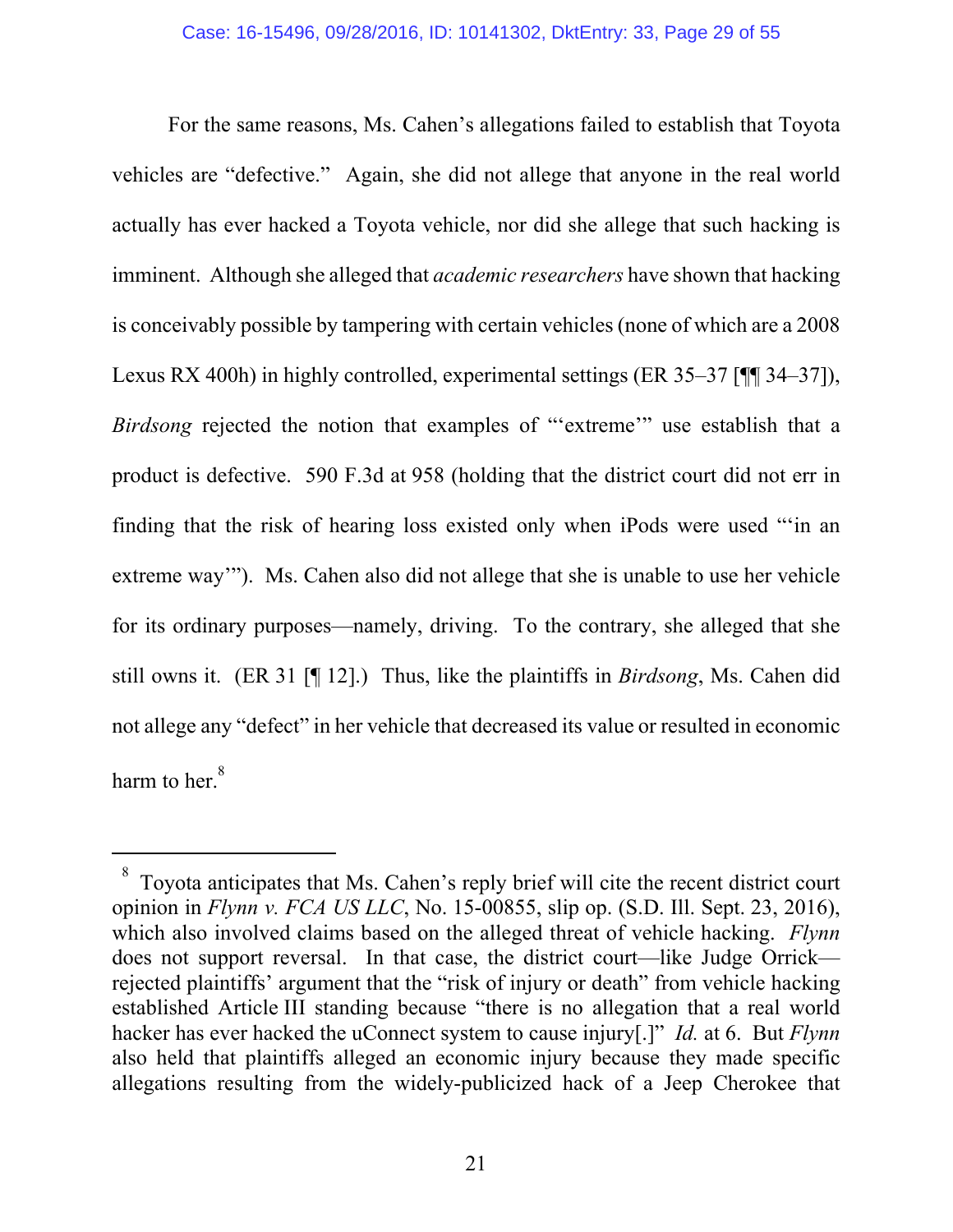Plaintiff attempts to defeat this sensible conclusion by citing to three decisions of this Court. As Judge Orrick's decision shows, however, all three are distinguishable. *Cahen*, 147 F. Supp. 3d at 969–71 (ER 20–23). The first two cases involved allegations of deceptive advertising practices, which are not at issue here:

> In *Hinojos v. Kohl's Corp.*, 718 F.3d 1098, 1102 (9th Cir. 2013), the plaintiff alleged that Kohl's department store falsely advertised its apparel prices as "substantially reduced" from their original prices, when in fact those prices were not "substantially reduced." The Court held that plaintiff's allegation that he would not have purchased apparel from Kohl's if not for these "deceptive advertisements" established economic injury. *See id.* at 1102, 1105.

 $\overline{a}$ "suggest[ed] a drop" in the value of the vehicles. *Id.* For example, plaintiffs' complaint: (a) claimed that the manufacturer's recall arose from the claimed "defect"; (b) cited 27 real-world hacking incidents in vehicles equipped with the same technology as plaintiffs' vehicles; (c) "allege[d] that a journalist driving one of the affected vehicles was hacked in real time and his event narrated for the market to read in a national magazine" (*Wired*); and (d) included "clear allegations as to what vulnerabilities the recall didn't fix," including "documents from the recall offer[ing] some doubt as to whether everything is fixed." *Id.* at 7-8. The district court held that these specific allegations were sufficient to withstand dismissal "at this stage." *Id*. at 16.

In sharp contrast here, Ms. Cahen alleged that she lost money from the purchase of her Lexus seven years *earlier*, because some academic researchers have shown that hacking is theoretically possible in experiments involving *other* vehicles. (*See supra* at pp. 5–6.) *That's it.* Her allegations of economic injury-in-fact were insufficient because they were based entirely on speculation and hypothetical risks. *See*, *e.g.*, *Birdsong*, 590 F.3d at 961; *Lujan*, 504 U.S. at 564 n.2.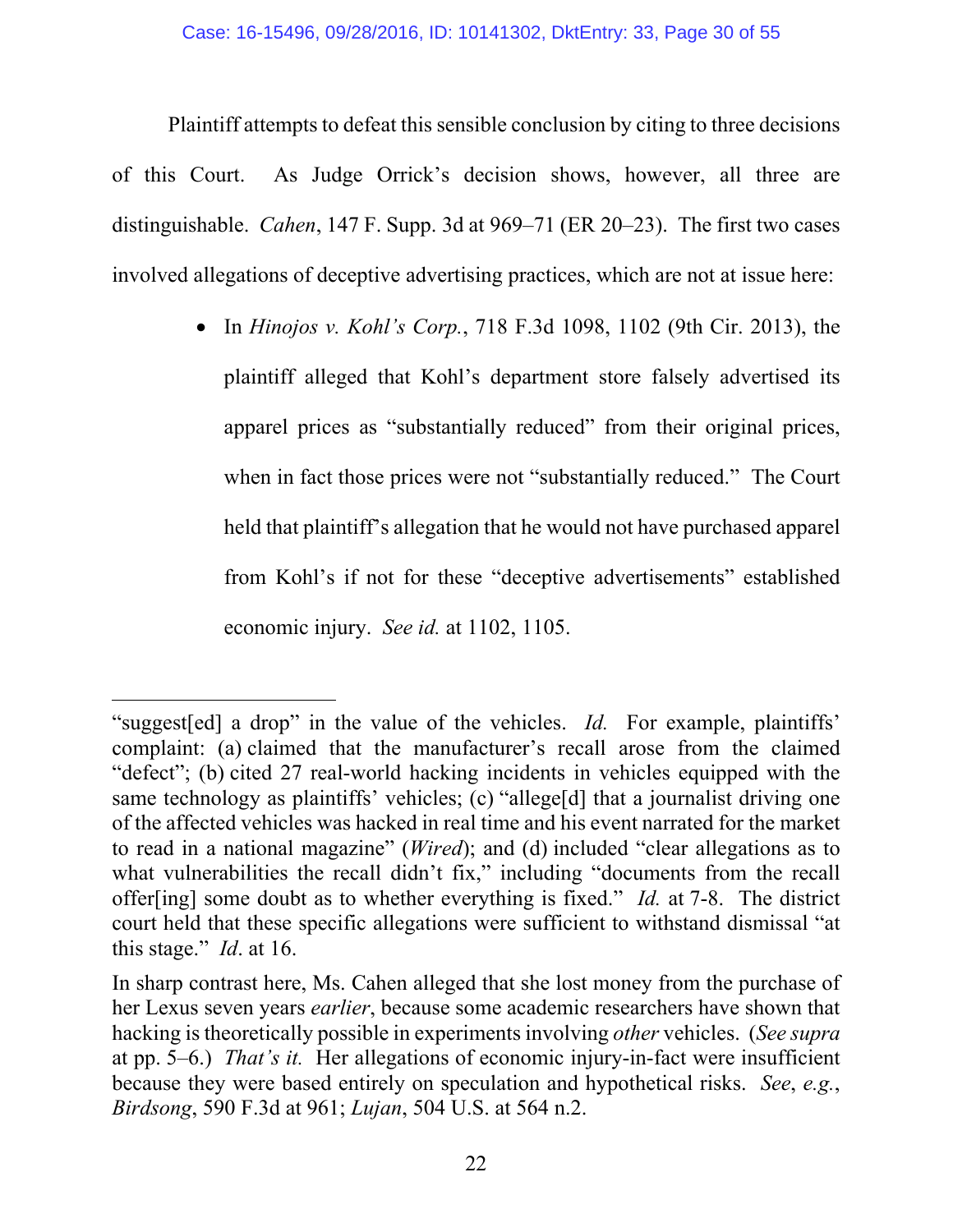In *Mazza v. Am. Honda Motor Co.*, 666 F.3d 581, 586–87, 595 (9th Cir. 2012), the plaintiffs alleged that Honda made misrepresentations in advertisements about its automatic braking system—an add-on option that cost an additional \$4,000—because the advertisements failed to disclose certain limitations that would prevent the system from braking in time to avoid an accident. The Court held that the plaintiffs had alleged injury-in-fact because they "were relieved of their money by Honda's deceptive conduct." *Id.* at 595.

Unlike *Hinojos* or *Mazza*, this is not a case in which the plaintiff is challenging the accuracy of specific representations about a product's value or functionality. As Judge Orrick reasoned, Ms. Cahen did not allege that Toyota engaged in advertising or other affirmative conduct that deceived her or other purchasers about Toyota vehicles' susceptibility to hacking. *Cahen*, 147 F. Supp. 3d at 969 (ER 20) (distinguishing *Hinojos* on the basis that plaintiffs "do not assert any demonstrably false misrepresentations of value, but rather make conclusory allegations that their cars are worth less because of the risk of future injury") (citing *Lee v. Toyota Motor Sales, U.S.A., Inc.*, 992 F. Supp. 2d 962, 972 (C.D. Cal. 2014) (holding that "[p]laintiffs do not have a bargained-for benefit claim based on the extent of performance of the [automatic braking feature] in the absence of a claim that Toyota made representations about the amount or extent of speed reduction provided by the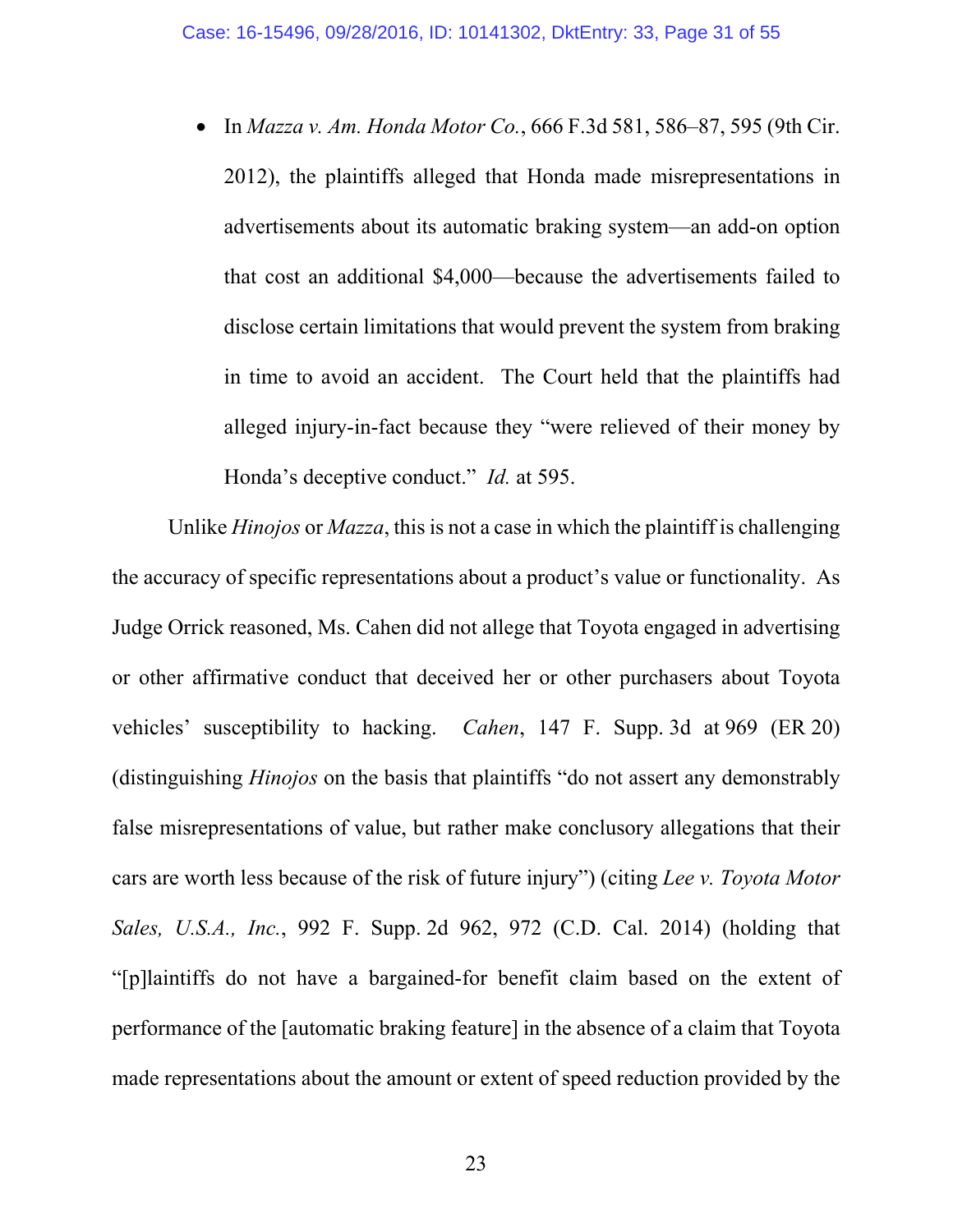[feature]")). Nor did Ms. Cahen allege, as in *Mazza*, that she paid more money for an anti-hacking safety feature, which has limitations that Toyota failed to disclose.

The third case that Plaintiff cites, and upon which she principally relies throughout her brief (*Maya v. Centex Corp.*), is similarly distinguishable. In that case, the plaintiff homebuyers alleged that their homes were worth less than what they paid for them because the defendant housing developers created artificial demand by telling buyers they were "building stable, family neighborhoods occupied by owners of the homes." *Maya*, 658 F.3d at 1065. But the developers were allegedly lying, and instead sold homes to unqualified buyers with a high risk of foreclosure and to investors who did not plan to live in the homes. *Id.* The Court held that these allegations established that defendants' alleged misconduct directly resulted in "actual and concrete economic injuries" to the plaintiffs because the "'artificial demand' created by defendant[s'] marketing and financing practices had an identifiable impact on the price [plaintiffs] paid for their homes." *Id.* at 1069–70. Here, in contrast, Ms. Cahen did not allege that Toyota made any promises it failed to keep, or that Toyota took affirmative steps that undermined the value of its vehicles, or that there was an identifiable impact on the price she paid for her vehicle. Instead, Ms. Cahen only alleged a completely hypothetical and nebulous "threat" of hacking that apparently was not even known as a theoretical possibility until 2011 three years *after* her purchase. (ER 31, 36 [¶¶ 12, 36].)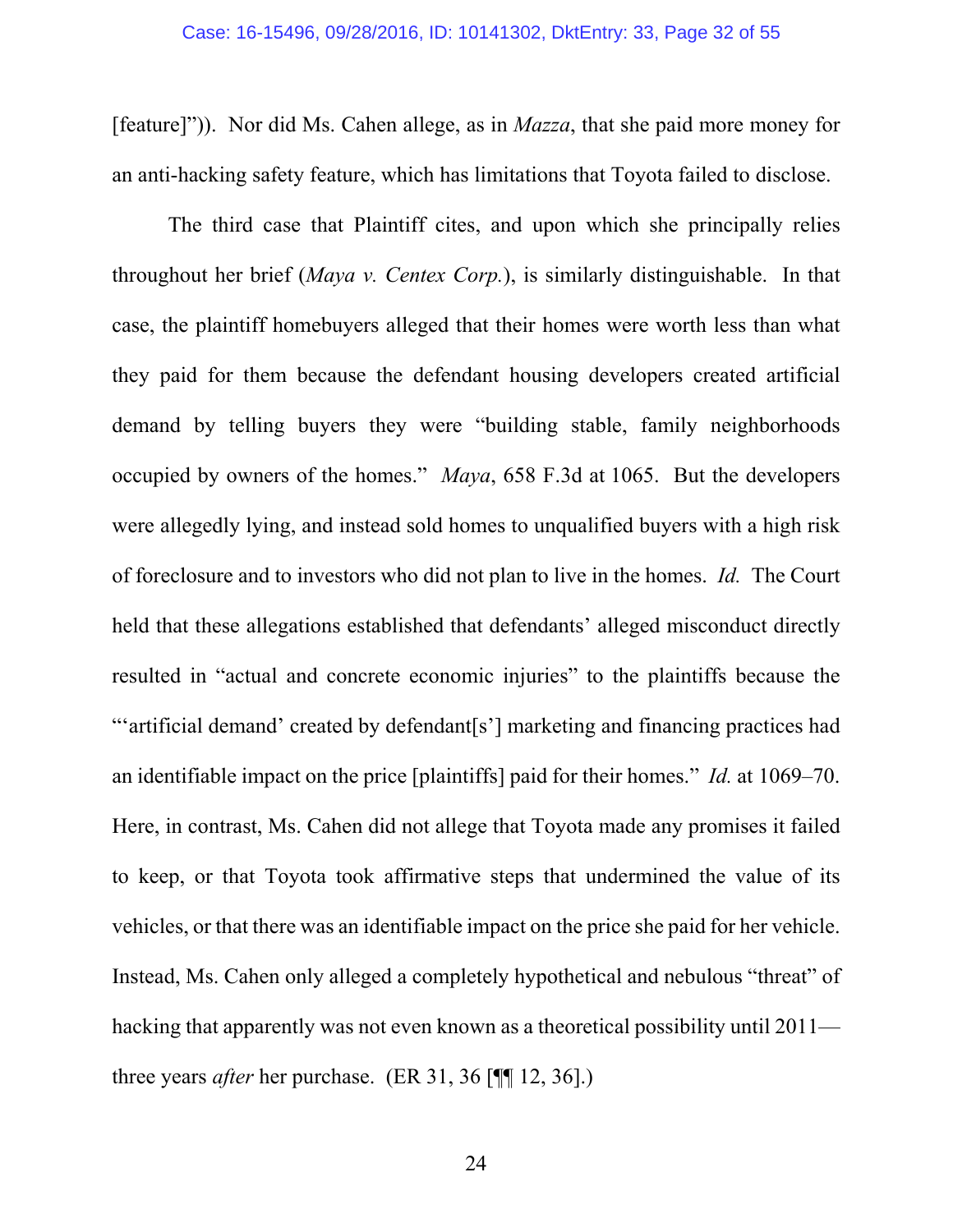In sum, these three cases (*Hinojos*, *Mazza*, and *Maya*) offer no support for Ms. Cahen's assertion that her economic-injury allegations—disconnected from any related affirmative conduct by Toyota—established any injury-in-fact. And *Birdsong* confirms this conclusion. As here, the plaintiff in *Birdsong* did not allege that Apple made affirmative misrepresentations—such as a misrepresentation that "iPod users could safely listen to music at high volumes for extended periods of time"—that became part of the "bargain" Apple struck with iPod users. 590 F.3d at 961–62. Ms. Cahen likewise did not allege that Toyota made affirmative representations about whether its vehicles could or could not be hacked that then became part of the "bargain" she struck with Toyota when she purchased her vehicle.

Ms. Cahen's position is that a plaintiff has standing to sue every time she pays money for a good that is not impervious to the hypothetical future risks posed by unspecified external forces. If she has standing based on the theoretical possibility that a criminal could "hack" a vehicle—even though no one ever has—she could sue Toyota based on the hypothetical risk that a rock could shatter her windshield, or that a vandal could slash her tires.  $\frac{9}{5}$  None of those hypothetical risks means that a

 $\overline{a}$ 

 $9$  EPIC's amicus brief takes an even more aggressive position, arguing that Judge Orrick should have determined "whether each of the plaintiffs' alleged violations *of their legal rights*" under the various statutes is an injury-in-fact. (EPIC Br. at 10) (emphases in original). In other words, under EPIC's formulation, the Article III gate would unlock whenever a plaintiff could conceive of a harm, even if there was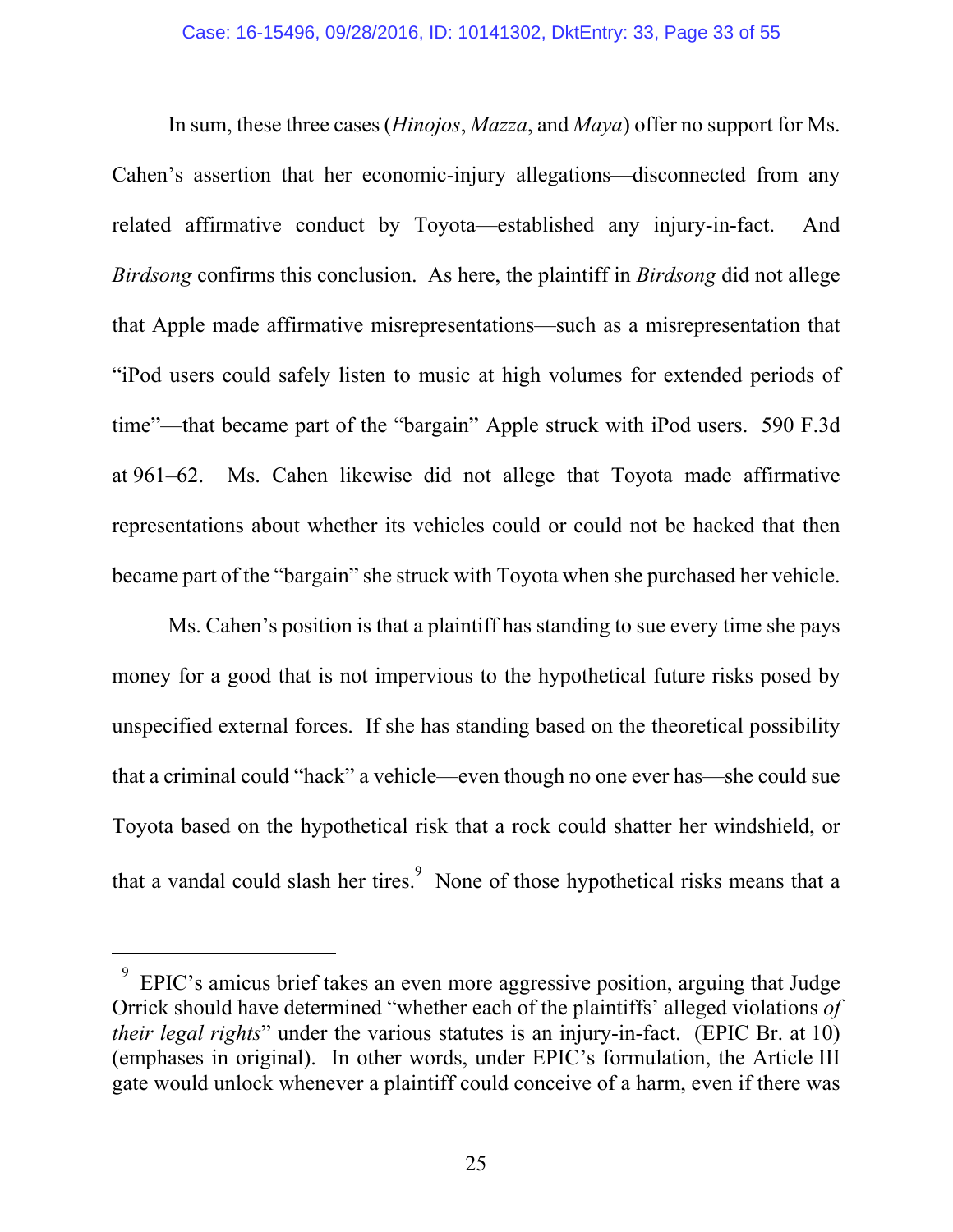customer suffers an economic injury sufficient to confer standing when she buys a Toyota vehicle. Something more must be present to create a case or controversy under Article III. To hold otherwise "would drain" the injury-in-fact "requirement of meaning." *Pub. Citizen, Inc. v. Nat'l Highway Traffic Safety Admin.*, 489 F.3d 1279, 1294–95 (D.C. Cir. 2007) (permitting claims of injury caused by "remote" and "speculative increased risks" threatens to "eviscerate the Supreme Court's standing doctrine").<sup>10</sup>

-

*no* probability that harm ever would occur. But as the Supreme Court has stated repeatedly, "[a]bstract injury is not enough." *City of Los Angeles v. Lyons*, 461 U.S. 95, 101 (1983). Even if "the alleged vehicle vulnerabilities"—standing alone violated a statute, that violation must still cause a "concrete injury" to establish Article III standing. *Spokeo*, 136 S. Ct. at 1549; *see also Lujan*, 504 U.S. at 572–73 (rejecting the argument that "an abstract . . . 'right' to have" the laws obeyed could establish injury-in-fact).

<sup>&</sup>lt;sup>10</sup> *In re Toyota Motor Corp.*, 790 F. Supp. 2d 1152, 1165 (C.D. Cal. 2011), cited by Ms. Cahen below (SER 71), held that plaintiffs established economic injury based on their purchase of Toyota vehicles. That court reasoned that plaintiffs "offer[ed] detailed, non-conclusory factual allegations of" a claimed safety defect—"incidents of sudden, unintended acceleration"—that more than half of the named plaintiffs allegedly experienced. *Id.* at 1157, 1163, 1166. But the court also noted that when as in this case—"economic loss is predicated solely on how a product functions, *and the product has not malfunctioned*," the plaintiff must allege "something more" than "an overpayment for a 'defective' product." *Id.* at 1165 n.11 (emphasis added); *accord Lee*, 992 F. Supp. 2d at 972 ("Plaintiffs have not alleged an actual economic injury because they have not had any negative experience with the [automatic braking feature]."); *Boysen v. Walgreen Co.*, No. 11-06262, 2012 WL 2953069, at \*7 (N.D. Cal. July 19, 2012) (no economic injury because plaintiff did not allege that either he, or anyone else, had ever been (or was likely to be) injured by the levels of arsenic and lead found in the defendant's fruit juices).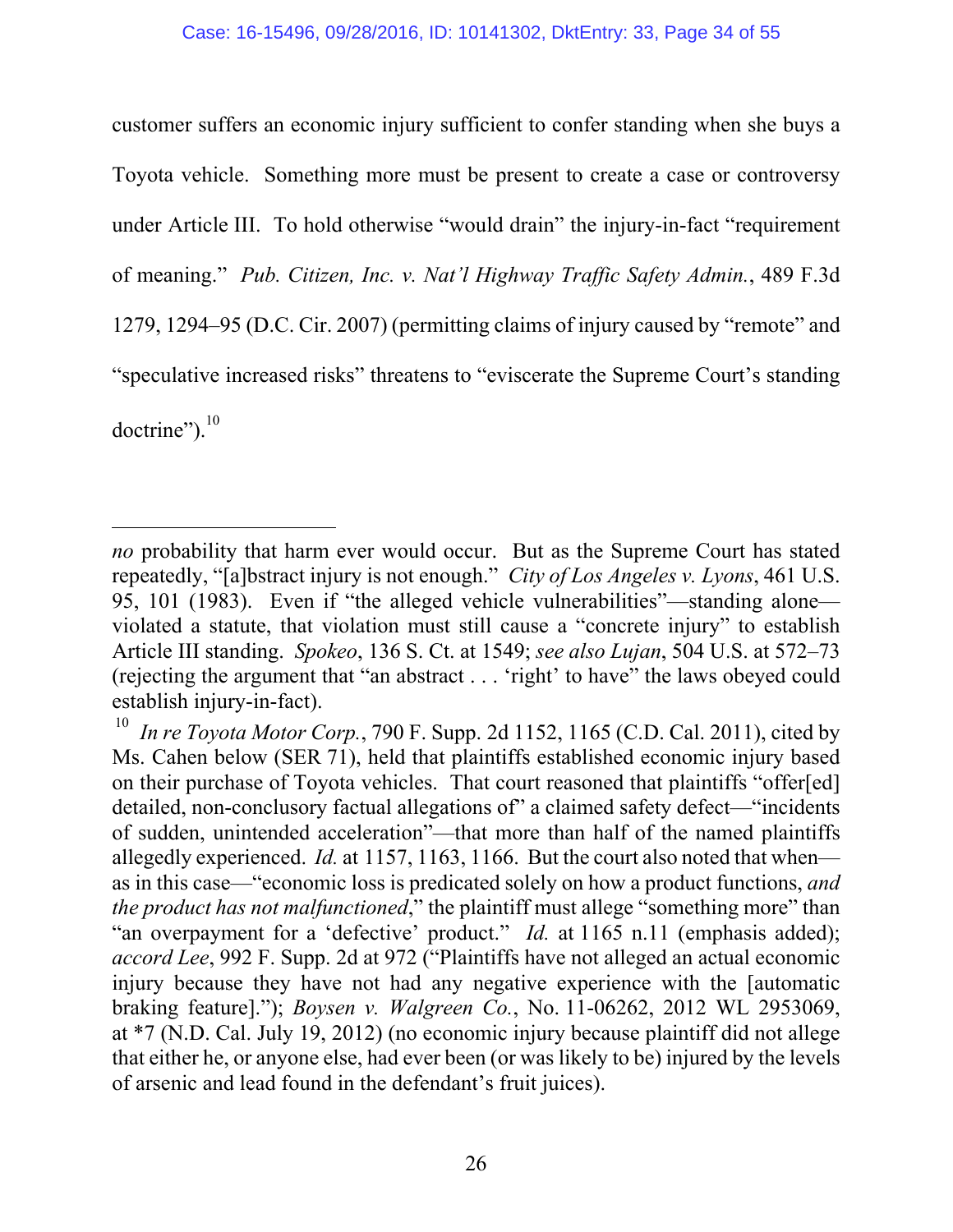This Court should therefore hold that Ms. Cahen failed to allege an injury-infact sufficient to establish standing.<sup>11</sup>

## **B. Ms. Cahen Did Not Establish A Causal Link Between Toyota's Conduct And Her Alleged Injury.**

In addition to failing to establish that her Toyota vehicle's alleged susceptibility to hacking resulted in an "injury-in-fact," Ms. Cahen also failed to establish "causation." *Lujan*, 504 U.S. at 560. To satisfy her burden of showing standing to sue, a plaintiff must allege a "causal connection between the injury and the conduct complained of" such that the injury is "fairly traceable to the challenged action of the defendant." *Id.* (internal punctuation omitted).This is an independent ground on which this Court may affirm.<sup>12</sup>

-

Amicus curiae EPIC asserts that class-action defendants engage in a "semantic trick" to "confuse" federal courts into "conflat[ing]" injury-in-fact and consequential "damages." (EPIC Br. at 6.) But it is *EPIC* that engages in a "semantic trick," conflating the Supreme Court's definition of "injury-*in-fact*"—a particularized, concrete, and actual or imminent injury, *Spokeo*, 136 S. Ct. at 1548—with the dictionary definition of "injury"—"the illegal invasion of a legal right," 22 Am. Jur. 2d *Damages* § 2 (2016). EPIC offers no authority for its assertion that a plaintiff can establish standing with the mere showing of an invasion of a legal right, and its argument disregards binding precedent. *See Spokeo*, 136 S. Ct. at 1549 ("Article III standing requires a concrete injury even in the context of a statutory violation."); *Krottner*, 628 F.3d at 1143 (no standing to sue for negligence or breach of contract based on the mere risk that a laptop containing sensitive data might be stolen).

 $12$  The District Court specifically noted the causal problems with Ms. Cahen's theory (*Cahen*, 147 F. Supp. 3d at 965–66, 968–69 (ER 15–16)), but this Court may affirm on this alternative ground even if Judge Orrick had not reached it. *See, e.g.*, *Atel Fin. Corp. v. Quaker Coal Co.*, 321 F.3d 924, 926 (9th Cir. 2003) ("We may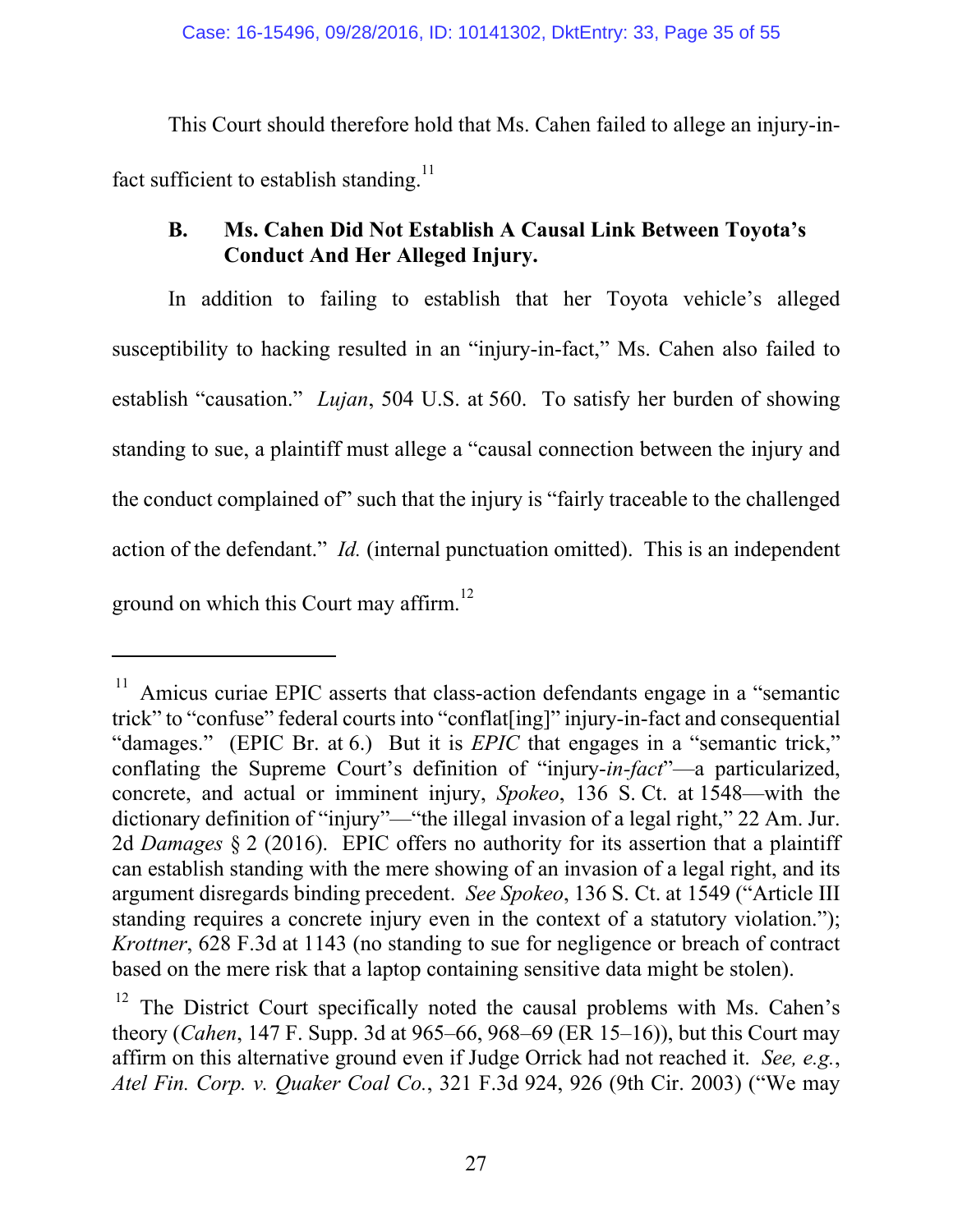As the Supreme Court has held repeatedly, the requisite "causal connection" is missing when the plaintiff's theory of causation "rest[s] on speculation about the decisions of independent actors" not before the court. *Clapper*, 133 S. Ct. at 1150; *Lujan*, 504 U.S. at 560. In *Clapper*, the plaintiffs (who were lawyers and journalists) challenged the constitutionality of a law that authorized electronic surveillance of certain international communications. 133 S. Ct. at 1142  $\&$  n.1. The plaintiffs claimed that the law would inevitably result in the unconstitutional interception of their communications because they frequently spoke with persons likely to be targeted for such surveillance. *Id.* The Court held that plaintiffs could not establish standing to challenge the law because their theory of standing not only "relie[d] on a highly attenuated chain of possibilities," and thus failed to show a "certainly impending" injury, but also that one of the "link[s]" in the "chain of contingencies" amounted to "mere speculation." *Id.* at 1148. Specifically, plaintiffs' theory rested "on speculation about the decisions of independent actors," including speculation about whether the Government would "imminently target communications to which respondents are parties" and whether the Foreign Intelligence Surveillance Court

l

affirm a district court's judgment on any ground supported by the record, whether or not the decision of the district court relied on the same grounds or reasoning we adopt."); *Tahoe-Sierra Pres. Council, Inc. v. Tahoe Reg'l Planning Agency*, 322 F.3d 1064, 1076–77 (9th Cir. 2003) (affirming district court's dismissal of plaintiff's claims on alternate ground of claim preclusion because "the facts giving rise to res judicata are amply supported by the record on appeal").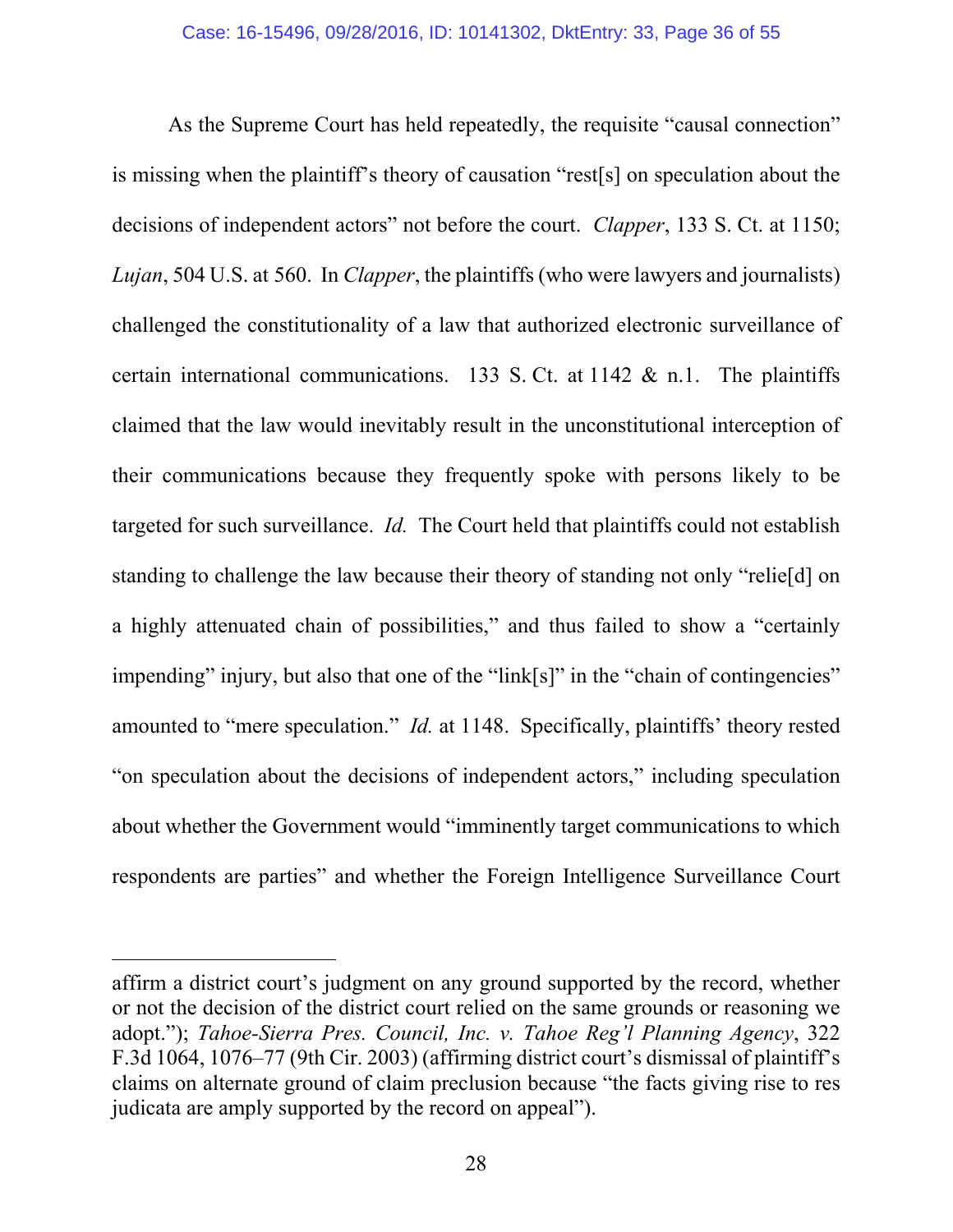#### Case: 16-15496, 09/28/2016, ID: 10141302, DktEntry: 33, Page 37 of 55

would authorize such surveillance. *Id.* at 1148–51. As a result, the plaintiffs could not "satisfy the requirement that any injury in fact must be fairly traceable" to the challenged conduct. *Id.* at 1148; *see also Maya*, 658 F.3d at 1068 (an "ingenious academic exercise in the conceivable" cannot establish causation).

Several links in the "chain of contingencies" that would have to occur for any injury here likewise rely on "mere speculation" about the decisions of independent actors—namely, third-party criminal hackers. Ms. Cahen alleged that she suffered injury because her seven-year-old vehicle *could be* hacked if a third party someday in the future made the independent decision to commit a crime, and then decided to hack into *her* vehicle, and then *succeeded*, and then *also* chose to do something that endangered her safety or invaded her privacy. (ER 29 [¶¶ 1–2, 4].) She did not allege that any criminal has ever tried to hack into her vehicle (or *any* other vehicle). In fact, she contended only that researchers and other *academics* have demonstrated that hacking is possible in the context of highly controlled, experimental settings (and almost every experiment involved physical access to the vehicle). (ER 35–37 [¶¶ 34–37]; SER 99-100.) In sum, her allegations that Toyota caused her purported injury rested entirely on academic research allegedly demonstrating that certain types of car hacking are *conceivably possible*, and speculation that some unknown independent third party *might* someday in the future try to hack some vehicle made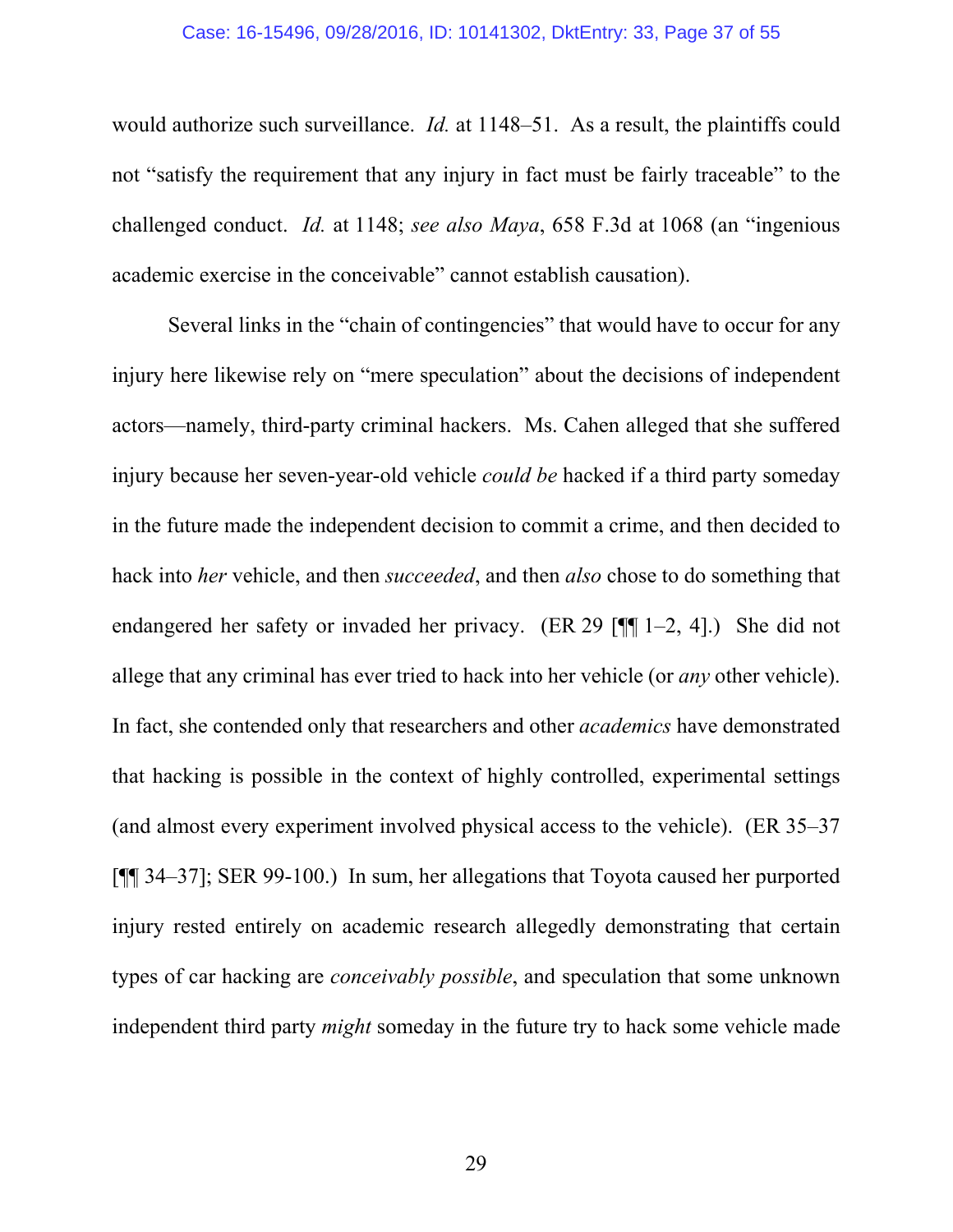by Toyota and actually succeed in taking control of that vehicle. These allegations are insufficient to establish causation under *Maya* and *Clapper*. 13

Ms. Cahen responds that she did not allege injury resulting from the threat of "future harm" she faces at the hands of criminal hackers, but instead from her purchase of a vehicle that supposedly is worth less than what she paid for it because a criminal could hack it. (Br. at 2–3, 18.) But this characterization still rests on "speculation about the unfettered choices made by independent actors"—i.e., the decision of a hacker to attack her vehicle in the future—which severs any causal connection between the plaintiff's injury and the defendant's conduct. *See Clapper*, 133 S. Ct. at 1150 n.5 (internal citations omitted); *see also Krottner*, 628 F.3d at 1143 (if the plaintiffs "had sued based on the risk that [the laptop] would be stolen at some point in the future," the Court "would find the threat far less credible"); *Birdsong*, 590 F.3d at 961 (rejecting plaintiff's economic-injury claim because it rested "on a hypothetical risk of hearing loss to other consumers who may or may not choose to use their iPods in a risky manner"); *Maya*, 658 F.3d at 1070 (holding

-

<sup>13</sup> *See also Biden v. Common Cause*, 748 F.3d 1280, 1284–85 (D.C. Cir. 2014) (holding that plaintiffs lacked standing because the "alleged injury was caused not by any of the defendants, but by an 'absent third party'" that plaintiffs did not sue); *U.S. Hotel & Resort Mgmt., Inc. v. Onity Inc.*, No. 13−1499, 2014 WL 3748639, at \*4 (D. Minn. July 30, 2014), *appeal dismissed* (Jan. 27, 2015) (rejecting plaintiffs' attempt to base Article III standing on hotels' allegedly defective room door locks because "no such unauthorized entry could occur unless and until [a] third-party acted with criminal intent to gain entry").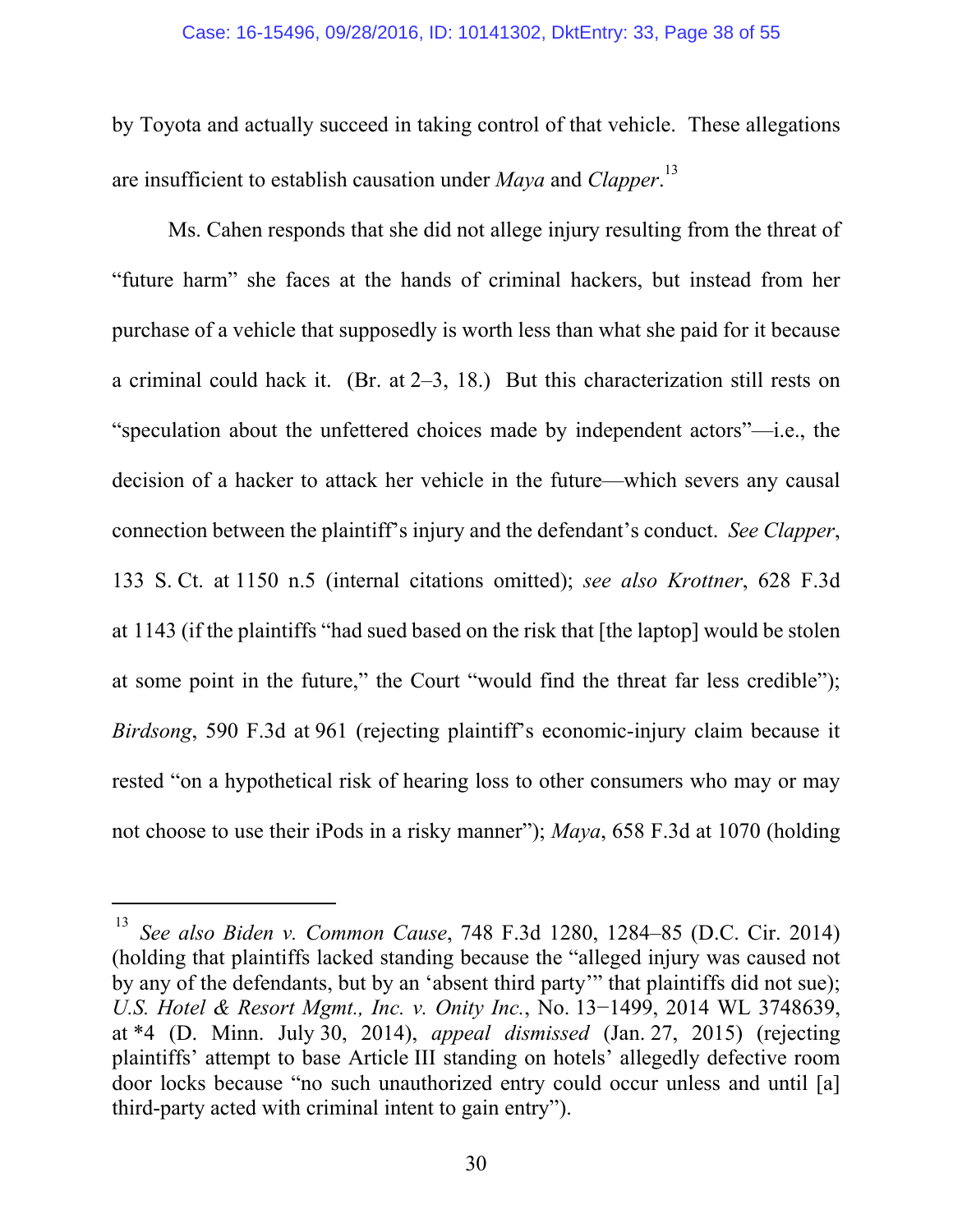that plaintiffs satisfied standing requirements where "defendants, *not third parties*," engaged in the conduct that "caus[ed] plaintiffs to overpay") (emphasis added).

Thus, Ms. Cahen's allegations failed to establish that her alleged injury is "fairly traceable" to any conduct by Toyota. *Lujan*, 504 U.S. at 560 (internal punctuation omitted).

## **C. Ms. Cahen Also Did Not Allege An Injury-In-Fact To Support Her Invasion-Of-Privacy Claim.**

The district court also correctly dismissed Ms. Cahen's invasion-of-privacy claim for lack of standing. *Cahen*, 147 F. Supp. 3d at 971–73 (ER 23–26). Ms. Cahen alleged that "[w]ithout drivers ever knowing, Defendants also collect data from their vehicles"—namely, data concerning "driving history[,] vehicle performance[,]" and the "geographic location of their vehicles at various times"— "and share the data with third parties." (ER 40, 54 [¶¶ 49–50, 135].) Ms. Cahen conceded that defendants "make drivers aware" of their data-collection practices "in owners' manuals, online 'privacy statements,'" and other "terms [and] conditions," but she complained that "drivers" cannot "comprehensively opt out of all collection of data." (ER 40 [¶ 50].)She asserted, in a conclusory fashion, that these data collection and transmission practices violated her "right to privacy." (ER 54  $[$ [[  $[$   $[$   $[$   $[$   $[$   $[$   $[$   $]$   $[$   $[$   $]$   $[$   $[$   $]$   $[$   $[$   $]$   $[$   $[$   $]$   $[$   $[$   $]$   $[$   $[$   $]$   $[$   $[$   $]$   $[$   $[$   $]$   $[$   $[$   $]$   $[$   $[$   $]$   $[$   $[$   $]$   $[$   $[$   $]$   $[$   $[$   $]$   $[$   $[$   $]$   $[$   $[$   $]$   $[$ 

Judge Orrick carefully examined all of Ms. Cahen's allegations related to her privacy claim, and went so far as to quote them in his opinion. *Cahen*, 147 F.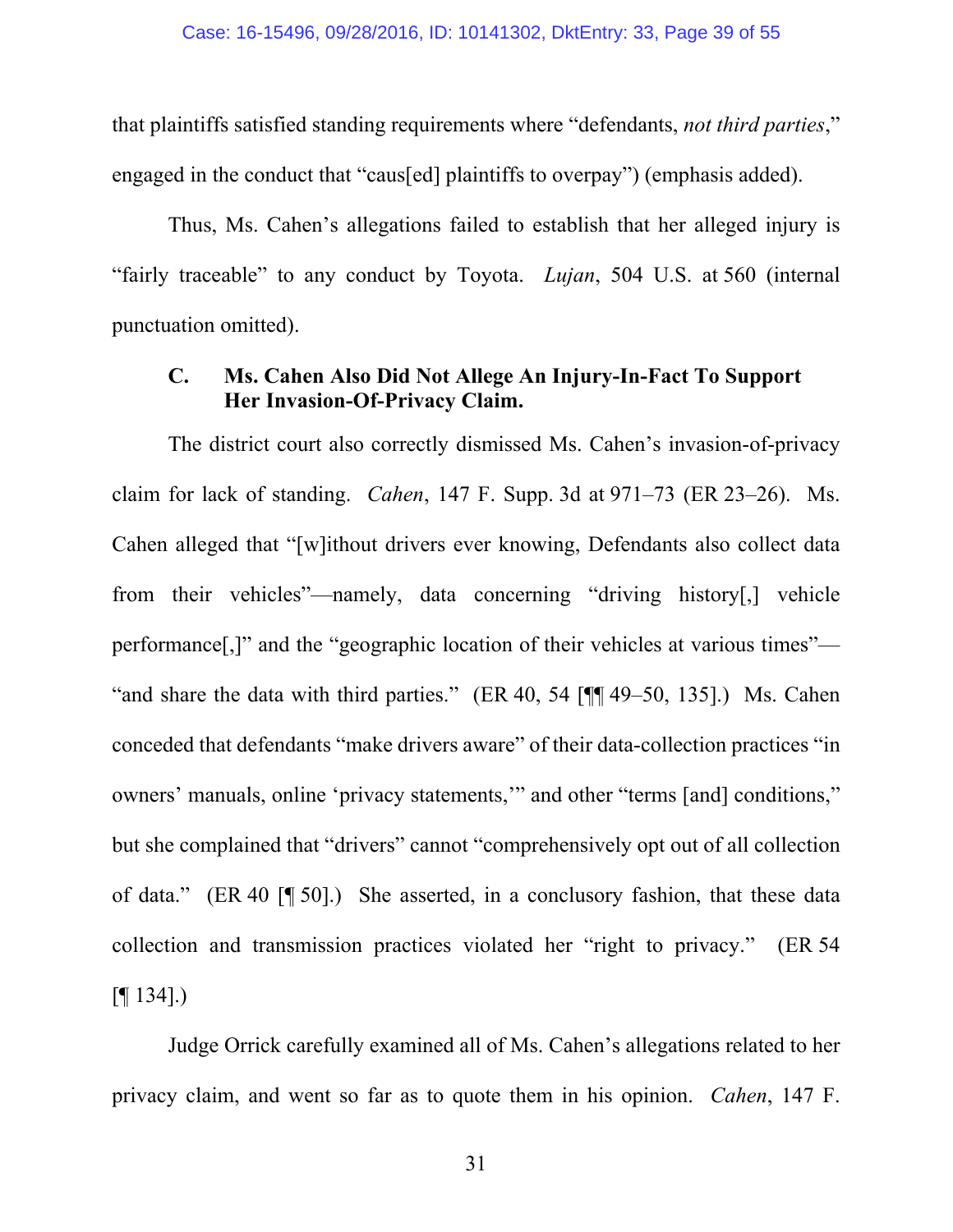Supp. 3d at 971 (ER 23). He then concluded that the allegations failed to establish injury-in-fact because they were insufficiently particularized or concrete. *Id.* at 971– 73 (ER 23–26); *see also Spokeo*, 136 S. Ct. at 1548 (emphasizing that particularization and concreteness are "independent requirement[s]" that must both be present in the plaintiff's complaint). And Ms. Cahen's allegations, which she does not cite in her opening brief, failed to satisfy both requirements.

First, her allegations did not establish a particularized injury—one that "affect[s] the plaintiff in a personal and individual way." *Spokeo*, 136 S. Ct. at 1548 (internal quotation marks omitted); *see also Raines v. Byrd*, 521 U.S. 811, 819 (1997) (plaintiffs must show in the complaint that they have a "'personal stake'" in the dispute). Ms. Cahen alleged that "[d]efendants" collect and transmit "drivers'" personal data, without making drivers aware (despite the acknowledged disclosures of their data-collection practices (*see* ER 40 [¶ 50]; ER 27 n.6)), and that drivers cannot opt out. (ER 40 [¶ 50].) Notably missing from these allegations was any assertion that *Toyota* did anything to *her*. 14 In *Birdsong*, the plaintiffs similarly

-

<sup>&</sup>lt;sup>14</sup> Ms. Cahen's appellate brief defines her and another lead plaintiff, Merrill Nisam, as "the Drivers" (Br. at 3), presumably to suggest that the complaint's allegations referencing "drivers" referred to both of these named plaintiffs. But the complaint did not draw any connection between Ms. Cahen or the other plaintiffs and the alleged harm suffered by "drivers." And Ms. Cahen ignores that three of the plaintiffs/ "drivers" (Kerry J. Tompulis, Richard Gibbs and Lucy L. Langdon) dropped their appeal. The Supreme Court has "consistently stressed that a plaintiff's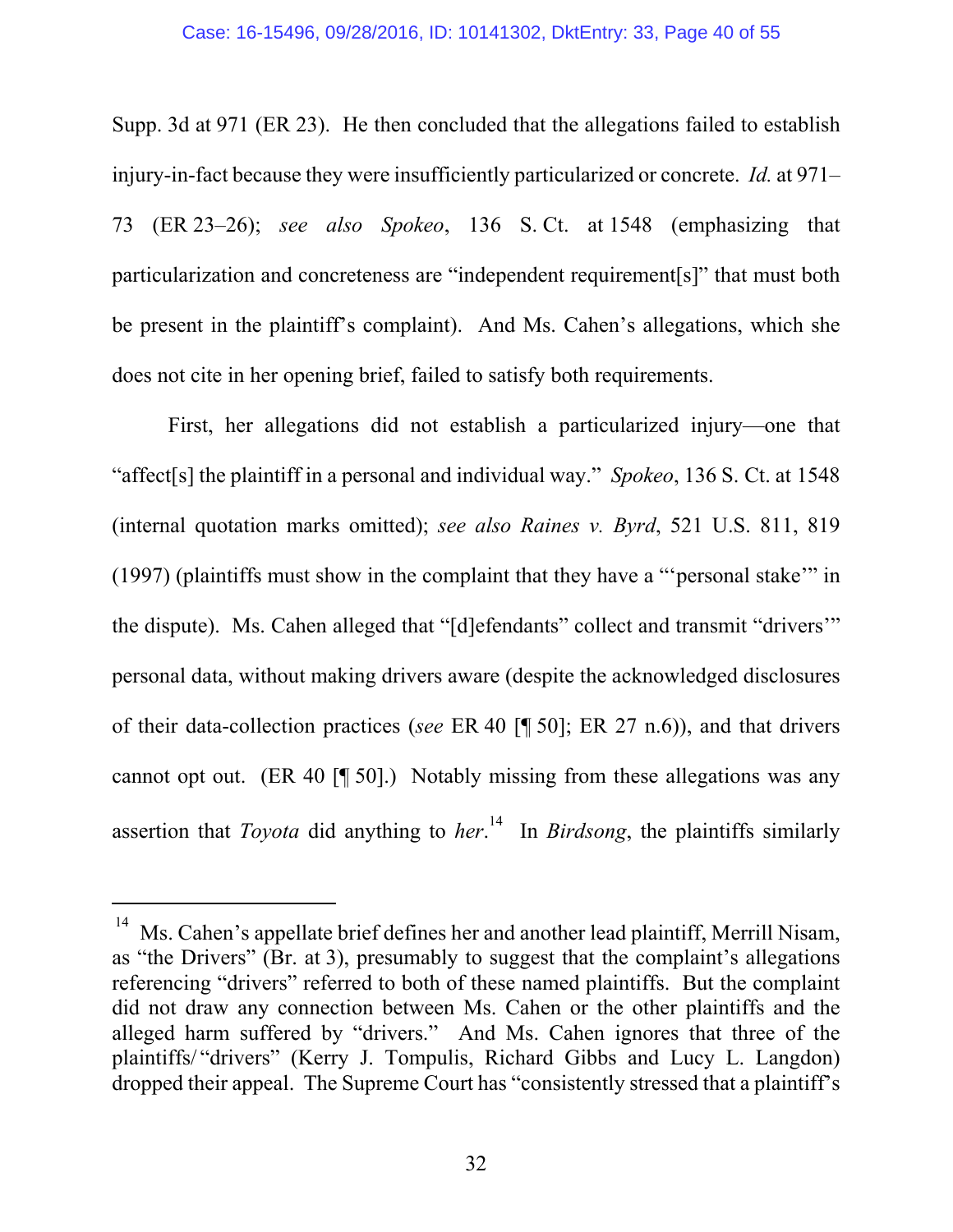#### Case: 16-15496, 09/28/2016, ID: 10141302, DktEntry: 33, Page 41 of 55

alleged that Apple's iPods posed a "potential risk of hearing loss not to themselves, but to other unidentified iPod users." 590 F.3d at 960. The Court held that those allegations failed to establish particularity because they failed to show that the *plaintiffs themselves* personally suffered any harm or were exposed to any risk. *Id.*  at 960–61; *Raines*, 521 U.S. at 829 (dismissing complaint because plaintiffs only alleged injury to the institution to which they belonged, not to themselves personally).This Court should likewise affirm the district court's decision that Ms. Cahen failed to allege that she suffered a particularized injury to support her invasion of privacy claim.

Second, Ms. Cahen failed to show that she suffered a concrete injury from the alleged data collection. A concrete injury is one that "actually exist[s]"—it is "real and not abstract"—and "cause[s] harm or present[s] [a] material risk of harm." *Spokeo*, 136 S. Ct. at 1548, 1550 (internal quotation marks omitted). This Court's decision in *Krottner v. Starbucks Corp.*, is instructive. In that case, a company laptop containing employees' unencrypted personal data (including social security numbers) was stolen. 628 F.3d at 1140. The Court held that the plaintiffs had "alleged a credible threat of real and immediate harm stemming from the theft of [the] laptop." *Id.* at 1143. The Court noted, however, that:

-

*complaint* must establish that he has a 'personal stake' in the alleged dispute, and that the alleged injury suffered is particularized as to him." *Raines*, 521 U.S. at 819 (emphasis added).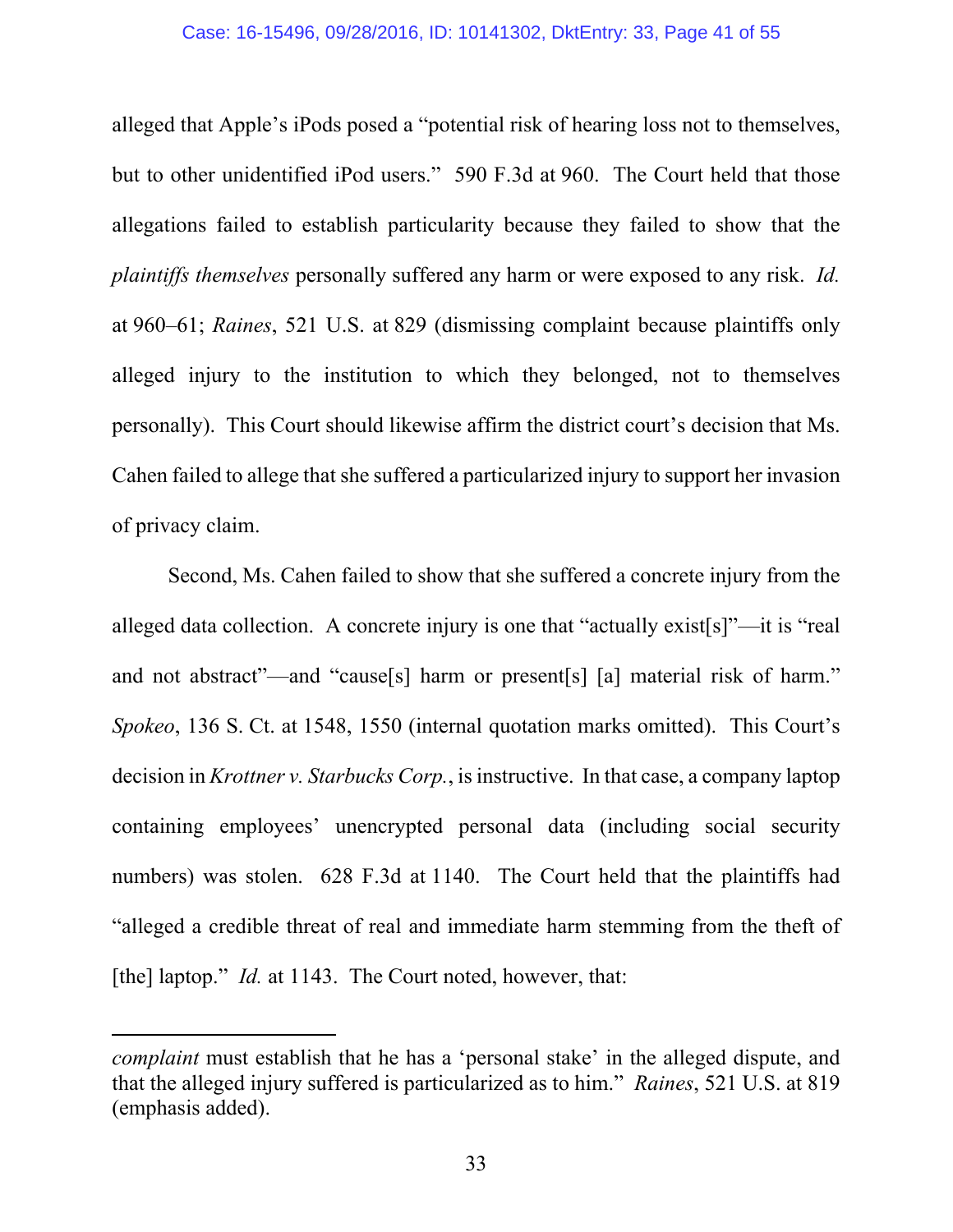Were Plaintiffs-Appellants' allegations more conjectural or hypothetical—for example, if no laptop had been stolen, and Plaintiffs had sued based on the risk that it would be stolen at some point in the future—we would find the threat far less credible.

*Id.* 

l

Here, as Judge Orrick reasoned, Ms. Cahen's allegations did not even reach the level of the threat that *Krottner* warned would prove "less credible." Her allegations amounted to no more than an assertion that the "defendants" collect certain data from drivers and share it with third parties: (1) she did not allege that *Toyota* misused drivers' data or otherwise had an objectionable purpose for collecting and sharing data; (2) she did not allege that the data at issue *was* sensitive—let alone explain *why* it was sensitive—or that it could be used for nefarious purposes if it was publicly shared or fell into the hands of a bad actor; (3) she did not allege that she—or any other driver—stopped using a Toyota-made vehicle because of the alleged data-collection practices; (4) she did not allege that Toyota's practices make or are likely to make drivers nervous or fearful; and (5) she did not even allege that drivers *want* to opt out of such data collection. *And she acknowledged that defendants disclosed their data-collection practices to their customers*. (ER 40 [¶ 50].) Thus, her allegations failed to establish a "material risk of harm" from the alleged data-collection practices. *Spokeo*, 136 S. Ct. at 1550.15

<sup>15</sup> *See also Hancock v. Urban Outfitters, Inc.*, No. 14-7047, --- F.3d ---, 2016 WL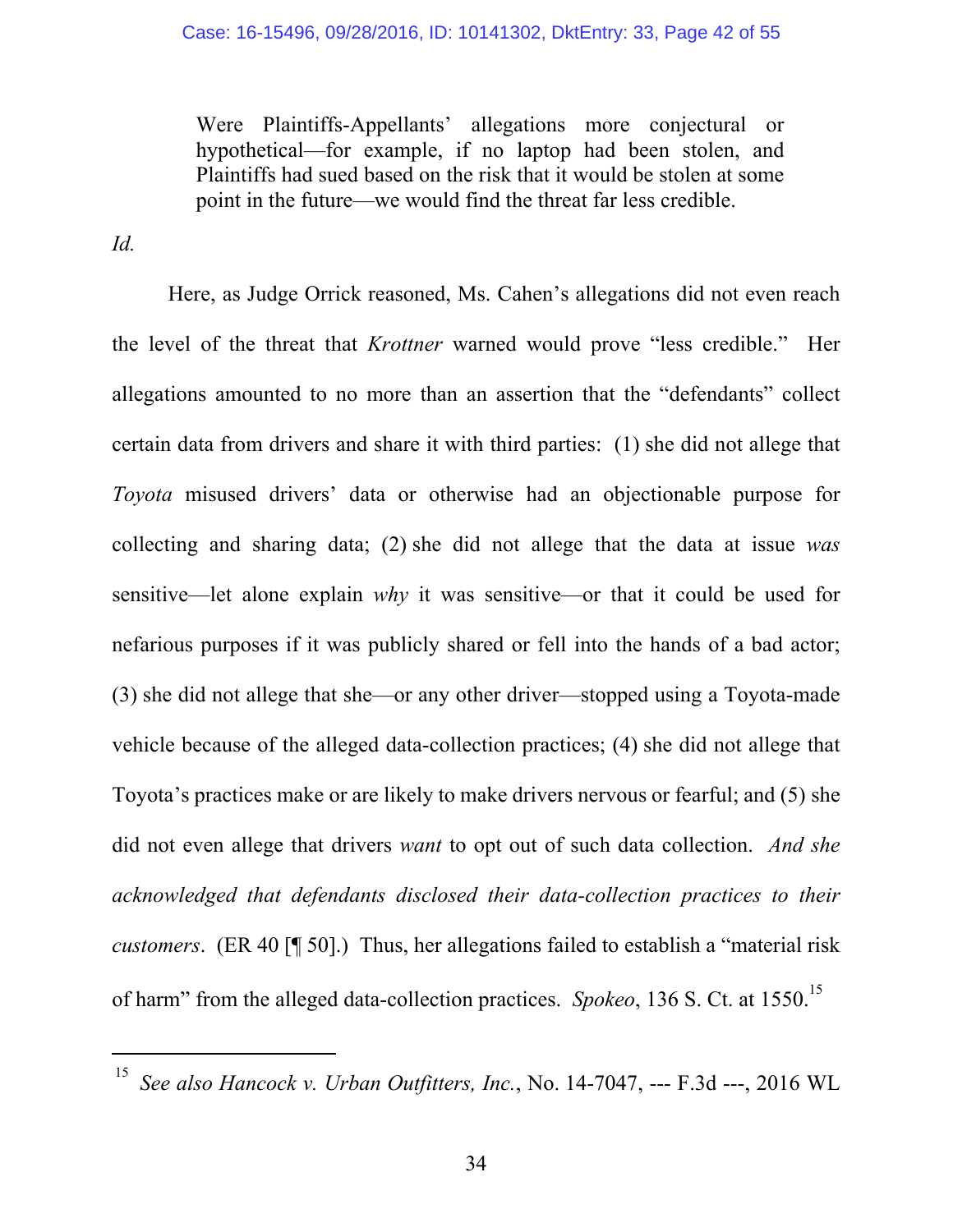On appeal, Ms. Cahen responds that Judge Orrick's reasoning "*recast* [her] allegations as being concerned with speculative risk of future harm resulting from the theft of [] location data," when "in fact" her claim was merely that "the Automakers' collection and sharing of the data" invaded the privacy of "the Drivers." (Br. at 20 (emphasis added).) But Judge Orrick did no such thing, and plaintiff cannot rest injury-in-fact upon a bare legal conclusion that the automakers' alleged data practices violate drivers' privacy. *See Chapman*, 631 F.3d at 955 n.9 (allegation that "the barriers at the Store 'denied [plaintiff] full and equal enjoyment" did not establish standing because it merely "parrot[ed] the language" of the Americans with Disabilities Act).This is not a "heightened pleading standard," as Ms. Cahen suggests (Br. at 20), but the bare minimum that Article III requires to invoke federal jurisdiction.<sup>16</sup> Under this Court's and the Supreme Court's

 $\overline{a}$ 

<sup>3996710,</sup> at \*3 (D.C. Cir. July 26, 2016) (holding that plaintiffs failed to allege a concrete harm from the defendants' allegedly illegal requests for the plaintiffs' zip codes) (citing *Spokeo*, 136 S. Ct. at 1548–49); *Low v. LinkedIn Corp.*, No. 11-CV-01468-LHK, 2011 WL 5509848, at \*6 (N.D. Cal. Nov. 11, 2011) (holding that plaintiff did not allege a concrete injury-in-fact because, unlike the plaintiffs in *Krottner*, he had "not alleged that his credit card number, address, and social security number have been stolen or published or that he is a likely target of identity theft as a result of LinkedIn's practices").

<sup>16</sup> To support her assertion that the district court imposed a "heightened pleading standard" to establish Article III standing, Ms. Cahen claims that the court "made an unwarranted determination that the Drivers' allegations were not sufficiently specific regarding such matters as 'the frequency of which [sic] the data is being tracked.'" (Br. at 20.) But Judge Orrick observed that Ms. Cahen's complaint did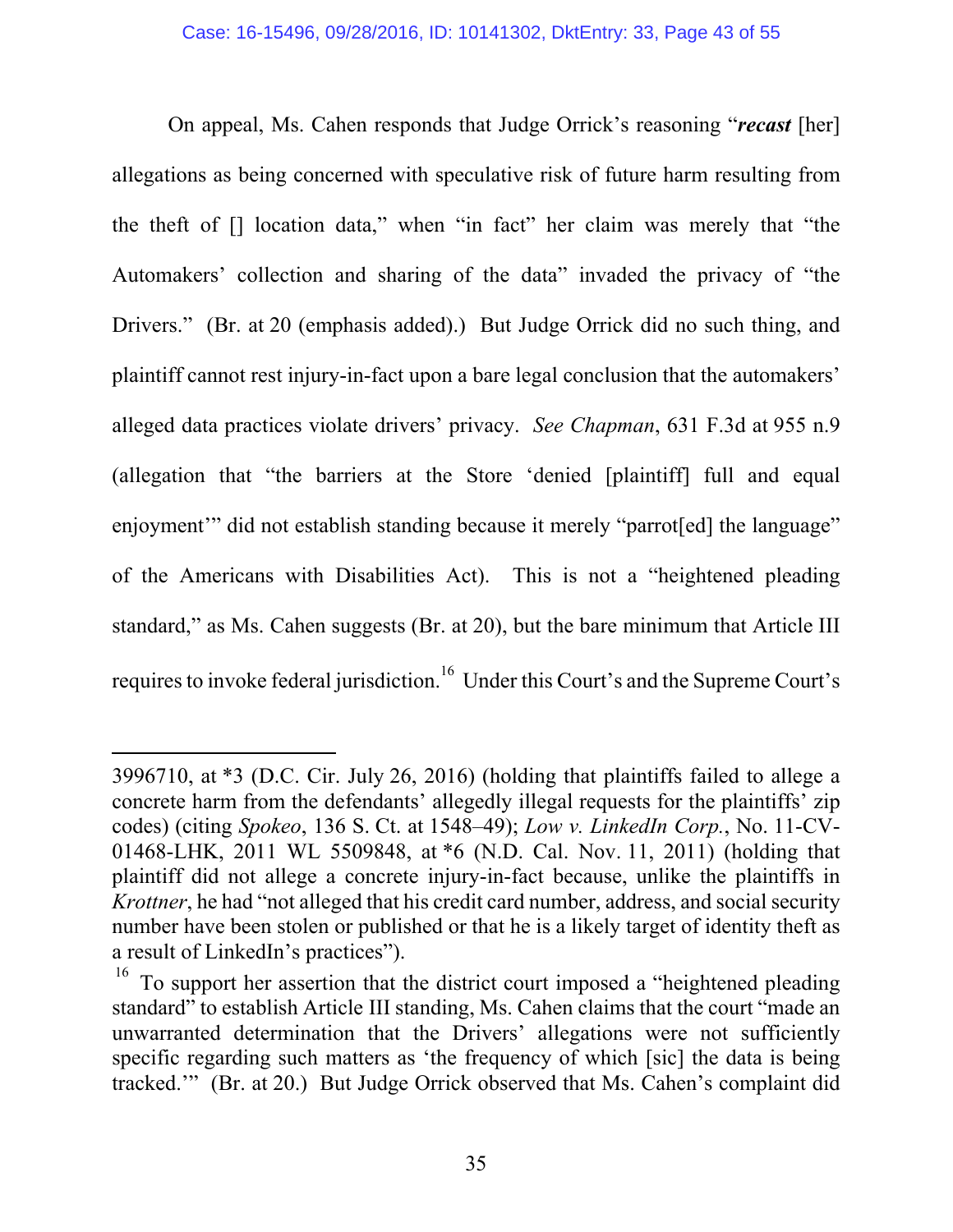settled precedent, to establish standing Ms. Cahen must allege something more than the legal "label" of the claim she asserts. *See Chapman*, 631 F.3d at 955 n.9; *Whitmore*, 495 U.S. at 155 (a "litigant must clearly and specifically set forth facts sufficient to satisfy [] Art. III standing requirements"); *see also Lujan*, 504 U.S. at 561 ("At the pleading stage, general *factual* allegations of injury resulting from the defendant's conduct may suffice[.]" (emphasis added)). Thus, her allegations were legally inadequate to establish that the alleged data-collection practices caused her any concrete injury and were therefore insufficient to establish standing.

## **D. The District Court Correctly Dismissed Ms. Cahen's Claims For Lack Of Standing Even If It Did Not Cite Rule 12(b)(1).**

Ms. Cahen faults the district court for not citing to Federal Rule of Civil Procedure 12(b)(1) when dismissing her complaint for lack of standing. (Br. at 10, 12.) As an initial matter, the Supreme Court has demonstrated on more than one occasion that a discussion of the standards for dismissing a complaint for failure to establish standing does not require a citation to Rule 12(b)(1). *See, e.g.*, *Spokeo*, 136 S. Ct. at 1550 (remanding for consideration of whether the plaintiff adequately alleged concrete harm, without citing to Rule 12(b)(1)); *Warth v. Seldin*, 422 U.S.

 $\overline{a}$ 

not allege specific facts such as the frequency of data tracking in the context of evaluating whether she had adequately alleged a claim for relief under Rule 12(b)(6), *not* in the context of evaluating whether she had established standing to assert this claim. *See infra* pp. 37–38; *Cahen*, 147 F. Supp. 3d at 973 (ER at 26) (concluding that "[t]he California Class plaintiffs fail to adequately identify a protected privacy interest" and therefore failed to state a claim of invasion of privacy).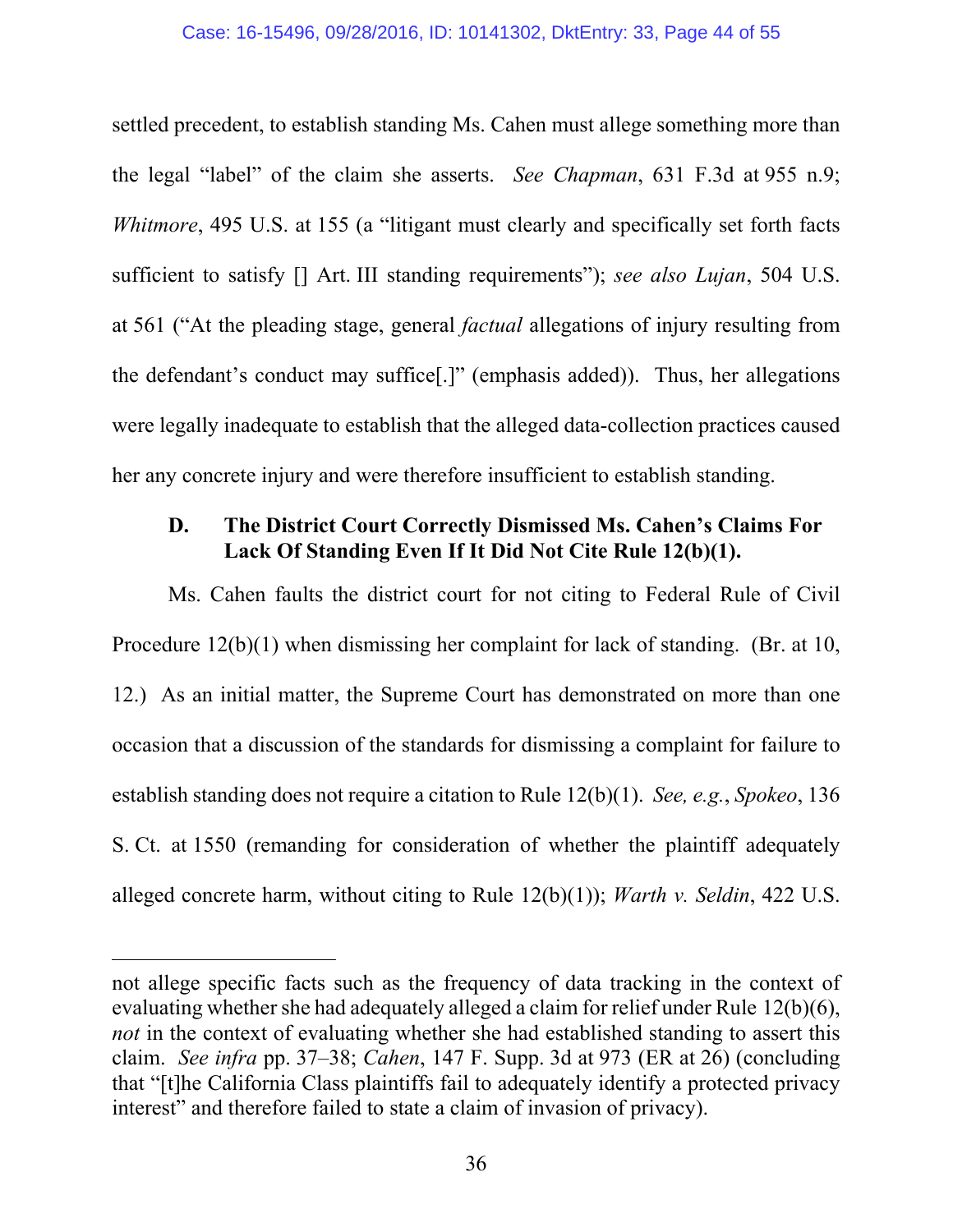490, 518 (1975) (holding that plaintiff failed to allege standing, without citing to Rule 12(b)(1)). Moreover, Judge Orrick correctly determined that Ms. Cahen's allegations failed to establish that she had standing to sue, so any "error" was harmless and provides no basis for reversal. *See, e.g.*, *Church of Scientology of Cal. v. United States*, 920 F.2d 1481, 1490–91 (9th Cir. 1990) (asserted procedural error was harmless because the court correctly ruled that it lacked subject-matter jurisdiction).

Ms. Cahen also asserted that the district court erred by citing to Rule 12(b)(6) in its opinion "because the only issue the district court considered was the question of the Drivers' standing." (Br. at 13.) As discussed in the next section, however, the district court alternatively held that she failed to adequately allege an invasionof-privacy claim—a dismissal governed by Rule 12(b)(6). *See, e.g.*, *Navarro v. Block*, 250 F.3d 729, 732 (9th Cir. 2001).

## **II. The District Court Dismissed The Invasion-Of-Privacy Claim For Failure To State A Claim Under Rule 12(b)(6), And Ms. Cahen Waived Any Challenge To That Ruling By Not Contesting It On Appeal.**

As Judge Orrick concluded, "[e]ven if plaintiffs' allegations were sufficient to establish standing, they would not demonstrate a violation of the right to privacy under the California Constitution." *Cahen*, 147 F. Supp. 3d at 973 (ER 26). Specifically, he held that Ms. Cahen failed to establish the first element of this claim—that she had a "'legally protected privacy interest'" in the data allegedly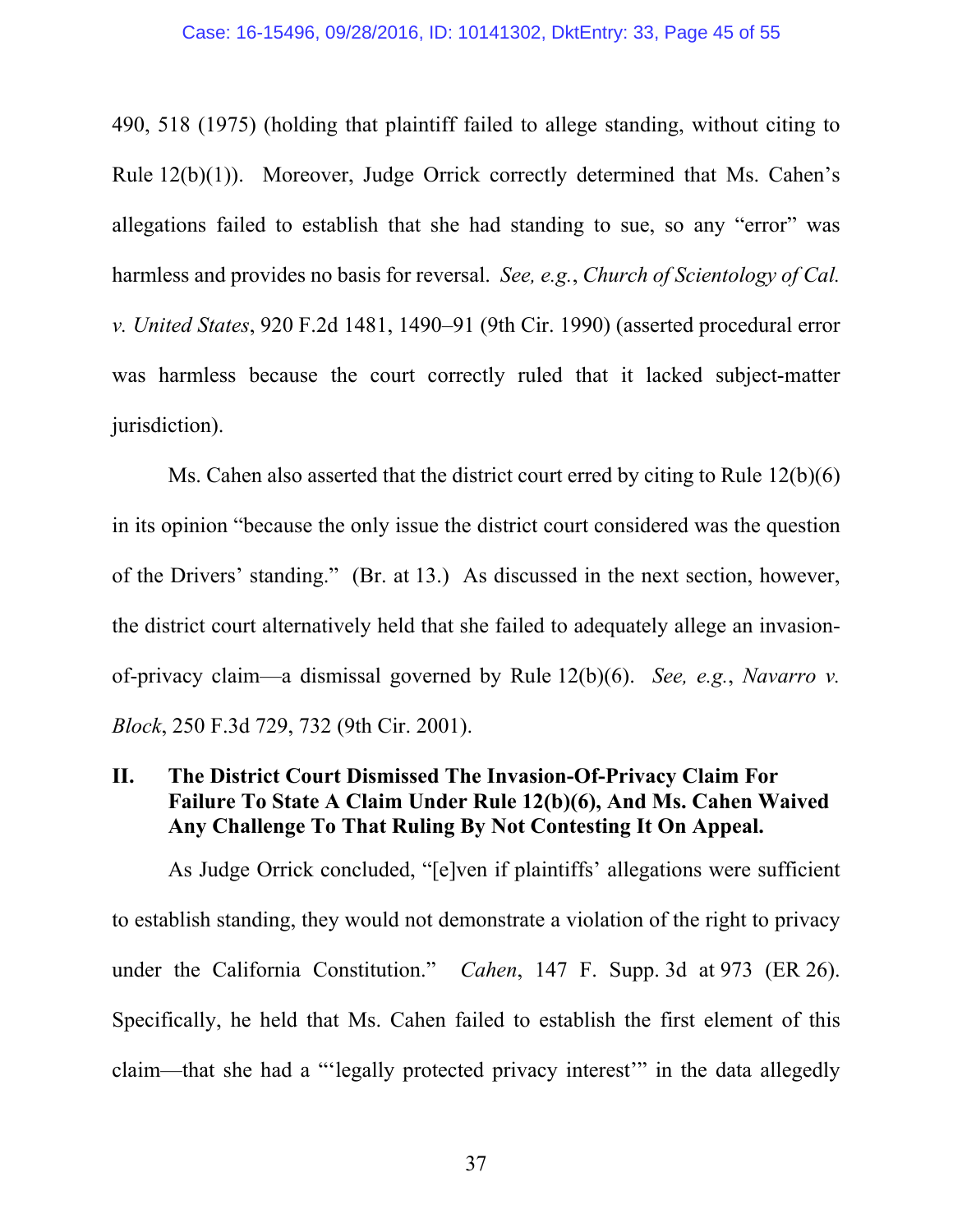#### Case: 16-15496, 09/28/2016, ID: 10141302, DktEntry: 33, Page 46 of 55

collected from drivers' vehicles and shared with third parties. *Id.* at 973 & n.5 (ER 26–27 & n.5 (citing *Hill v. Nat'l Collegiate Athletic Ass'n*, 7 Cal. 4th 1, 39–40 (1994) (reciting the elements of a California invasion-of-privacy claim)).)<sup>17</sup>

Ms. Cahen's opening brief did not challenge Judge Orrick's decision to dismiss her privacy claim for failure to state a claim pursuant to Rule 12(b)(6), and she has therefore waived her right to do so on appeal. *See, e.g.*, *Balser v. Dep't of Justice, Office of U.S. Tr.*, 327 F.3d 903, 911 (9th Cir. 2003) ("'Issues not raised in the opening brief usually are deemed waived.'"); *Greenwood v. Fed. Aviation Admin.*, 28 F.3d 971, 977 (9th Cir. 1994) (upholding dismissal because "[w]e review only issues which are argued specifically and distinctly in a party's opening brief"). Thus, this Court may uphold the dismissal of Ms. Cahen's privacy claim on the alternate ground that she waived her right to challenge the district court's determination that she failed to state a claim for relief.<sup>18</sup>

-

 $17$  In a footnote, Judge Orrick observed that, if Ms. Cahen amended her complaint a second time, she should "consider whether [she] continue[d] to have a reasonable expectation of privacy"—the second element of a California invasion-of-privacy claim—in the allegedly collected and transmitted data, in light of her allegation that defendants *disclosed* their data-collection practices. *Cahen*, 147 F. Supp. 3d at 973 n.6 (ER 27 n.6). Ms. Cahen did not choose to amend her complaint to attempt to rectify this inconsistency. (SER 1–2.)

Ms. Cahen did not simply ignore Judge Orrick's decision that her allegations failed to state a claim, but she also incorrectly stated in her opening brief that he decided this case on standing grounds only. (*See* Br. at 6 ("The district court . . . granted the Automakers' motions [] exclusively on grounds that the Drivers lacked Article III standing.").)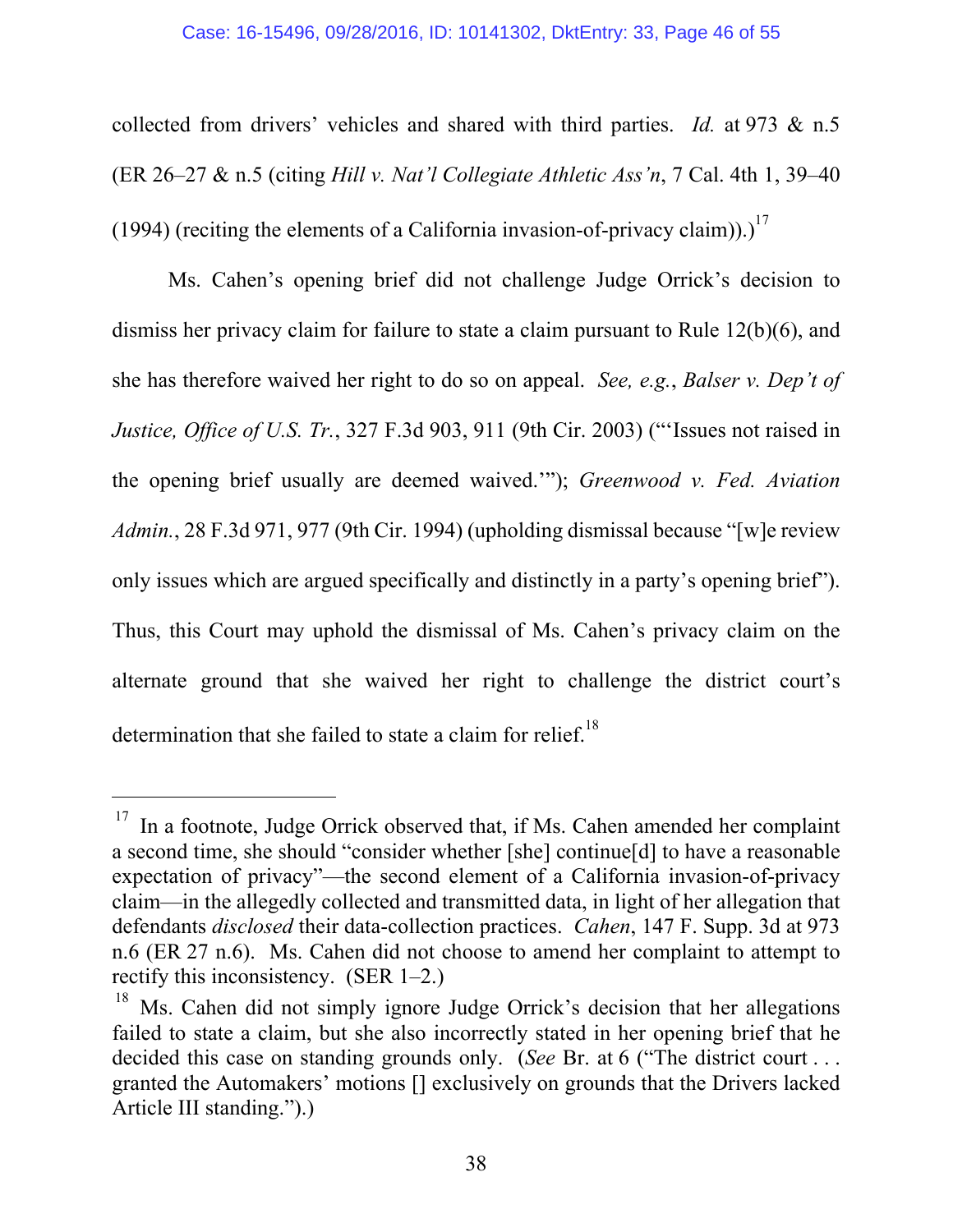## **III. This Court May Also Affirm The Judgment On The Alternate Ground That Plaintiff's Claims Are Time-Barred.**

In addition to Ms. Cahen's failure to establish standing for her claims, this Court may also affirm the district court's dismissal of her claims on the independent ground that they were all barred by the applicable statutes of limitations. *See, e.g.*, *Atel*, 321 F.3d at 926 (affirming dismissal on different grounds than those relied on by the district court); *Tahoe-Sierra*, 322 F.3d at 1076–77 (affirming dismissal on the alternate ground of res judicata because "the facts giving rise to res judicata are amply supported by the record on appeal"). Ms. Cahen asserted seven claims arising under California law, and the longest statute of limitations applicable to those claims is four years.<sup>19</sup>

Ms. Cahen purchased her Lexus RX 400h vehicle in September 2008 (ER 31 [¶12]), and she asserted that she began to suffer the alleged economic harm on the day she purchased her vehicle. (*See* Br. at 17 (arguing that the district court should

 $\overline{a}$ 

<sup>&</sup>lt;sup>19</sup> *See* Cal. Bus. & Prof. Code § 17208 (Unfair Competition Law—4 years); Cal. Com. Code § 2725 and *Mexia v. Rinker Boat Co.*, 174 Cal. App. 4th 1297, 1305–06 (2009) (Song-Beverly Act/Cal. Com. Code § 2314/breach of implied warranties—4 years); Cal. Civ. Code § 1783 (Consumers Legal Remedies Act—3 years); Cal. Civ. Proc. Code § 338(d) (fraud—3 years); Cal. Civ. Proc. Code § 335.1 and *Quan v. Smithkline Beecham Corp.*, 149 F. App'x 668, 670 (9th Cir. 2005) (invasion of privacy—2 years). Courts apply either a 3- or 4-year statute of limitations period to the False Advertising Law/Cal. Bus. & Prof. Code § 17500. *Compare Colgan v. Leatherman Tool Grp., Inc.*, 135 Cal. App. 4th 663, 676 n.9 (2006) (suggesting a 3 year limitations period under Cal. Civ. Proc. Code § 338(a)), *with People v. Beaumont Inv., Ltd.*, 111 Cal. App. 4th 102, 136 (2003) (applying the Unfair Competition Law's 4-year limitations period).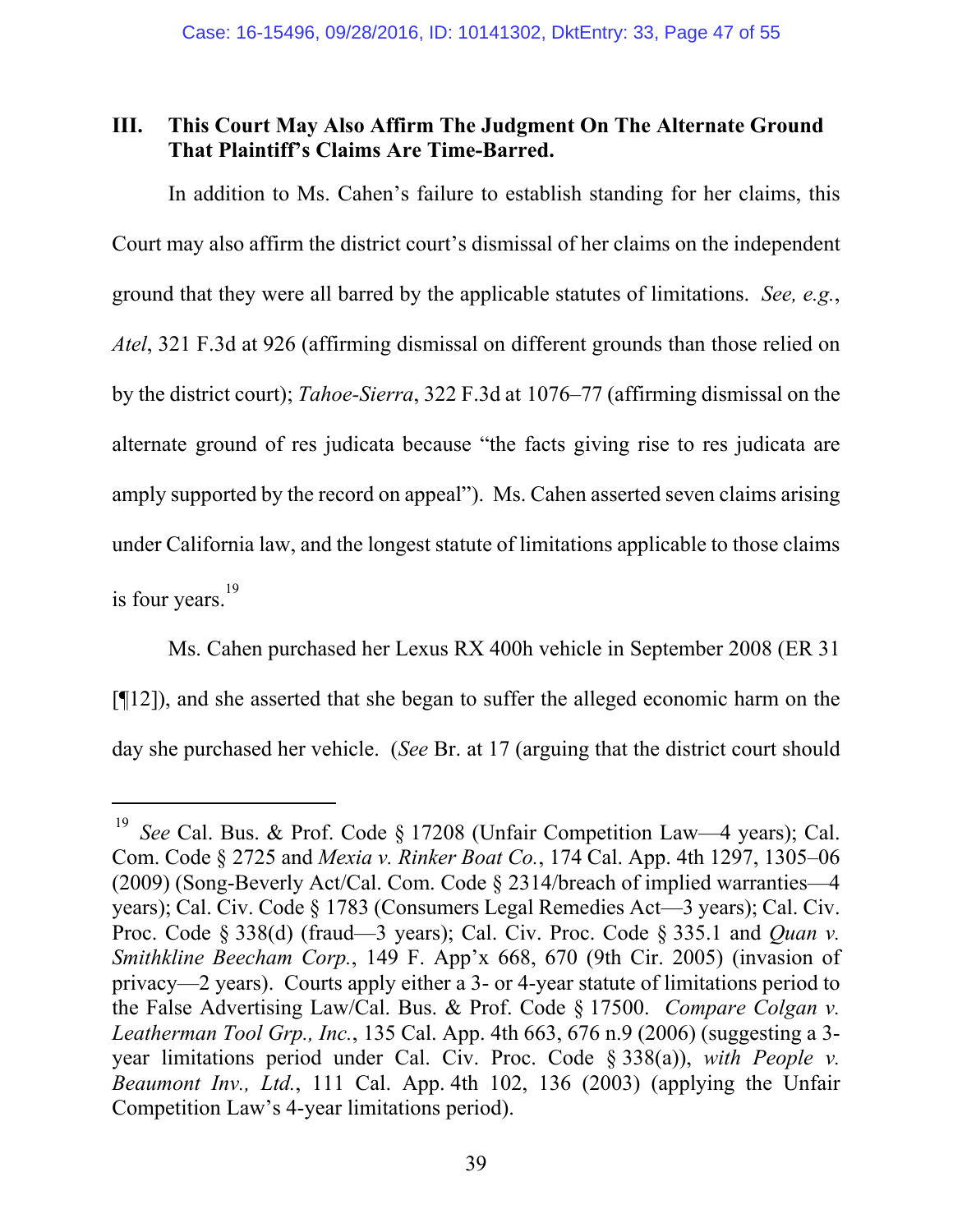have "credit[ed]" plaintiffs' "allegations of economic harm *suffered at the time of sale* by paying more than they would have for the Automakers' defective cars had the Automakers disclosed the defects") (emphasis added).) Thus, her last claim expired *four years* later, in September 2012, almost three years *before* she filed this lawsuit on March 10, 2015.

In her briefing before the district court, Ms. Cahen did not dispute that the statute of limitations has run on all her claims. (SER 80–81.) Instead, she argued that the statute of limitations was tolled. (*Id.*) To support her tolling argument, Ms. Cahen alleged only that Toyota "knowing[ly] and active[ly] conceal[ed] ... [certain] facts" and that she "could not have reasonably discovered the true, latent defective nature of the CAN buses until shortly before this class action litigation was commenced." (ER 33–34 [¶¶ 26–27].)

To establish tolling, however, Ms. Cahen was required to plead specific facts demonstrating that she did not, and could not, discover the facts underlying her claim within the limitations period. *See, e.g.*, *Grisham v. Philip Morris U.S.A., Inc.*, 40 Cal. 4th 623, 638 (2007) ("In assessing the sufficiency of the allegations of delayed discovery, the court places the burden on the plaintiff to 'show diligence'; 'conclusory allegations will not withstand demurrer.'"); *Conerly v. Westinghouse Elec. Corp.*, 623 F.2d 117, 121 (9th Cir. 1980) (holding that fraudulent-concealment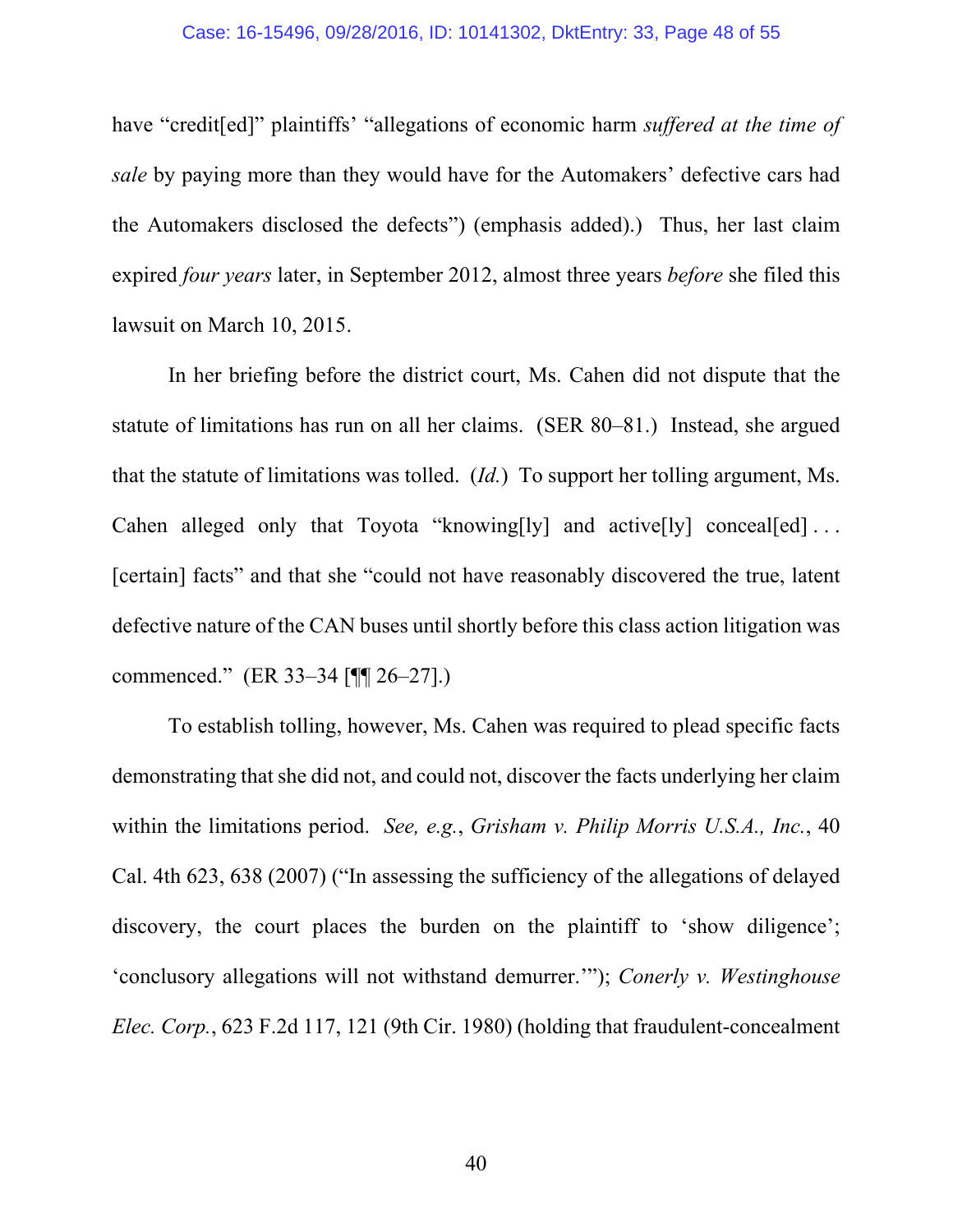tolling did not apply because plaintiff "failed to meet his burden of alleging facts showing due diligence on his part"). $^{20}$ 

Ms. Cahen's conclusory allegations were plainly insufficient to discharge her burden. Instead of alleging specific facts that demonstrated why she could not discover earlier the details of Toyota's alleged use of CAN bus technology, she merely recited the elements of California's tolling doctrines. The Court need look no further than the face of Ms. Cahen's complaint to see that she knew of, or could have reasonably discovered, the facts underlying her claim years before she filed suit:

> Her complaint cited several publications that supposedly revealed the allegedly "defective nature" of CAN buses long before she sued Toyota. (ER 35 n.9 (citing a CNN article, available on the Internet, from June 1, 2014 titled "*Your Car Is A Giant Computer—And It Can Be Hacked*" by Jose Paglieri); ER 37 [¶ 39 & n.22] (citing an August 8, 2014 letter, available on the Internet, from "members of a security research group who had independently studied automobile hacking").)

-

As Toyota discussed below (SER 110–11), Ms. Cahen's complaint also failed to allege facts to establish the other elements of fraudulent concealment—"when the fraud was discovered" and "the circumstances under which it was discovered." *Baker v. Beech Aircraft Corp.*, 39 Cal. App. 3d 315, 321 (1974) (cited in *Clemens v. DaimlerChrysler Corp.*, 534 F.3d 1017, 1024 (9th Cir. 2008)).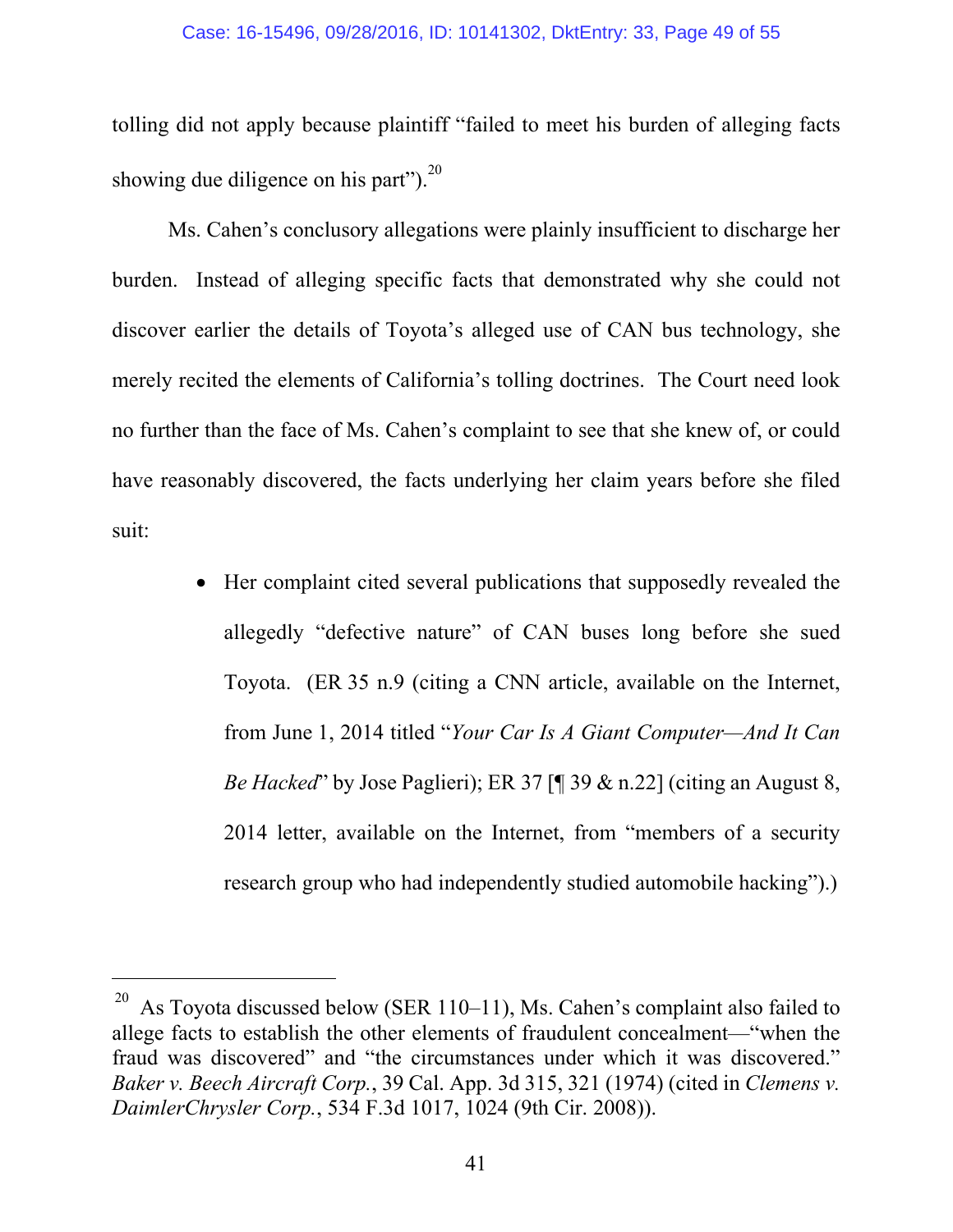Ms. Cahen also alleged that researchers from the Universities of California San Diego and Washington "discovered in 2011 that modern automobiles can be hacked in a number of different ways" and then published that research in a report, which Ms. Cahen indicated is available on the Internet. (ER 36  $\lceil \cdot \rceil$  36 & n.18] (citing a 2011 study titled "*Comprehensive Experimental Analyses of Automotive Attack Surfaces*" by Stephen Checkoway *et al*.).)

Plaintiff did not explain why she could not have "reasonably discovered" earlier any of these publicly available documents, which allegedly supported her claims. These facts require dismissal. *See, e.g.*, *Grisham*, 40 Cal. 4th at 639 (dismissing Unfair Competition Law claim because it was apparent from the face of plaintiff's complaint that she "knew or should have known" about the facts underlying her claim years before she sued); *Clemens*, 534 F.3d at 1024 (plaintiff failed to show that either the discovery rule or fraudulent concealment applied because his deposition revealed that he had learned "three years before the filing of this action" of some of the facts underlying his claims).

Ms. Cahen's warranty claims were time-barred for another reason—the implied-warranty period for her 2008 Lexus expired years ago. She purchased her Lexus RX 400h in September 2008 (ER 31 [¶12]), and the implied-warranty period expired in September 2009, *see* Cal. Civ. Code § 1791.1(c); *Atkinson v. Elk Corp. of*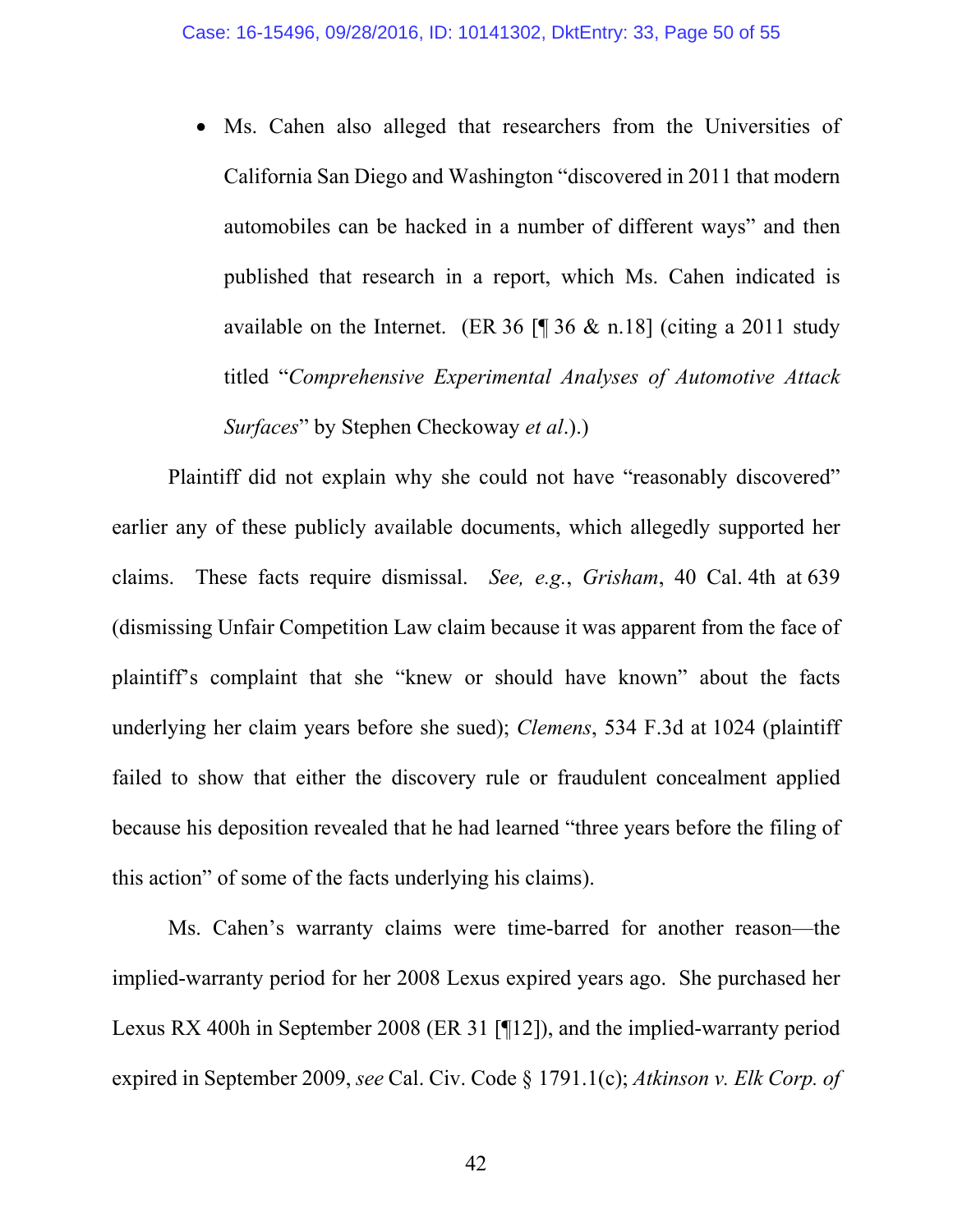*Tex.*, 142 Cal. App. 4th 212, 230 (2006) ("[T]he duration of the implied warranty of merchantability under California law is limited to one year."). To state a claim, a plaintiff's complaint must therefore demonstrate that the alleged breach occurred within the implied-warranty period. The amended complaint here failed to do so, and Ms. Cahen ignored this argument in the district court. (*See, e.g.*, SER 47, SER 81, SER 112.)

## **IV. Ms. Cahen's Claims Failed For Several Other Reasons, And She Waived Her Right To Amend Her Complaint To Remedy Any Of Those Deficiencies.**

Judge Orrick did not reach, and did not need to consider, Toyota's other grounds for dismissing the complaint, including—among other arguments: (a) Ms. Cahen's failure to allege that Toyota was aware of a purported "defect" in 2008 when she bought her vehicle, as is required to state a claim under California's consumerprotection statutes (SER 50–51, SER 116–17); (b) her failure to allege with particularity her fraud claims (SER 42, SER 117); and (c) her failure to establish privity with Toyota because of her purchase of her vehicle from an independent dealer (SER 48–49, SER 114–15).

Toyota is confident that the arguments it has made in this brief provide this Court sufficient grounds to affirm the district court's dismissal of the complaint. As a purely protective measure, however, Toyota notes that it made several other arguments in its motion to dismiss and reply briefing before the district court. (*See*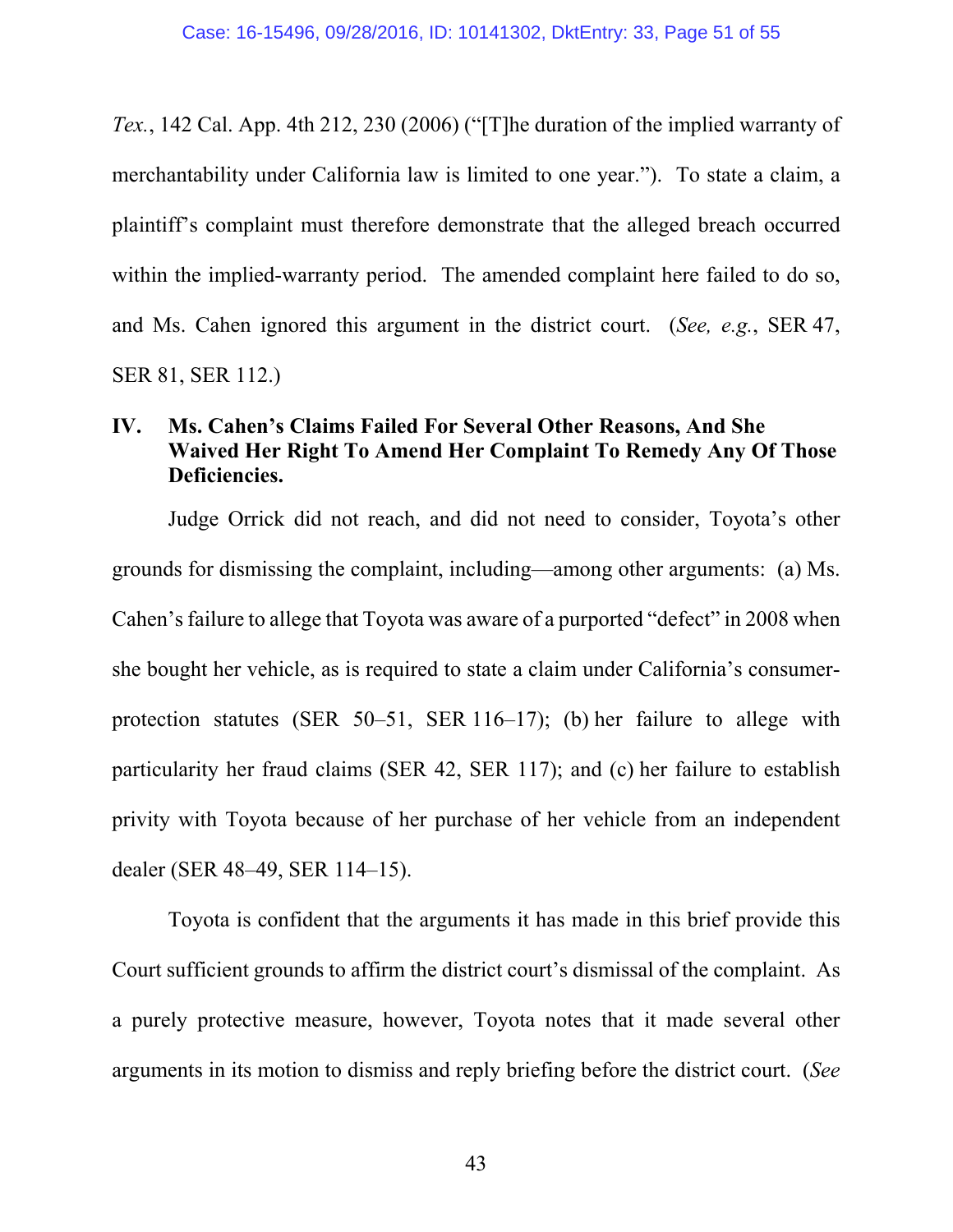SER 111–20 (Toyota's motion to dismiss); SER 47–52 (Toyota's reply briefing in support of its motion to dismiss).) Toyota respectfully requests that, if this Court disagrees with its arguments on appeal, the Court should remand with instructions for the district court to consider Toyota's other arguments for dismissal.

If the Court finds remand appropriate for any reason, Ms. Cahen has waived her right to amend her complaint to remedy any deficiencies in her pleadings. Judge Orrick expressly provided leave to amend the complaint when he granted Toyota's motion to dismiss. *Cahen*, 147 F. Supp. 3d at 974 (ER 27). In his order and at the hearing, Judge Orrick even identified deficiencies with specific allegations in the complaint. *See, e.g.*, *id.* at 973 n.6 (ER 27); SER 21–22. Plaintiffs thereafter requested, and the Court granted, an extension of time to amend the complaint. (SER 4–9 [Dkt. 78, 80].) But they declined to amend and elected to pursue this appeal instead. This Court has held that deciding to appeal the district court's decision, rather than amend, waives appellants' right to further amendment. *See, e.g.*, *Rick-Mik Enters., Inc. v. Equilon Enters., LLC*, 532 F.3d 963, 977 (9th Cir. 2008). Thus, Ms. Cahen must stand by the allegations in the complaint, which—for the reasons discussed—failed to establish that she has standing to sue and failed to state a claim for relief.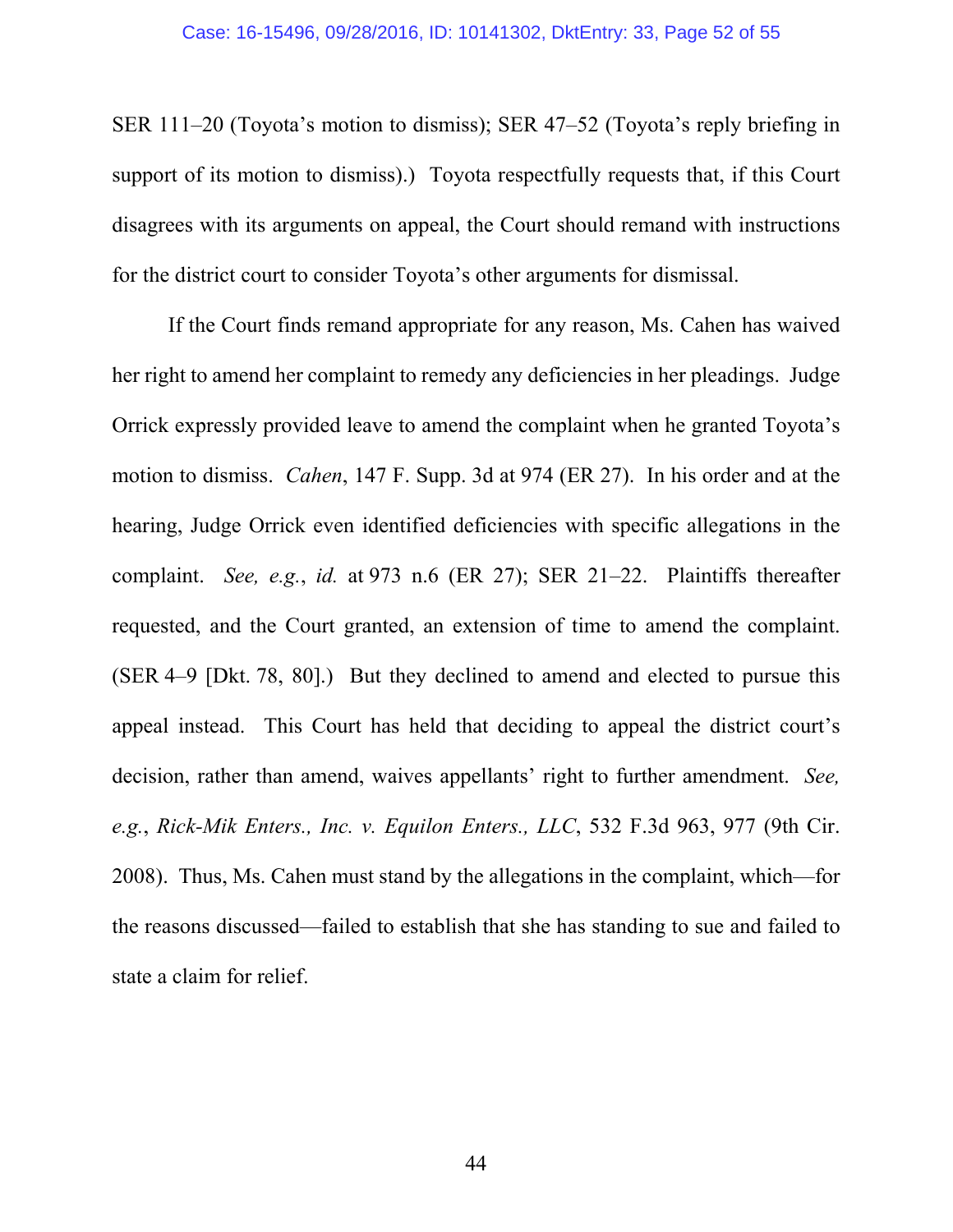### **CONCLUSION**

As the congressional report appended to Ms. Cahen's complaint suggests, the increasing prevalence of connected cars in American society presents both opportunities and challenges for product innovation and driver safety. The policy issues posed by those opportunities and challenges deserve discussion, and Toyota is an active participant in those conversations. But the appropriate place for those policy discussions is not in the context of a poorly pleaded class-action lawsuit premised solely on speculation and hypothetical risk. Even though the district court gave plaintiff another chance to demonstrate that she suffered an injury-in-fact (both from the theoretical possibility that a hacker might someday attack her vehicle, and from defendants' fully disclosed data-collection practices), plaintiff opted not to try again. This Court should therefore affirm the district court's dismissal of plaintiff's complaint.

### **STATEMENT OF RELATED CASES**

Toyota is not aware of any related cases under Circuit Court Rule 28-2.6.

Dated: September 28, 2016 Respectfully submitted,

 /s/ Christopher Chorba GIBSON, DUNN & CRUTCHER LLP *Attorneys for Defendants-Appellees Toyota Motor Corporation and Toyota Motor Sales, U.S.A., Inc.*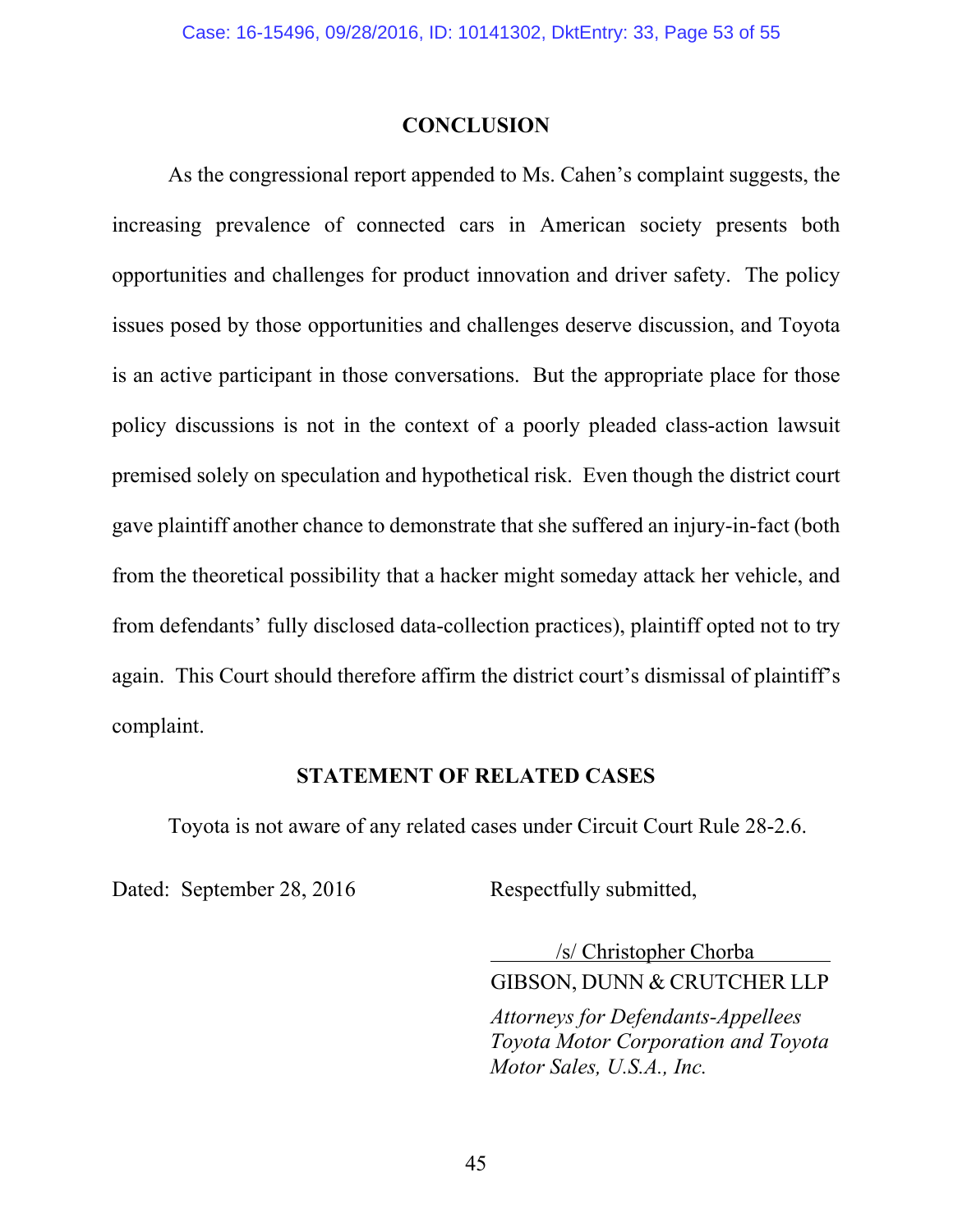### **CERTIFICATE OF COMPLIANCE**

Undersigned counsel certifies that this brief complies with the type-volume limitation of Federal Rule of Appellate Procedure 32(a)(7)(B) and Circuit Court Rule 32 because it contains fewer than 14,000 words [11,723 words total], excluding the parts of the brief exempted by Federal Rule of Appellate Procedure  $32(a)(7)(B)(iii)$ .

Undersigned counsel certifies that this brief complies with the typeface requirements of Federal Rule of Appellate Procedure 32(a)(5) and the type style requirements of Federal Rule of Appellate Procedure 32(a)(6) because this brief has been prepared in a proportionately spaced 14-point Times New Roman typeface using Microsoft Word 2010.

Dated: September 28, 2016

 */s/ Christopher Chorba*  Christopher Chorba